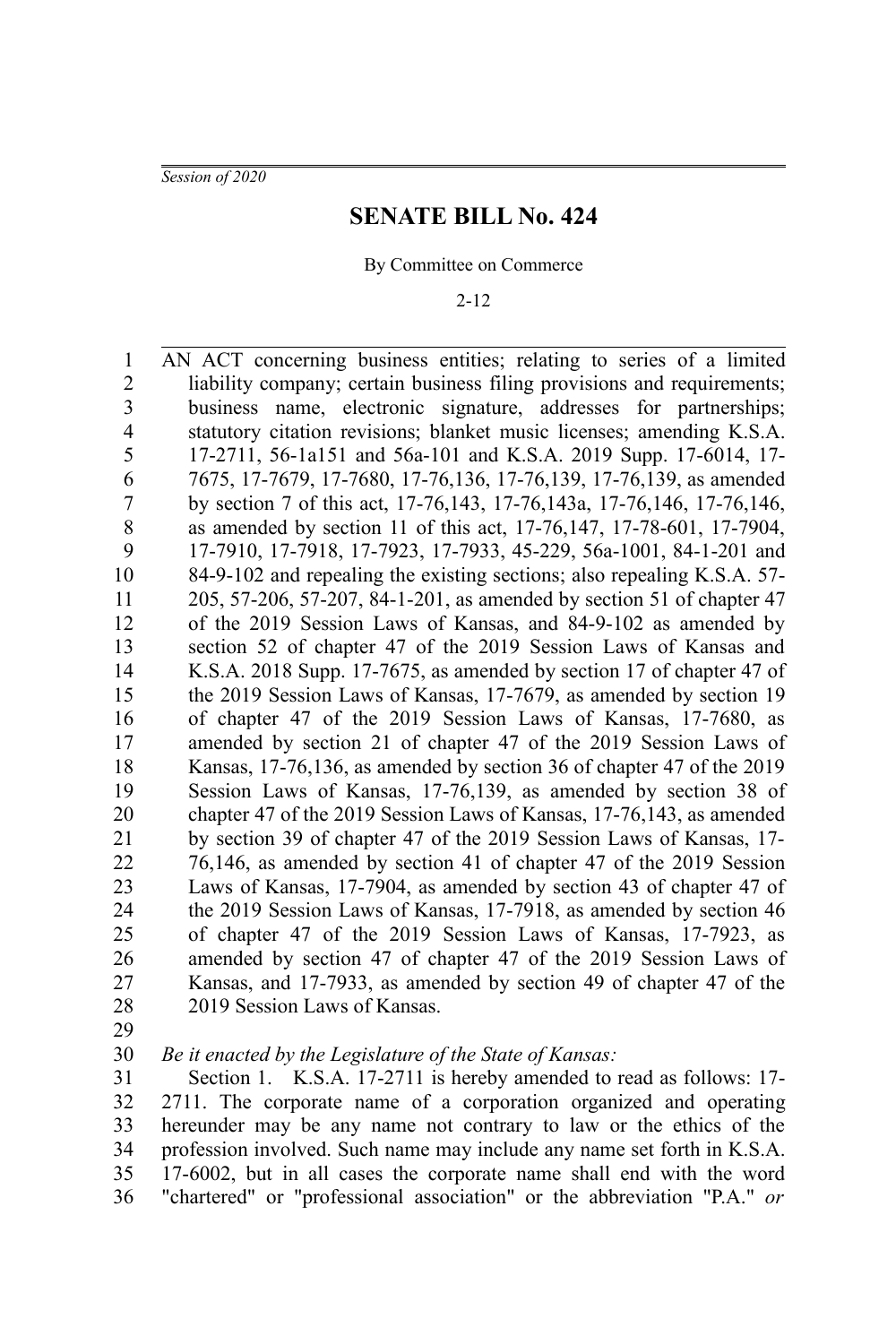*"PA". The abbreviations "P.A." and "PA" shall be considered to be identical.* 1 2

Sec. 2. K.S.A. 2019 Supp. 17-6014 is hereby amended to read as follows: 17-6014. (a) Except as otherwise provided in subsections (b) and (c), the provisions of the Kansas general corporation code shall apply to nonstock corporations in the manner specified in this subsection: 3 4 5 6

(1) All references to stockholders of the corporation shall be deemed to refer to members of the corporation; 7 8

(2) all references to the board of directors of the corporation shall be deemed to refer to the governing body of the corporation; 9 10

(3) all references to directors or to members of the board of directors of the corporation shall be deemed to refer to members of the governing body of the corporation; and 11 12 13

(4) all references to stock, capital stock, or shares thereof of a corporation authorized to issue capital stock shall be deemed to refer to memberships of a nonprofit nonstock corporation and to membership interests of any other nonstock corporation. 14 15 16 17

18

(b) Subsection (a) shall not apply to:

(1) K.S.A. 17-6002(a)(4), (b)(1) and (b)(2), 17-6009(a), 17-6301, 17- 6404, 17-6505, 17-6518, 17-6520(b), 17-6601, 17-6602, 17-6703, 17- 6705, 17-6706, 17-6707, 17-6708, 17-6801, 17-6805, 17-6805a, 17-7001, 17-7002, 17-7503(a)(4) and (b)(4), 17-7504, 17-7505(a)(4) and (b)(4) and 17-7514(c)*, and amendments thereto,* and K.S.A. 2019 Supp. 17-6014, and amendments thereto, which *that* apply to nonstock corporations by their terms; 19 20 21 22 23 24 25

(2) K.S.A. 17-6002(e), the last sentence of 17-6009(b), 17-6401, 17- 6402, 17-6403, 17-6405, 17-6406, 17-6407(d), 17-6408, 17-6411, 17- 6412, 17-6413, 17-6414, 17-6415, 17-6416, 17-6417, 17-6418, 17-6501, 17-6502, 17-6503, 17-6504, 17-6506, 17-6509, 17-6512, 17-6521, 17- 6603, 17-6604, 17-6701, 17-6702, 17-6803 and 17-6804*, and amendments thereto,* and K.S.A. 2019 Supp. 17-6427, 17-6428, 17-6429 and 17-72a04, and amendments thereto; and 26 27 28 29 30 31 32

(3) article 72 and article 73 of chapter 17 of the Kansas Statutes Annotated, and amendments thereto. 33 34

(c) In the case of a nonprofit nonstock corporation, subsection (a) shall not apply to: 35 36

37

(1) The sections and articles listed in subsection (b);

(2) K.S.A. 17-6002(b)(3), 17-6304(a)(2), 17-6507, 17-6508, 17-6712, 17-7503, 17-7505, 17-7509, *and* 17-7511 and 17-7514*, and amendments thereto,* and K.S.A. 2019 Supp.  $17-6011(a)(2)$  and  $(a)(3)$ , and amendments thereto; and 38 39 40 41

(3) article 64 of chapter 17 of the Kansas Statutes Annotated, and amendments thereto, and K.S.A. 2019 Supp. 17-72a01 through 17-72a09, 42 43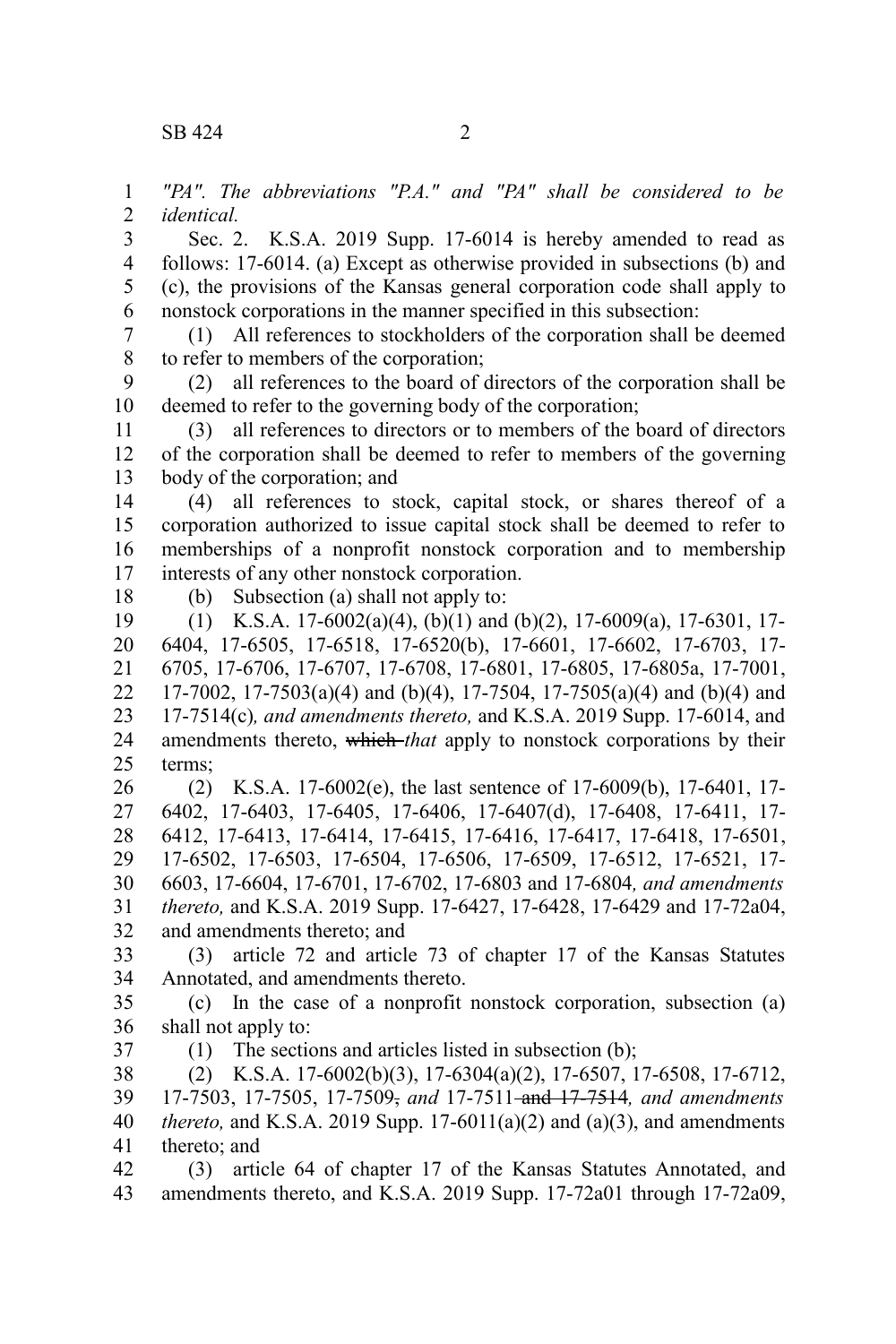2

and amendments thereto. 1

(d) For purposes of the Kansas general corporation code:

(1) A "charitable nonstock corporation" is any nonprofit nonstock corporation that is exempt from taxation under  $\S 501(c)(3)$  of the federal internal revenue code of 1986, 26 U.S.C.  $\S$  501(c)(3); 3 4 5

(2) a "membership interest" is, unless otherwise provided in a nonstock corporation's articles of incorporation, a member's share of the profits and losses of a nonstock corporation, or a member's right to receive distributions of the nonstock corporation's assets, or both; 6 7 8 9

(3) a "nonprofit nonstock corporation" is a nonstock corporation that does not have membership interests; and 10 11

(4) a "nonstock corporation" is any corporation organized under the Kansas general corporation code that is not authorized to issue capital stock. 12 13 14

Sec. 3. On and after July 1, 2022, K.S.A. 2019 Supp. 17-7675 is hereby amended to read as follows: 17-7675. (a) Articles of organization shall be canceled upon the dissolution and the completion of winding up of a limited liability company, or as provided in K.S.A. 17-76,117 or 17- 76,139*, and amendments thereto,* or K.S.A. 2019 Supp. 17-7926(b) or 17- 7929(b), and amendments thereto, or upon the filing of a certificate of merger or consolidation if the limited liability company is not the surviving or resulting entity in a merger or consolidation, or upon the future effective date of a certificate of merger or consolidation if the limited liability company is not the surviving or resulting entity in a merger or consolidation, or upon the filing of a certificate of division if the limited liability company is a dividing company that is not a surviving company, or upon the future effective date of a certificate of division if the limited liability company is a dividing company that is not a surviving company. A certificate of cancellation shall be filed with the secretary of state to accomplish the cancellation of articles of organization upon the dissolution and the completion of winding up of a limited liability company. The certificate shall set forth: 15 16 17 18 19 20 21 22 23 24 25 26 27 28 29 30 31 32

33 34 (1) The name of the limited liability company;

(2) the reason for filing the certificate of cancellation;

(3) *if the limited liability company has formed one or more series and the certificate of designation has not been canceled for such series prior to the filing of the certificate of cancellation, the name of each such series;* 35 36 37

*(4)* the future effective date or time of cancellation if it is not to be effective upon the filing of the certificate; and 38 39

(4)*(5)* any other information the person filing the certificate of cancellation determines. 40 41

(b) A certificate of cancellation that is filed with the secretary of state prior to the dissolution or the completion of winding up of a limited 42 43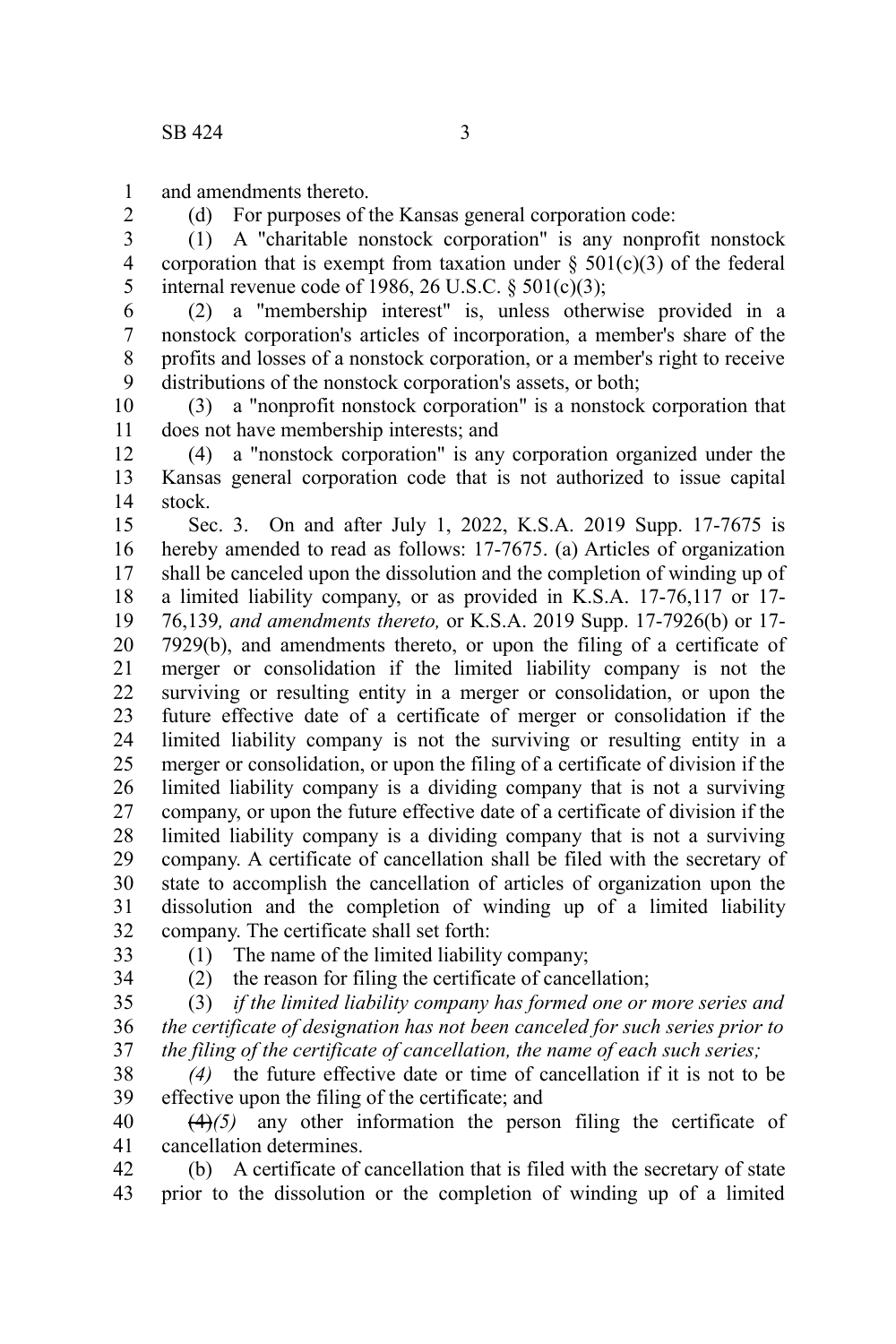liability company may be corrected as an erroneously executed certificate of cancellation by filing with the secretary of state a certificate of correction of such certificate of cancellation in accordance with K.S.A. 2019 Supp. 17-7912, and amendments thereto. 1 2 3 4

(c) The secretary of state shall not issue a certificate of good standing with respect to a limited liability company*, or any series thereof,* if its articles of organization are canceled. 5 6 7

Sec. 4. On and after July 1, 2022, K.S.A. 2019 Supp. 17-7679 is hereby amended to read as follows: 17-7679. The fact that articles of organization, or amendments thereto, are on file with the secretary of state is notice that the entity formed in connection with the filing of the articles of organization is a limited liability company formed under the laws of the state of Kansas and is notice of all other facts set forth therein which are required to be set forth in articles of organization by K.S.A.  $17-7673(a)(1)$ ,  $(a)(2)$ ,  $(a)(4)$  and  $(a)(5)$ , and amendments thereto, and K.S.A. 2019 Supp. 17-76,149, and amendments thereto. *The fact that a certificate of designation is on file in the office of the secretary of state is notice that the series named in such certificate of designation has been formed pursuant to K.S.A. 2019 Supp. 17-76,143, and amendments thereto, and is notice of all other facts set forth therein that are required to be set forth in a certificate of designation by K.S.A. 2019 Supp. 17-76,143(d), and amendments thereto.* 8 9 10 11 12 13 14 15 16 17 18 19 20 21 22

Sec. 5. On and after July 1, 2022, K.S.A. 2019 Supp. 17-7680 is hereby amended to read as follows: 17-7680. (a) *Restated articles of organization.* 23 24 25

*(1)* A limited liability company may, whenever desired, integrate into a single instrument all of the provisions of its articles of organization which are then in effect and operative as a result of there having previously been filed with the secretary of state one or more certificates or other instruments pursuant to K.S.A. 17-7673 through 17-7683, and amendments thereto, the business entity standard treatment act, K.S.A. 2019 Supp. 17-7901 et seq., and amendments thereto, and K.S.A. 2019 Supp. 17-7685a *and 17-76,143a*, and amendments thereto, and it may at the same time also further amend its articles of organization by adopting restated articles of organization. 26 27 28 29 30 31 32 33 34 35

(b)*(2)* If restated articles of organization merely restate and integrate but do not further amend the initial articles of organization, as previously amended or supplemented by any certificate or instrument that was executed and filed pursuant to K.S.A. 17-7673 through 17-7683, and amendments thereto, and the business entity standard treatment act, K.S.A. 2019 Supp. 17-7901 et seq., and amendments thereto, they shall be specifically designated in their heading as "restated articles of organization" together with such other words as the limited liability 36 37 38 39 40 41 42 43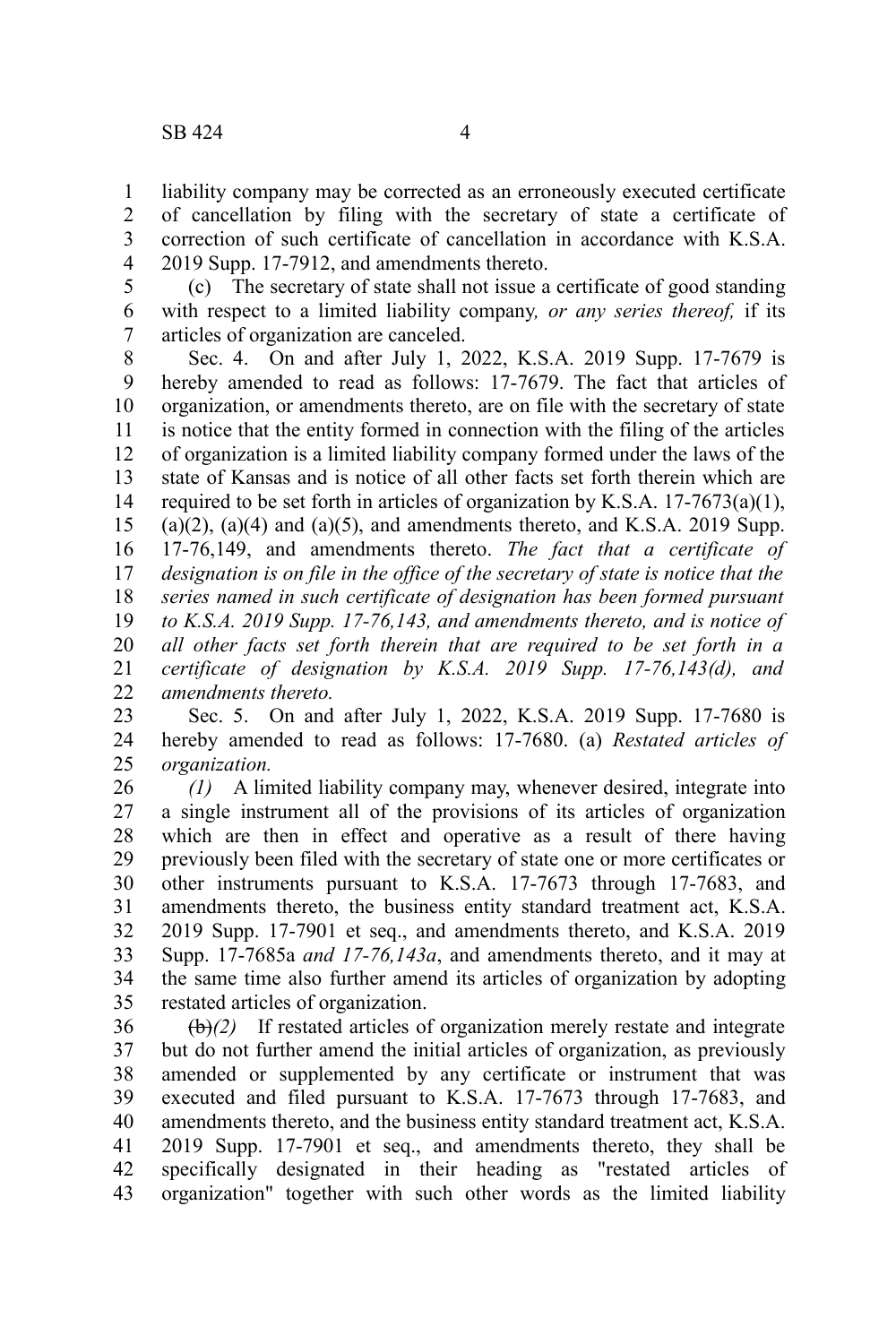company may deem appropriate and shall be executed by an authorized person and filed with the secretary of state as provided in K.S.A. 2019 Supp. 17-7910, and amendments thereto. If restated articles of organization restate and integrate and also further amend in any respect the articles of organization, as previously amended or supplemented, they shall be specifically designated in their heading as "amended and restated articles of organization" together with such other words as the limited liability company may deem appropriate and shall be executed by at least one authorized person and filed as provided in K.S.A. 2019 Supp. 17- 7910, and amendments thereto. 1 2 3 4 5 6 7 8 9 10

(c)*(3)* Restated articles of organization shall state, either in their heading or in an introductory paragraph, the limited liability company's present name; if it has been changed, the name under which it was originally filed; the date of filing of its original articles of organization with the secretary of state; and the future effective date, which shall be a date certain, of the restated articles of organization if they are not to be effective upon the filing of the restated articles of organization with the secretary of state. Restated articles of organization shall also state that they were duly executed and are being filed in accordance with this section. If restated articles of organization only restate and integrate and do not further amend a limited liability company's articles of organization as previously amended or supplemented and there is no discrepancy between those provisions and the restated articles of organization, they shall state that fact as well. 11 12 13 14 15 16 17 18 19 20 21 22 23 24

(d)*(4)* Upon the filing of restated articles of organization with the secretary of state, or upon the future effective date of restated articles of organization as provided for therein, the initial articles of organization, as previously amended or supplemented, shall be superseded. Thereafter the restated articles of organization, including any further amendment or changes made thereby, shall be the articles of organization of the limited liability company, but the original effective date of formation shall remain unchanged. 25 26 27 28 29 30 31 32

(e)*(5)* Any amendment or change effected in connection with the restatement and integration of the articles of organization shall be subject to any other provision of the Kansas revised limited liability company act, not inconsistent with this section, which would apply if a separate certificate of amendment were filed to effect such amendment or change. 33 34 35 36 37

38

*(b) Restated certificate of designation.*

*(1) A series of a limited liability company may, whenever desired, integrate into a single instrument all of the provisions of its certificate of designation that are then in effect and operative as a result of there having previously been filed with the secretary of state one or more certificates or other instruments pursuant to K.S.A. 17-7673 through 17-7681, and* 39 40 41 42 43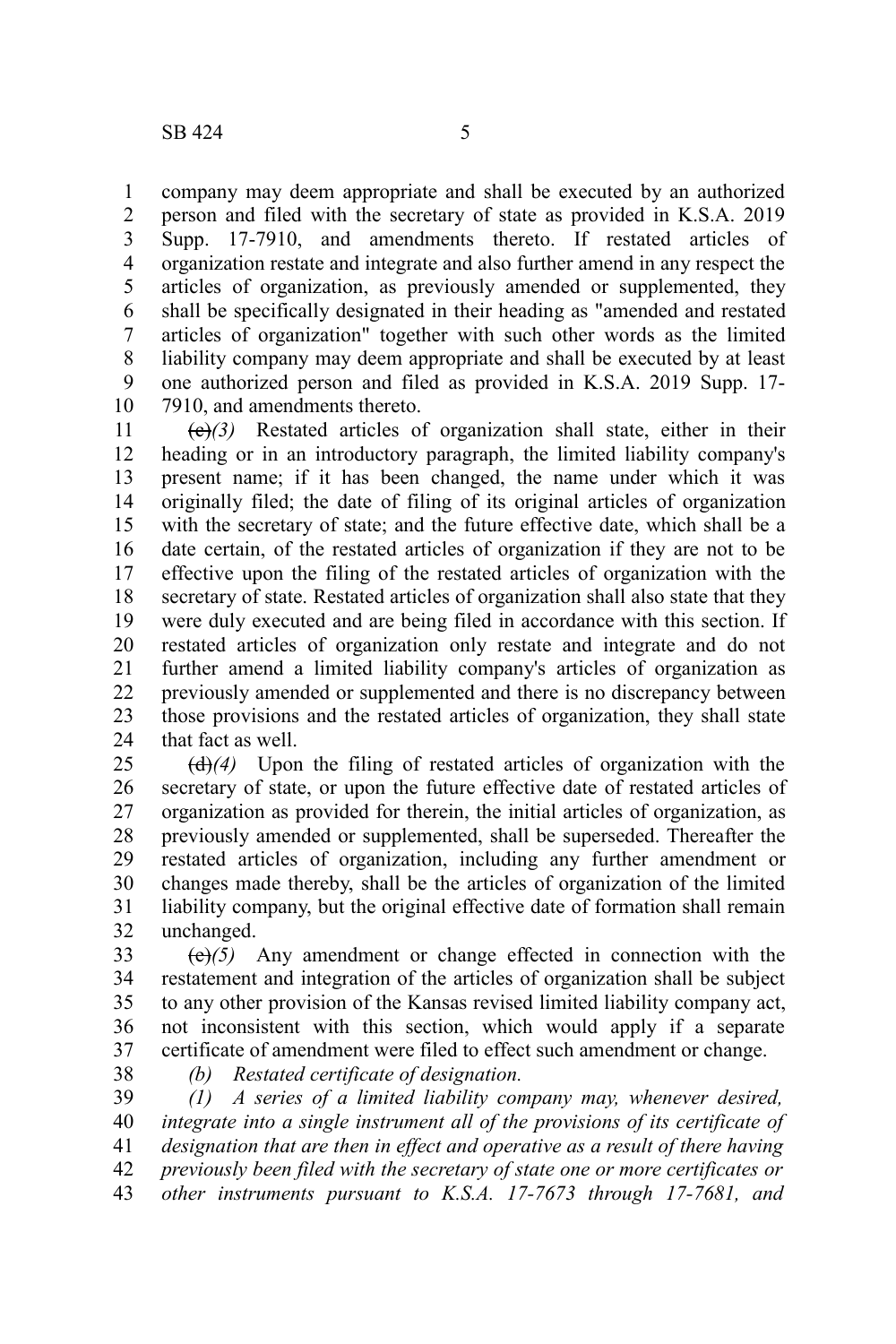*amendments thereto, K.S.A. 2019 Supp. 17-7685a, 17-76,143a and the business entity standard treatment act, K.S.A. 2019 Supp. 17-7901 et seq., and amendments thereto, and it may at the same time further amend its certificate of designation by adopting a restated certificate of designation.* 1 2 3 4

*(2) If a restated certificate of designation merely restates and integrates but does not further amend the initial certificate of designation, as previously amended or supplemented by any instrument that was executed and filed pursuant to K.S.A. 17-7673 through 17-7681, and amendments thereto, K.S.A. 2019 Supp. 17-7685a, 17-76,143a and the business entity standard treatment act, K.S.A. 2019 Supp. 17-7901 et seq., and amendments thereto, it shall be specifically designated in its heading as a "restated certificate of designation" together with such other words as the series may deem appropriate and shall be executed by an authorized person and filed as provided in K.S.A. 2019 Supp. 17-7910, and amendments thereto. If a restated certificate restates and integrates and also further amends in any respect the certificate of designation as previously amended or supplemented, it shall be specifically designated in its heading as an "amended and restated certificate of designation" together with such other words as the series may deem appropriate and shall be executed by at least one authorized person and filed as provided in K.S.A. 2019 Supp. 17-7910, and amendments thereto.* 5 6 7 8 9 10 11 12 13 14 15 16 17 18 19 20 21

*(3) A restated certificate of designation shall state, either in its heading or in an introductory paragraph, the name of the limited liability company, the present name of the series, and, if the name of the series has been changed, the name under which it was originally filed, and the future effective date or time, which shall be a date or time certain, of the restated certificate of designation if it is not to be effective upon the filing of the restated certificate of designation. A restated certificate shall also state that it was duly executed and is being filed in accordance with this section. If a restated certificate only restates and integrates and does not further amend a certificate of designation, as previously amended or supplemented and there is no discrepancy between those provisions and the restated certificate, it shall state that fact as well.* 22 23 24 25 26 27 28 29 30 31 32 33

*(4) Upon the filing of a restated certificate of designation with the secretary of state, or upon the future effective date or time of a restated certificate of designation as provided for therein, the initial certificate of designation, as theretofore amended or supplemented, shall be superseded. Thereafter, the restated certificate of designation, including any further amendment or changes made thereby, shall be the certificate of designation of such series, but the original effective date of formation of the series, as applicable, shall remain unchanged.* 34 35 36 37 38 39 40 41

*(5) Any amendment or change effected in connection with the restatement and integration of a certificate of designation shall be subject* 42 43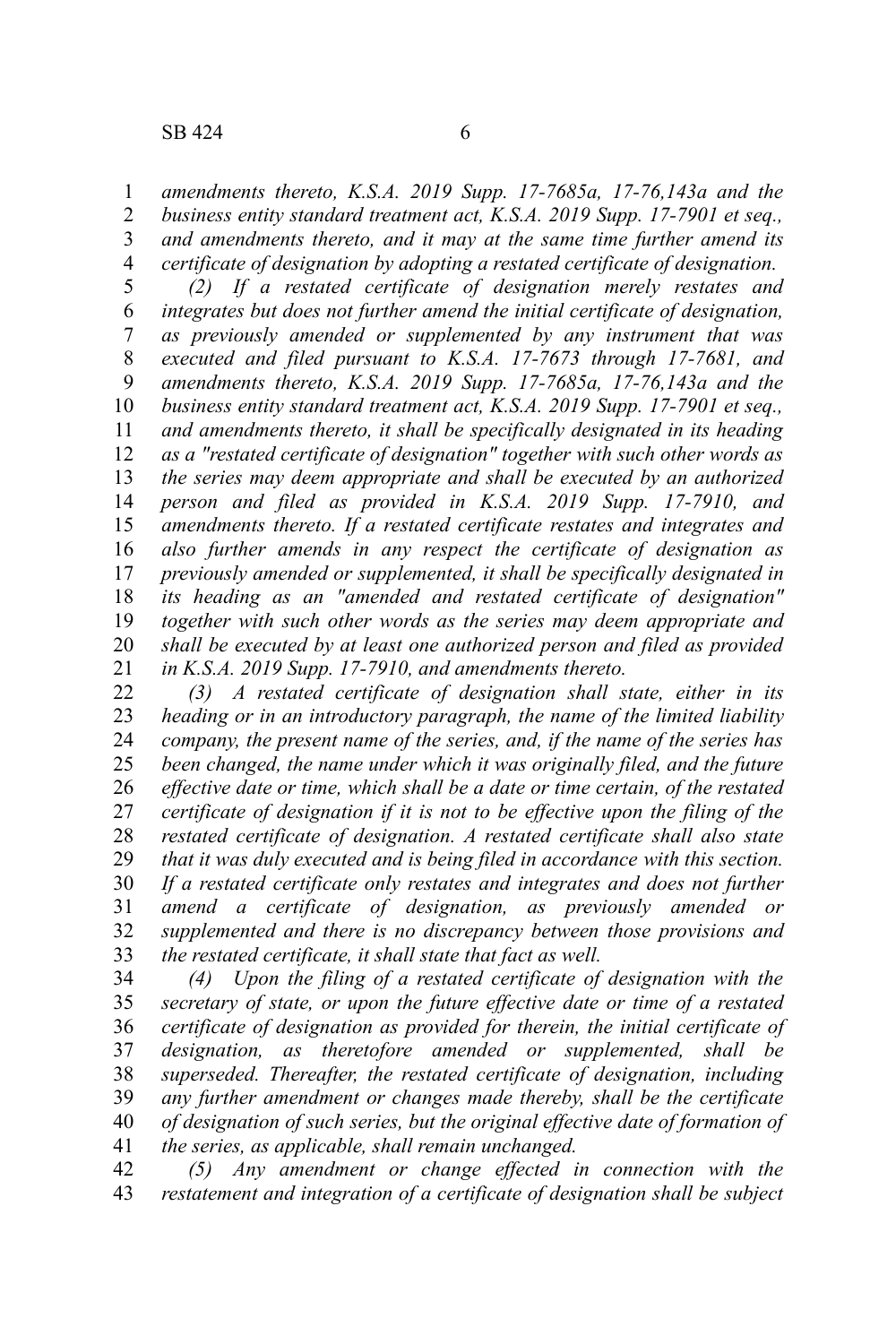*to any other provision of the Kansas revised limited liability company act,* 1

*not inconsistent with this section, that would apply if a separate certificate of amendment were filed to effect such amendment or change.* 2 3

Sec. 6. On and after July 1, 2022, K.S.A. 2019 Supp. 17-76,136 is hereby amended to read as follows: 17-76,136. (a) The secretary of state shall charge each domestic and foreign limited liability company the following fees: 4 5 6 7

(1) A fee of \$20 for issuing or filing and indexing any of the following documents: 8 9

(A) A certificate of amendment of articles of organization;

(B) restated articles of organization;

(C) a certificate of cancellation *which fee shall be multiplied by the number of series of the limited liability company named in the certificate of cancellation*; 12 13 14

(D) a certificate of change of location of registered office or resident agent; 15 16

17 18

10 11

> (E) a certificate of merger or consolidation; (F) a certificate of division; and

(G) any certificate, affidavit, agreement or any other paper provided for in the Kansas revised limited liability company act, for which no different fee is specifically prescribed; 19 20 21

(2) a fee of \$7.50 for each certified copy plus a fee per page, if the secretary of state supplies the copies, in an amount fixed by the secretary of state and approved by the director of accounts and reports for copies of corporate documents under K.S.A. 45-204, and amendments thereto; 22 23 24 25

(3) a fee of \$7.50 for each certificate of good standing*, including a certificate of good standing for a series of a limited liability company,* and certificate of fact issued by the secretary of state; 26 27 28

(4) a fee of \$5 for a report of record search, but furnishing the following information shall not be considered a record search and no charge shall be made therefor: Name of the limited liability company and the address of its registered office; name and address of the resident agent; the state of the limited liability company's formation; the date of filing of its articles of organization or annual report; and date of expiration; and 29 30 31 32 33 34

(5) for photocopies of instruments on file or prepared by the secretary of state's office and which are not certified, a fee per page in an amount fixed by the secretary of state and approved by the director of accounts and reports for copies of corporate documents under K.S.A. 45-204, and amendments thereto. 35 36 37 38 39

(b) Every limited liability company hereafter formed in this state shall pay to the secretary of state, at the time of filing its articles of organization, an application and recording fee of \$150. 40 41 42

(c) At the time of filing its application to do business, every foreign 43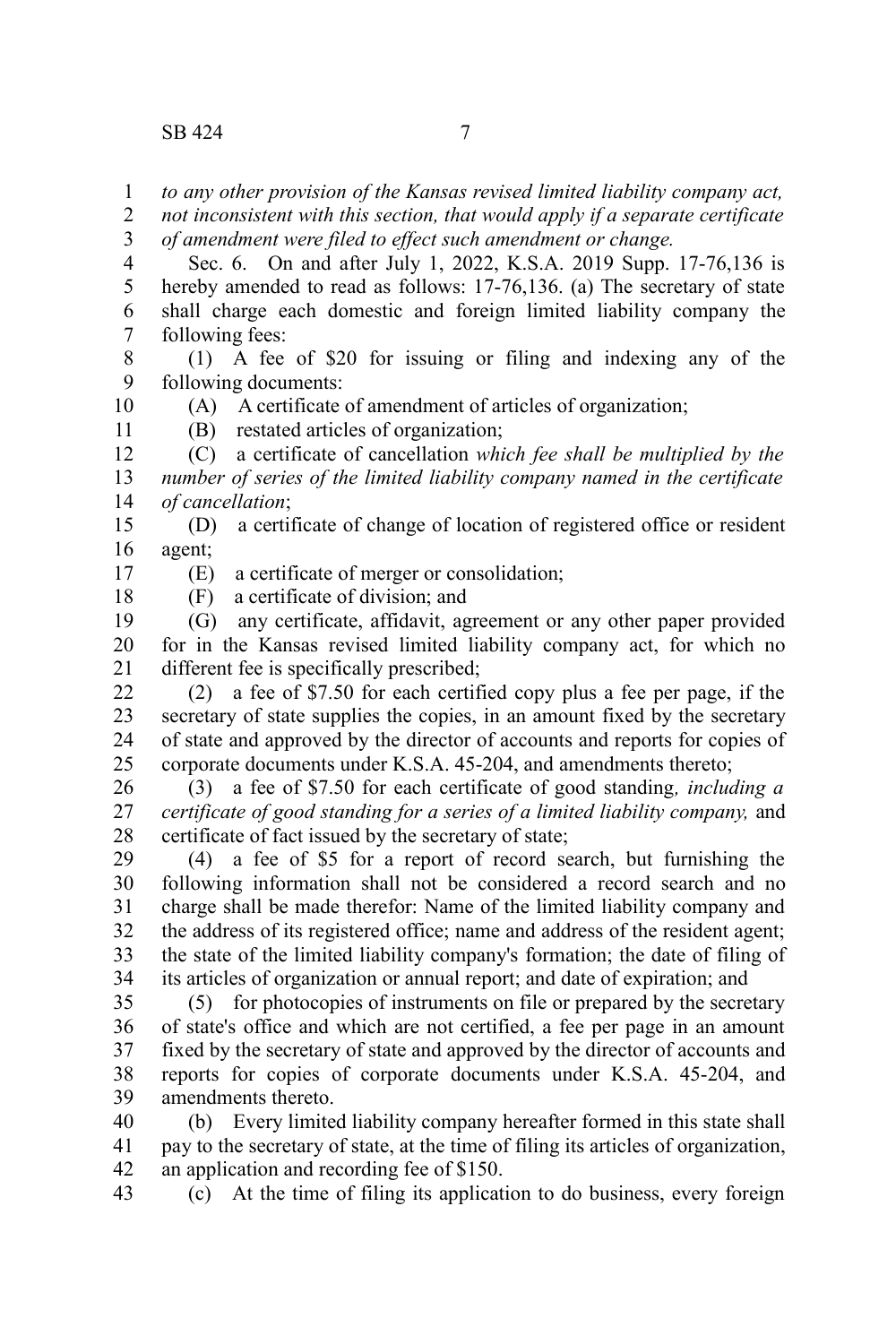limited liability company shall pay to the secretary of state an application and recording fee of \$150. 1 2

(d) The fee for filing a certificate of reinstatement shall be the same as that prescribed by K.S.A. 17-7506, and amendments thereto, for filing a certificate of reinstatement of a corporation's articles of incorporation. 3 4 5

Sec. 7. K.S.A. 2019 Supp. 17-76,139 is hereby amended to read as follows: 17-76,139. (a) Every limited liability company organized under the laws of this state shall make an annual report in writing to the secretary of state, stating the prescribed information concerning the limited liability company at the close of business on the last day of its tax period next preceding the date of filing. If the limited liability company's tax period is other than the calendar year, it shall give notice of its different tax period in writing to the secretary of state prior to December 31 of the year it commences the different tax period. The annual report shall be filed at the time prescribed by law for filing the limited liability company's annual Kansas income tax return. The annual report shall be made on a form prescribed by the secretary of state. The report shall contain the following information: 6 7 8 9 10 11 12 13 14 15 16 17 18

19

(1) The name of the limited liability company; and

(2) a list of the members owning at least 5% of the capital of the limited liability company, with the post office address of each. 20 21

(b) Every foreign limited liability company shall make an annual report in writing to the secretary of state, stating the prescribed information concerning the limited liability company at the close of business on the last day of its tax period next preceding the date of filing. If the limited liability company's tax period is other than the calendar year, it shall give notice in writing of its different tax period to the secretary of state prior to December 31 of the year it commences the different tax period. The annual report shall be filed at the time prescribed by law for filing the limited liability company's annual Kansas income tax return. The annual report shall be made on a form prescribed by the secretary of state. The report shall contain the name of the limited liability company. 22 23 24 25 26 27 28 29 30 31 32

(c) The annual report required by this section shall be executed by one or more authorized persons, and filed with the secretary of state. The execution of such annual report by a person who is authorized by this act to execute such annual report, upon filing such annual report with the secretary of state, constitutes an oath or affirmation, under penalties of perjury that, to the best of such person's knowledge and belief, the facts stated therein are true. At the time of filing the report, the limited liability company shall pay to the secretary of state an annual report fee in an amount equal to \$40. 33 34 35 36 37 38 39 40 41

(d) The provisions of K.S.A. 17-7509, and amendments thereto, relating to penalties for failure of a corporation to file an annual report or 42 43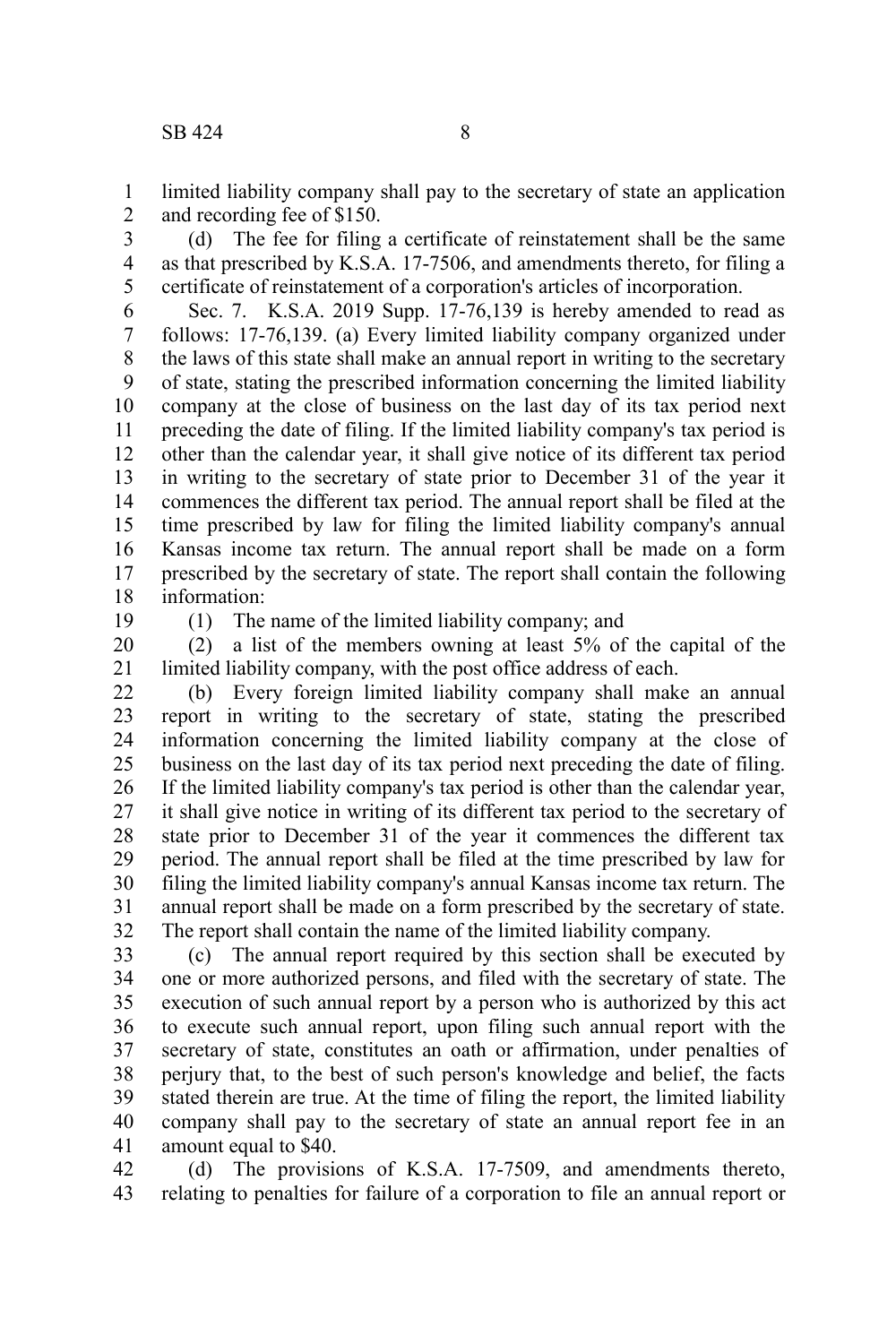pay the required annual report fee, and the provisions of K.S.A. 17- 7510(a), and amendments thereto, relating to penalties for failure of a corporation to file an annual report or pay the required annual report fee, shall be applicable to the articles of organization of any domestic limited liability company or to the authority of any foreign limited liability company which fails to file its annual report or pay the annual report fee within 90 days of the time prescribed in this section for filing and paying the same or, in the case of an annual report filing and fee received by mail, postmarked within 90 days of the time for filing and paying the same. Whenever the articles of organization of a domestic limited liability company or the authority of any foreign limited liability company are forfeited for failure to file an annual report or to pay the required annual report fee, the domestic limited liability company or the authority of a foreign limited liability company may be reinstated by filing a certificate of reinstatement, pursuant to K.S.A. 2019 Supp. 17-76,146, and amendments thereto, and paying to the secretary of state all fees, including any penalties thereon, due to the state. 1 2 3 4 5 6 7 8 9 10 11 12 13 14 15 16 17

(e) No limited liability company shall be required to file its first annual report under this act, or pay any annual report fee required to accompany such report, unless such limited liability company has filed its articles of organization or application for authority at least six months prior to the last day of its tax period. 18 19 20 21 22

(f) All copies of applications for extension of the time for filing income tax returns submitted to the secretary of state pursuant to law shall be maintained by the secretary of state in a confidential file and shall not be disclosed to any person except as authorized pursuant to the provisions of K.S.A. 79-3234, and amendments thereto, a proper judicial order, or subsection (g). All copies of such applications shall be preserved for one year and thereafter until the secretary of state orders that they be destroyed. 23 24 25 26 27 28 29 30

(g) A copy of such application shall be open to inspection by or disclosure to any person who was a member of such limited liabilitycompany during any part of the period covered by the extension. 31 32 33

Sec. 8. On and after July 1, 2022, K.S.A. 2019 Supp. 17-76,139, as amended by section 7 of this act, is hereby amended to read as follows: 17- 76,139. (a) Every limited liability company organized *and, on and after July 1, 2022, each series thereof formed or in existence* under the laws of this state shall make an annual report in writing to the secretary of state, stating the prescribed information concerning the limited liability company *or series, as applicable,* at the close of business on the last day of its tax period next preceding the date of filing. If the limited liability company's *or series'* tax period is other than the calendar year, it shall give notice of its different tax period in writing to the secretary of state prior to 34 35 36 37 38 39 40 41 42 43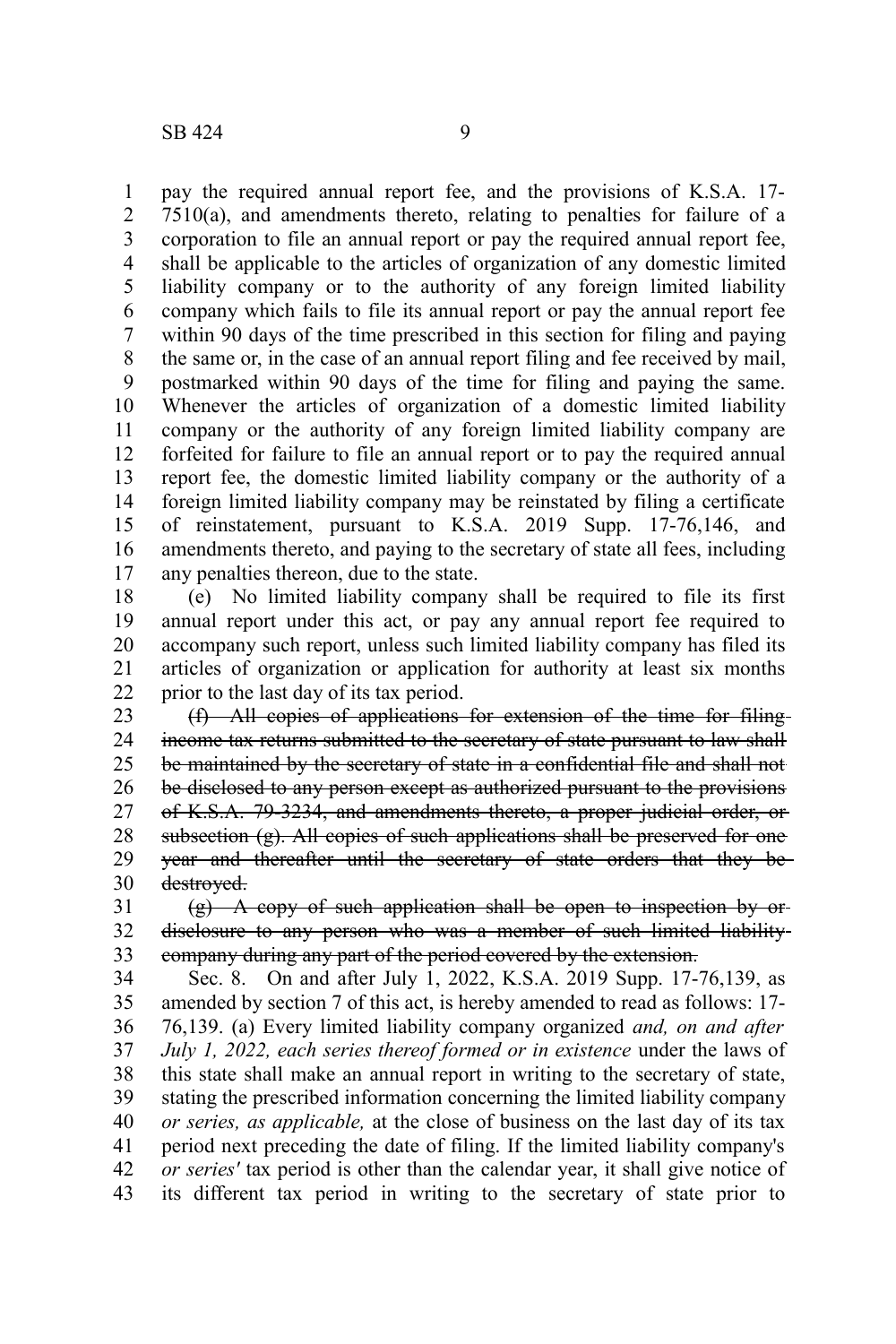December 31 of the year it commences the different tax period. The annual report shall be filed at the time prescribed by law for filing the limited liability company's *or series'* annual Kansas income tax return*, or if applicable law does not prescribe a time for filing an annual Kansas income tax return for a series, the annual report for the series shall be filed at, and for purposes of this section its tax period shall be deemed to be, the time prescribed by law for filing the annual Kansas income tax return for the limited liability company to which the series is associated*. The annual report shall be made on a form prescribed by the secretary of state. The report shall contain the following information: 1 2 3 4 5 6 7 8 9 10

(1) The name of the limited liability company *or series, as applicable*; and 11 12

(2) a list of the members owning at least 5% of the capital of the limited liability company *or series, as applicable*, with the post office address of each. 13 14 15

(b) Every foreign limited liability company shall make an annual report in writing to the secretary of state, stating the prescribed information concerning the limited liability company at the close of business on the last day of its tax period next preceding the date of filing. If the limited liability company's tax period is other than the calendar year, it shall give notice in writing of its different tax period to the secretary of state prior to December 31 of the year it commences the different tax period. The annual report shall be filed at the time prescribed by law for filing the limited liability company's annual Kansas income tax return. The annual report shall be made on a form prescribed by the secretary of state. The report shall contain the name of the limited liability company. 16 17 18 19 20 21 22 23 24 25 26

(c) The annual report required by this section shall be executed by one or more authorized persons, and filed with the secretary of state. The execution of such annual report by a person who is authorized by this *the Kansas revised limited liability company* act to execute such annual report, upon filing such annual report with the secretary of state, constitutes an oath or affirmation, under penalties of perjury that, to the best of such person's knowledge and belief, the facts stated therein are true. At the time of filing the report, the limited liability company *or series* shall pay to the secretary of state an annual report fee in an amount equal to \$40. 27 28 29 30 31 32 33 34 35

(d) The provisions of K.S.A. 17-7509, and amendments thereto, relating to penalties for failure of a corporation to file an annual report or pay the required annual report fee, and the provisions of K.S.A. 17- 7510(a), and amendments thereto, relating to penalties for failure of a corporation to file an annual report or pay the required annual report fee, shall be applicable to the articles of organization of any domestic limited liability company*, the certificate of designation of any series thereof,* or to the authority of any foreign limited liability company which fails to file its 36 37 38 39 40 41 42 43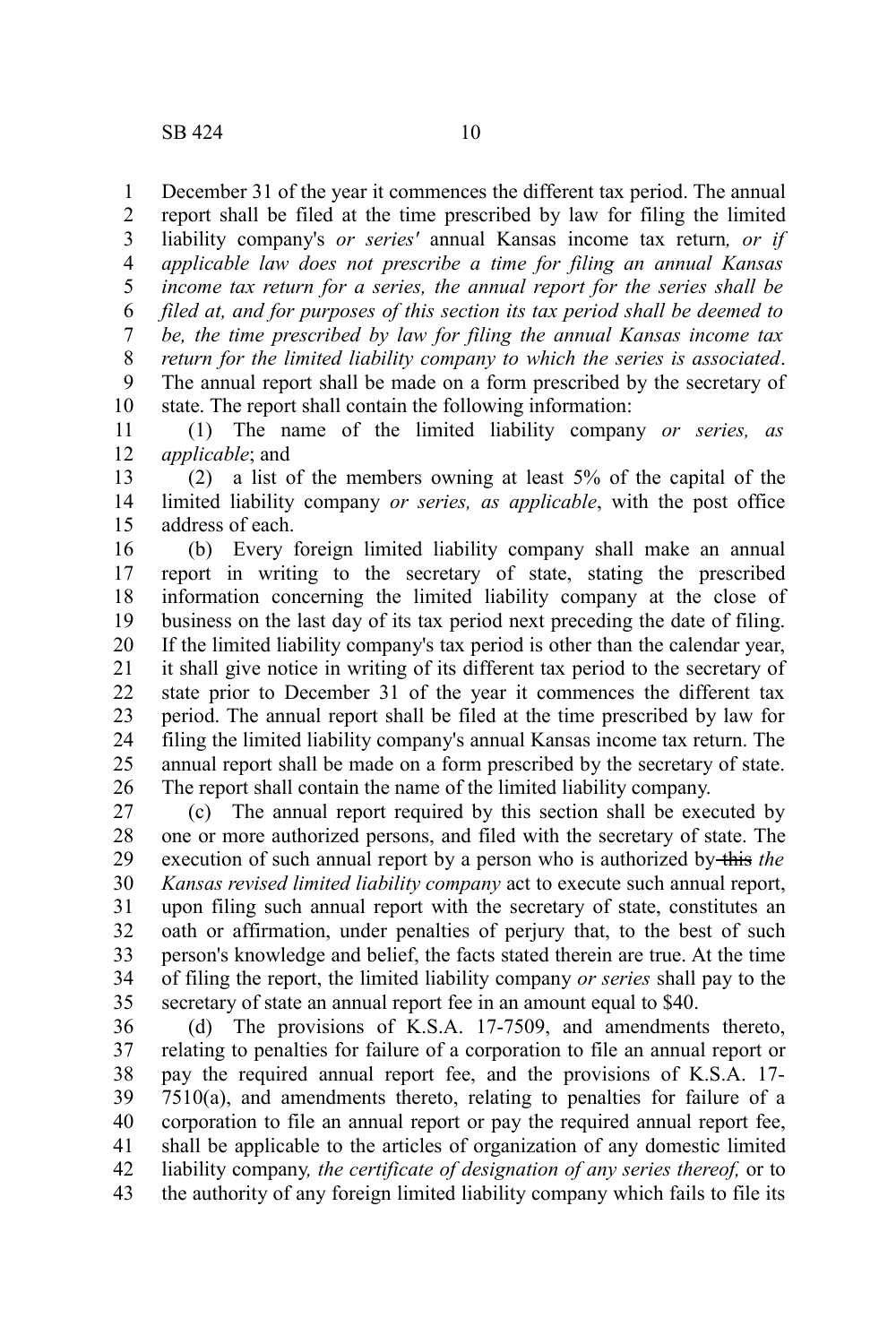annual report or pay the annual report fee within 90 days of the time prescribed in this section for filing and paying the same or, in the case of an annual report filing and fee received by mail, postmarked within 90 days of the time for filing and paying the same. Whenever the articles of organization of a domestic limited liability company*, the certificate of designation of any series thereof,* or the authority of any foreign limited liability company are forfeited *or canceled* for failure to file an annual report or to pay the required annual report fee, the domestic limited liability company or the authority of a foreign limited liability company may be reinstated by filing a certificate of reinstatement, pursuant to K.S.A. 2019 Supp. 17-76,146, and amendments thereto, and *the certificate of designation may be reinstated by filing a certificate of reinstatement, pursuant to K.S.A. 2019 Supp. 17-76,147, and amendments thereto, and in each case,* paying to the secretary of state all fees, including any penalties thereon, due to the state. 1 2 3 4 5 6 7 8 9 10 11 12 13 14 15

(e) No limited liability company *or series* shall be required to file its first annual report under this *the Kansas revised limited liability* act, or pay any annual report fee required to accompany such report, unless such limited liability company has filed its articles of organization or application for authority *or the certificate of designation of such series has been filed* at least six months prior to the last day of its tax period. 16 17 18 19 20 21

Sec. 9. On and after July 1, 2022, K.S.A. 2019 Supp. 17-76,143 is hereby amended to read as follows: 17-76,143. (a) An operating agreement may establish or provide for the establishment of one or more designated series of members, managers-or, limited liability company interests-having *or assets. If an operating agreement so provides for the establishment or formation of one or more series, then a series may be formed by complying with this section. Any such series may have* separate rights, powers or duties with respect to specified property or obligations of the limited liability company or profits and losses associated with specified property or obligations, and to the extent provided in the operating agreement, any such series may have a separate business purpose or investment objective. *A series is formed by the filing of a certificate of designation in the office of the secretary of state. Other than pursuant to K.S.A. 2019 Supp. 17-76,143a, and amendments thereto, a series may not merge, convert, or consolidate pursuant to any section of the Kansas revised limited liability company act, the business entity transactions act, K.S.A. 2019 Supp. 17-78-101 et seq., and amendments thereto, or any other statute of this state. (b) Notice of the limitation on liabilities of a series as referenced in* 22 23 24 25 26 27 28 29 30 31 32 33 34 35 36 37 38 39 40

*subsection (c) shall be set forth in the articles of organization of the limited liability company. Notice in articles of organization of the limitation on liabilities of a series as referenced in subsection (c) shall be* 41 42 43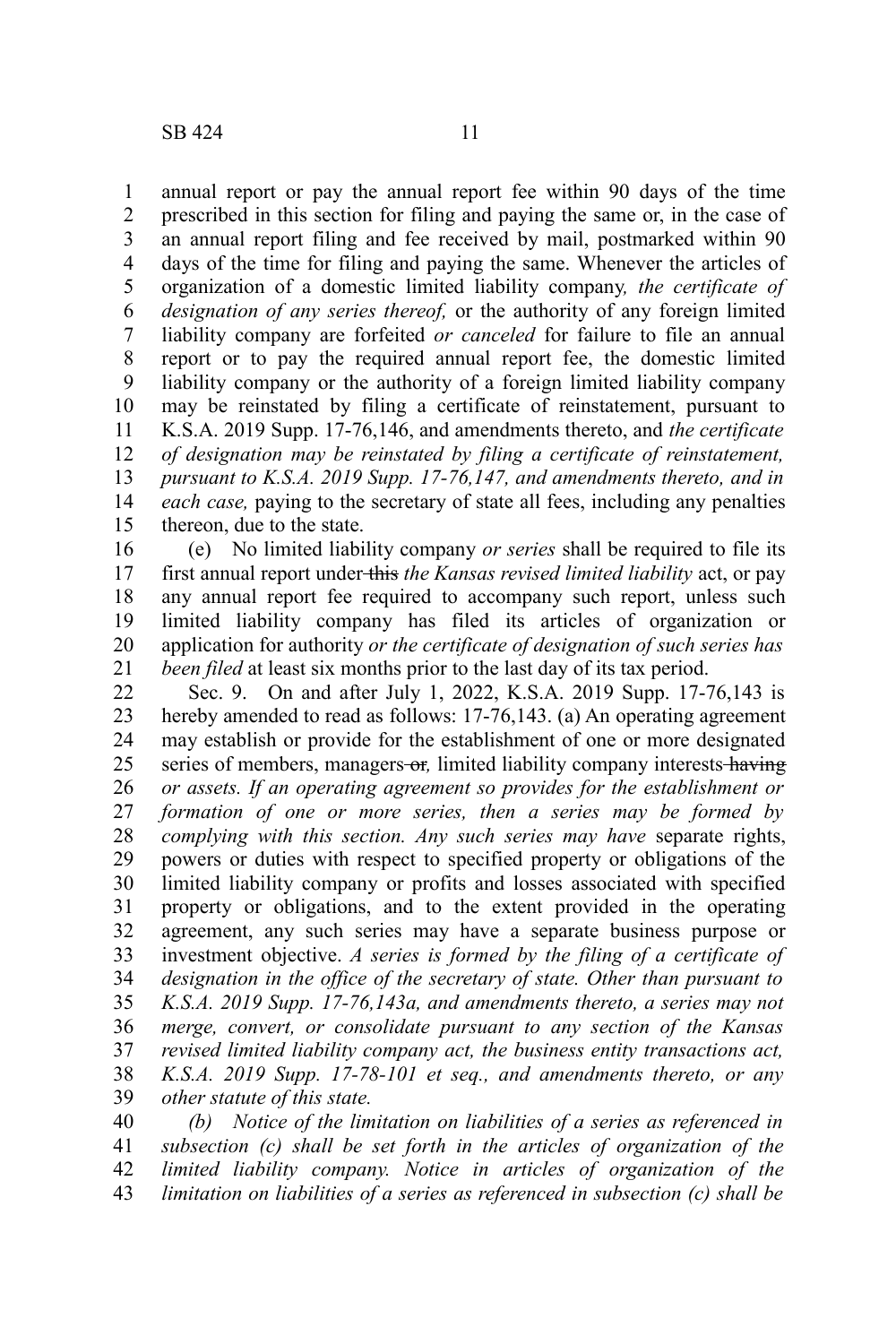*sufficient for all purposes of this subsection whether or not the limited liability company has formed any series when such notice is included in the articles of organization, and there shall be no requirement that any specific series of the limited liability company be referenced in such notice. The fact that articles of organization that contain the foregoing notice of the limitation on liabilities of a series is on file in the office of the secretary of state shall constitute notice of such limitation on liabilities of a series.* 1 2 3 4 5 6 7 8

 $(\theta)$  (c) Notwithstanding anything to the contrary set forth in-thissection *the Kansas revised limited liability act* or under other applicable law, in the event that an operating agreement establishes or provides for the establishment of one or more series, and if *to the extent* the records maintained for any such series account for the assets associated with such series separately from the other assets of the limited liability company, or any other series thereof, and if the operating agreement so provides, and if notice of the limitation on liabilities of a series as referenced in this subsection is set forth in the articles of organization of the limited liability company and if the limited liability company has filed a certificate of designation for each series which is to have limited liability under this section, then the debts, liabilities, obligations and expenses incurred, contracted for or otherwise existing with respect to a particular *such* series shall be enforceable against the assets of such series only, and not against the assets of the limited liability company generally or any other series thereof, and, unless otherwise provided in the operating agreement, none of the debts, liabilities, obligations and expenses incurred, contracted for or otherwise existing with respect to the limited liability company generally or any other series thereof shall be enforceable against the assets of such series. The fact that the articles of organization contain the foregoing notice of the limitation on liabilities of a series and a certificate of designation for a series is on file in the office of the secretary of state shall constitute notice of such limitation on liabilities of a series. A series with limited liability shall be treated as a separate entity to the extent set forth in the articles of organization. Each series with limited liability may, in its own name, contract, hold title to assets, grant security interests, sue and be sued and otherwise conduct business and exercise the powers of a limited liability company under this act. The limited liability company and any of its series may elect to consolidate their operations as a single taxpayer to the extent permitted under applicable law, elect to workcooperatively, elect to contract jointly or elect to be treated as a single business for purposes of qualification to do business in this or any other state. Such elections shall not affect the limitation of liability set forth in this section except to the extent that the series have specifically accepted joint liability by contract. 9 10 11 12 13 14 15 16 17 18 19 20 21 22 23 24 25 26 27 28 29 30 31 32 33 34 35 36 37 38 39 40 41 42 43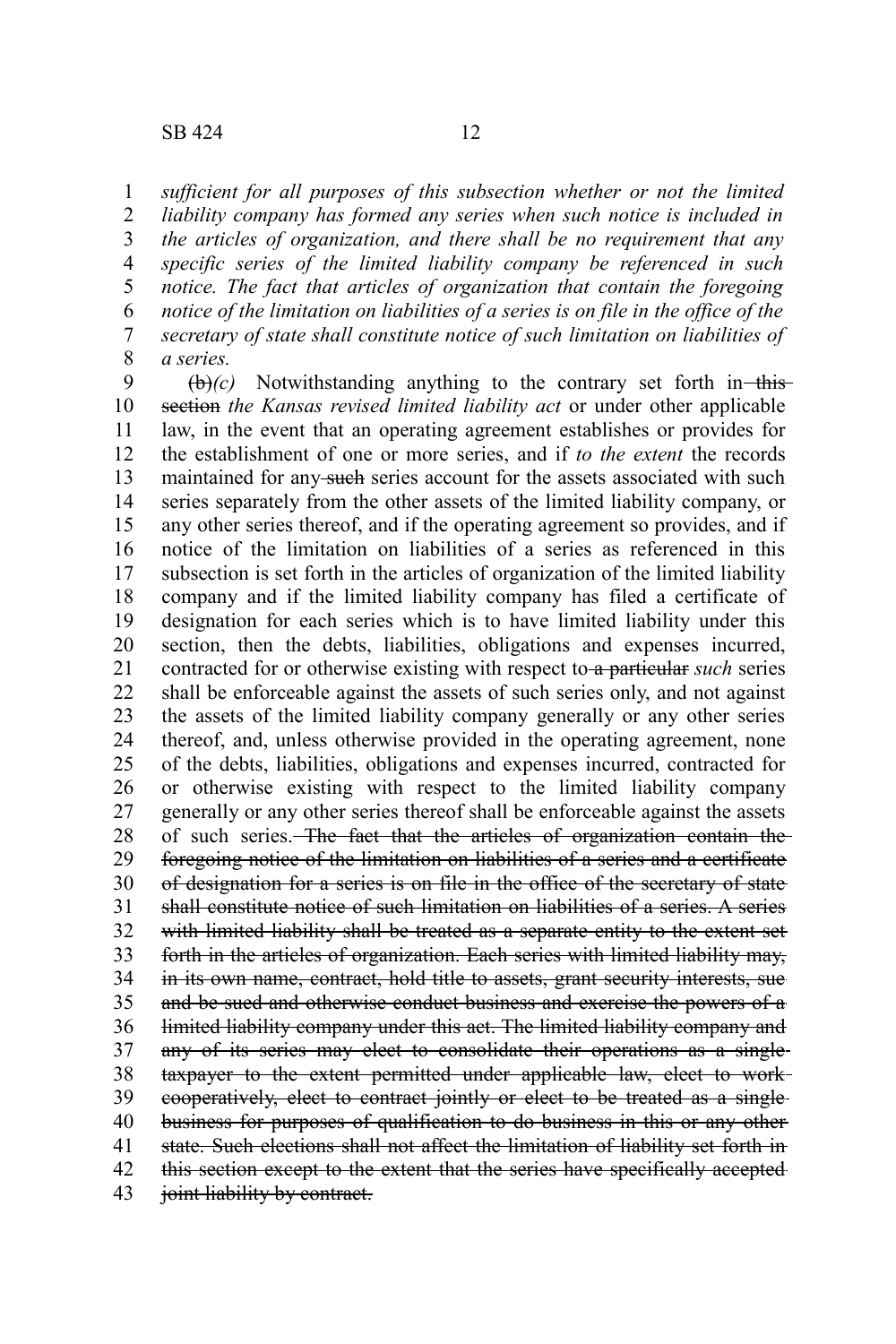(c) Except in the case of a foreign limited liability company that has adopted an assumed name pursuant to K.S.A. 2019 Supp. 17-7933, and amendments thereto, the name of the series with limited liability mustcontain the entire name of the limited liability company and be distinguishable from the names of the other series set forth in the articles of organization. In the case of a foreign limited liability company that has adopted an assumed name pursuant to K.S.A. 2019 Supp. 17-7933, and amendments thereto, the name of the series with limited liability mustcontain the entire name under which the foreign limited liability company has been admitted to transact business in this state. 1 2 3 4 5 6 7 8 9 10

(d) Upon the filing of the certificate of designation with the secretary of state setting forth the name of each series with limited liability, the series' existence shall begin, and copies of the filed certificate of designation marked with the filing date shall be conclusive evidence, except as against the state, that all conditions precedent required to be performed have been complied with and that the series has been or shall be legally organized and formed under this act. If different from the limited liability company, the certificate of designation for each series shall list the names of the members if the series is member managed or the names of the managers if the series is manager managed. The name of a series with limited liability under subsection (b) may be changed by filing with the secretary of state a certificate of designation identifying the series whose name is being changed and the new name of such series. If not the same as the limited liability company, the names of the members of a member managed series or of the managers of a manager managed series may be changed by filing a new certificate of designation with the secretary of state. A series with limited liability under subsection (b) may be dissolved by filing with the secretary of state a certificate of designation identifying the series being dissolved or by the dissolution of the limited liability company as provided in subsection (m). Certificates of designation may be executed by the limited liability company or any manager, person or entity designated in the operating agreement for the limited liability company. 11 12 13 14 15 16 17 18 19 20 21 22 23 24 25 26 27 28 29 30 31 32

(e) A series of a limited liability company will be deemed to be in good standing as long as the limited liability company is in good standing. 33 34

(f) The resident agent and registered office for the limited liability company in Kansas shall serve as the agent and office for service of process in Kansas for each series. 35 36 37

(g) An operating agreement may provide for classes or groups of members or managers associated with a series having such relative rights, powers and duties as the operating agreement may provide, and may make provision for the future creation of additional classes or groups of members or managers associated with the series having such relative rights, powers and duties as may from time to time be established, 38 39 40 41 42 43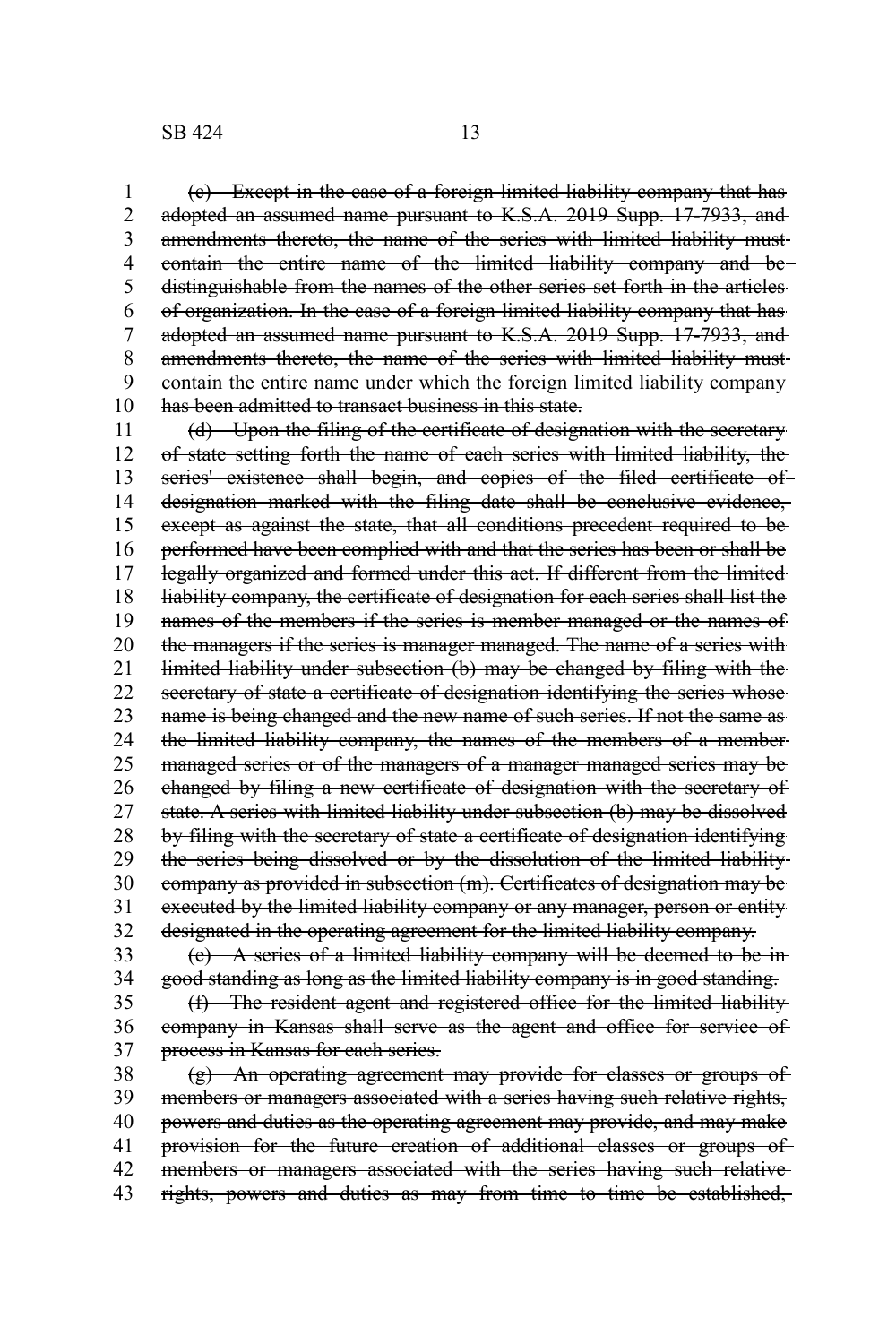including rights, powers and duties senior to existing classes and groups of members or managers associated with the series. 1 2

(h) A series may be managed by either the member or members associated with the series or by a manager or managers chosen by the members of such series, as provided in the operating agreement. Unlessotherwise provided in an operating agreement, the management of a series shall be vested in the members associated with such series. 3 4 5 6 7

(i) An operating agreement may grant to all or certain identified members or managers or a specified class or group of the members or managers associated with a series the right to vote separately or with all or any class or group of the members or managers associated with the series, on any matter. An operating agreement may provide that any member or class or group of members associated with a series shall have no voting rights. 8 9 10 11 12 13 14

(j) Except to the extent modified in this section, the provisions of this act which are generally applicable to limited liability companies, their managers, members and transferees shall be applicable to each particular series with respect to the operation of such series. 15 16 17 18

(k) Except as otherwise provided in an operating agreement, any event under this act or in an operating agreement that causes a manager to cease to be a manager with respect to a series shall not, in itself, cause such manager to cease to be a manager of the limited liability company or with respect to any other series thereof. 19 20 21 22 23

(l) Except as otherwise provided in an operating agreement, any event under this act or an operating agreement that causes a member to cease to be associated with a series shall not, in itself, cause such member to cease to be associated with any other series or terminate the continued membership of a member in the limited liability company or cause the termination of the series, regardless of whether such member was the last remaining member associated with such series. 24 25 26 27 28 29 30

(m) Except to the extent otherwise provided in the operating agreement, a series may be dissolved and its affairs wound up withoutcausing the dissolution of the limited liability company. The dissolution of a series established in accordance with subsection (b) shall not affect the limitation on liabilities of such series provided by subsection (b). A series is terminated and its affairs shall be wound up upon the dissolution of the limited liability company under article 76 of chapter 17 of the Kansas Statutes Annotated, and amendments thereto. 31 32 33 34 35 36 37 38

(n) If a limited liability company with the ability to establish a series does not register to do business in a foreign jurisdiction for itself and certain of its series, a series of a limited liability company may itself register to do business as a limited liability company in the foreign jurisdiction in accordance with the laws of the foreign jurisdiction. *Neither* 39 40 41 42 43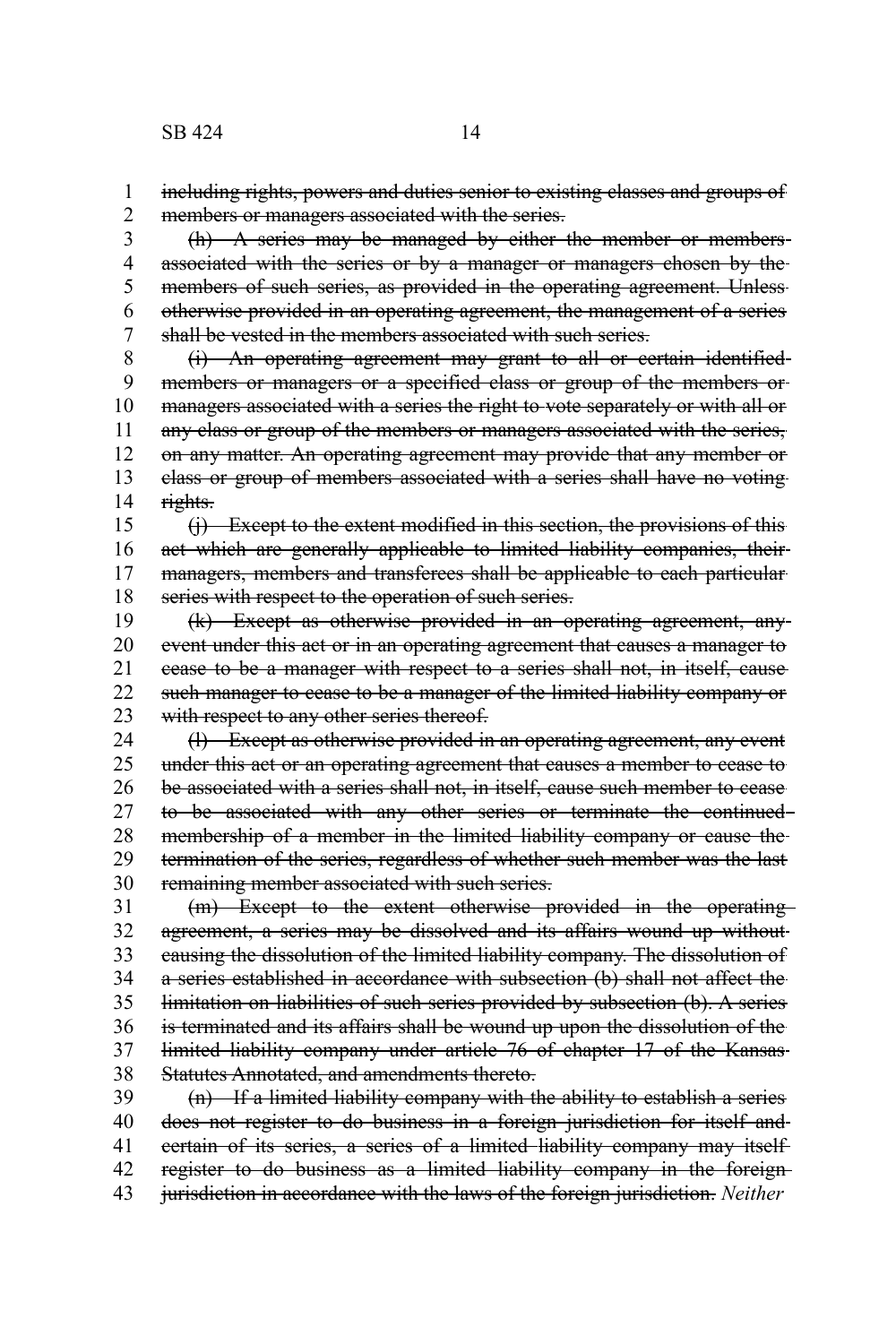*the preceding sentences nor any provision pursuant thereto in an operating agreement, articles of organization or certificate of designation shall: Restrict a series or limited liability company on behalf of a series from agreeing in the operating agreement or otherwise that any or all of the debts, liabilities, obligations, and expenses incurred, contracted for, or otherwise existing with respect to the limited liability company generally or any other series thereof shall be enforceable against the assets of such series; or restrict a limited liability company from agreeing in the operating agreement or otherwise that any or all of the debts, liabilities, obligations, and expenses incurred, contracted for, or otherwise existing with respect to a series shall be enforceable against the assets of the limited liability company generally. Assets associated with a series may be held directly or indirectly, including in the name of such series, in the name of the limited liability company, through a nominee or otherwise. Records maintained for a series that reasonably identify its assets, including by specific listing, category, type, quantity, computational, or allocational formula or procedure, including a percentage or share of any asset or assets, or by any other method where the identity of such assets is objectively determinable, will be deemed to account for the assets associated with such series separately from the other assets of the limited liability company, or any other series thereof. As used in the Kansas revised limited liability company act, a reference to assets of a series includes assets associated with such series, a reference to assets associated with a series includes assets of such series, a reference to members or managers of a series includes members or managers associated with such series, and a reference to members or managers* 1 2 3 4 5 6 7 8 9 10 11 12 13 14 15 16 17 18 19 20 21 22 23 24 25 26

*(1) A series may carry on any lawful business, purpose or activity, whether or not for profit, with the exception of the business of granting policies of insurance, assuming insurance risks, or banking as defined in K.S.A. 2019 Supp. 9-701, and amendments thereto. Unless otherwise provided in an operating agreement, a series shall have the power and capacity to, in its own name, contract, hold title to assets, including real, personal, and intangible property, grant liens and security interests, and sue and be sued.* 29 30 31 32 33 34 35 36

*The following shall apply to a series:*

27 28 *associated with a series includes members or managers of such series.*

*(2) Except as otherwise provided by the Kansas revised limited liability company act, no member or manager of a series shall be obligated personally for any debt, obligation or liability of such series, whether arising in contract, tort or otherwise, solely by reason of being a member or acting as manager of such series. Notwithstanding the preceding sentence, under an operating agreement or under another agreement, a member or manager may agree to be obligated personally* 37 38 39 40 41 42 43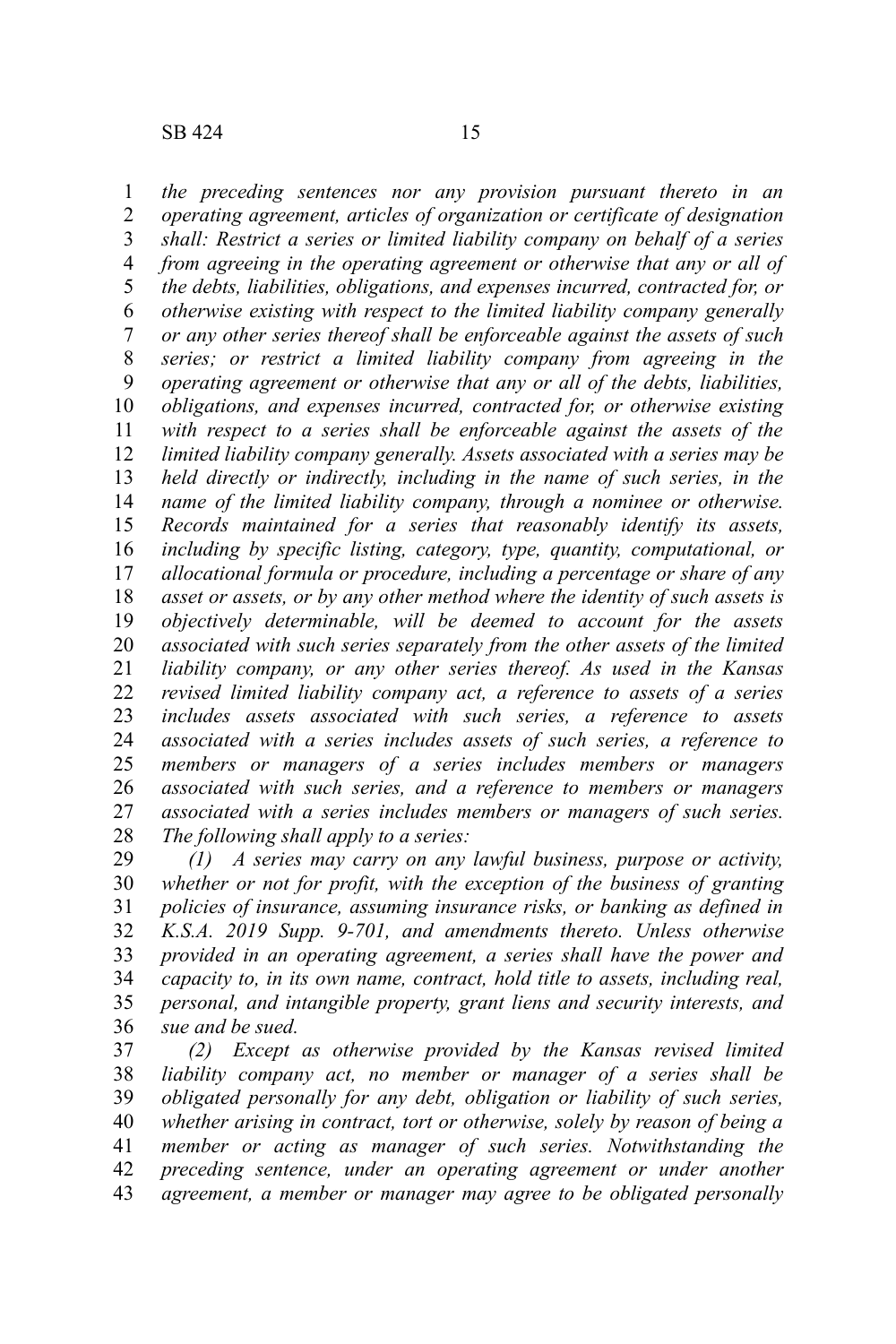*for any or all of the debts, obligations and liabilities of one or more series.* 1

*(3) An operating agreement may provide for classes or groups of members or managers associated with a series having such relative rights, powers and duties as the operating agreement may provide, and may make provision for the future creation in the manner provided in the operating agreement of additional classes or groups of members or managers associated with such series having such relative rights, powers and duties as may from time to time be established, including rights, powers and duties senior to existing classes and groups of members or managers associated with such series. An operating agreement may provide for the taking of an action, including the amendment of the operating agreement, without the vote, consent or approval of any member or manager or class or group of members or managers, including an action to create under the provisions of the operating agreement a class or group of a series of limited liability company interests that was not previously outstanding. An operating agreement may provide that any member or class or group of members associated with a series shall have no voting rights.* 2 3 4 5 6 7 8 9 10 11 12 13 14 15 16 17

*(4) An operating agreement may grant to all or certain identified members or managers or a specified class or group of the members or managers associated with a series the right to vote separately or with all or any class or group of the members or managers associated with such series, on any matter. Voting by members or managers associated with a series may be on a per capita, number, financial interest, class, group or any other basis.* 18 19 20 21 22 23 24

*(5) Unless otherwise provided in an operating agreement, the management of a series shall be vested in the members associated with such series in proportion to the then-current percentage or other interest of members in the profits of such series owned by all of the members associated with such series, the decision of members owning more than 50% of such percentage or other interest in the profits controlling, except that if an operating agreement provides for the management of a series, in whole or in part, by a manager, the management of such series, to the extent so provided, shall be vested in the manager who shall be chosen in the manner provided in the operating agreement. The manager of a series shall also hold the offices and have the responsibilities accorded to the manager as set forth in an operating agreement. A series may have more than one manager. Subject to K.S.A. 17-76,105, and amendments thereto, a manager shall cease to be a manager with respect to a series as provided in an operating agreement. Except as otherwise provided in an operating agreement, any event under the Kansas revised limited liability company act or in an operating agreement that causes a manager to cease to be a manager with respect to a series shall not, in itself, cause such manager to cease to be a manager of the limited liability company or with* 25 26 27 28 29 30 31 32 33 34 35 36 37 38 39 40 41 42 43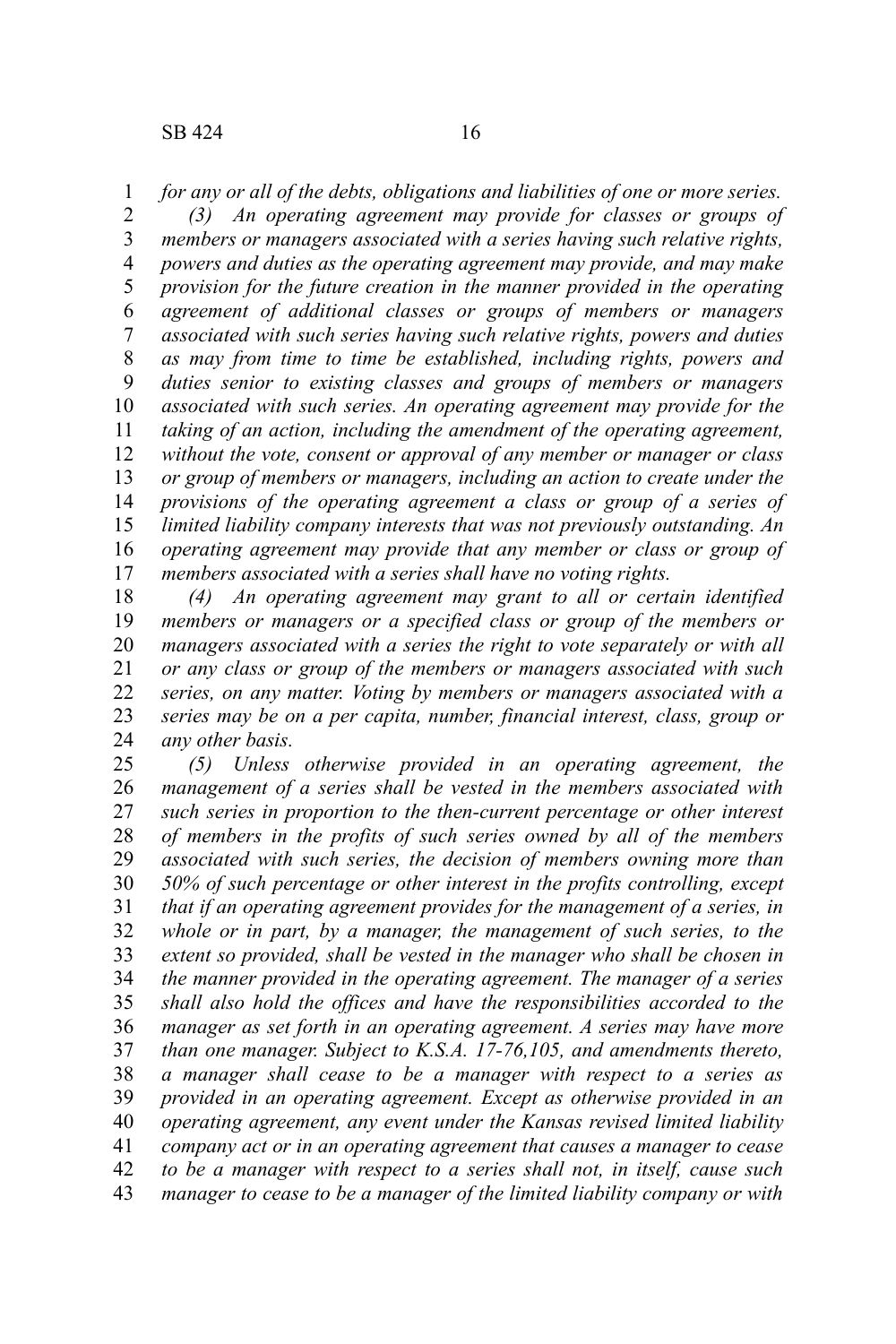*respect to any other series thereof.* 1

*(6) Notwithstanding K.S.A. 17-76,109, and amendments thereto, but subject to subsections (c)(7) and (c)(10), and unless otherwise provided in an operating agreement, at the time a member of a series becomes entitled to receive a distribution with respect to such series, the member has the status of, and is entitled to all remedies available to, a creditor of such series, with respect to the distribution. An operating agreement may provide for the establishment of a record date with respect to allocations and distributions with respect to a series.* 2 3 4 5 6 7 8 9

*(7) Notwithstanding K.S.A. 17-76,110(a), and amendments thereto, a limited liability company may make a distribution with respect to a series. A limited liability company shall not make a distribution with respect to a series to a member to the extent that at the time of the distribution, after giving effect to the distribution, all liabilities of such series, other than liabilities to members on account of their limited liability company interests with respect to such series and liabilities for which the recourse of creditors is limited to specified property of such series, exceed the fair value of the assets associated with such series, except that the fair value of property of such series that is subject to a liability for which the recourse of creditors is limited shall be included in the assets associated with such series only to the extent that the fair value of that property exceeds that liability. For purposes of the immediately preceding sentence, the term "distribution" shall not include amounts constituting reasonable compensation for present or past services or reasonable payments made in the ordinary course of business pursuant to a bona fide retirement plan or other benefits program. A member who receives a distribution in violation of this subsection, and who knew at the time of the distribution that the distribution violated this subsection, shall be liable to the series for the amount of the distribution. A member who receives a distribution in violation of this subsection, and who did not know at the time of the distribution that the distribution violated this subsection, shall not be liable for the amount of the distribution. Subject to K.S.A. 17-76,110(c), and amendments thereto, which shall apply to any distribution made with respect to a series under this subsection, this subsection shall not affect any obligation or liability of a member under an agreement or other applicable law for the amount of a distribution.* 10 11 12 13 14 15 16 17 18 19 20 21 22 23 24 25 26 27 28 29 30 31 32 33 34 35 36

*(8) Unless otherwise provided in the operating agreement, a member shall cease to be associated with a series and to have the power to exercise any rights or powers of a member with respect to such series upon the assignment of all of the member's limited liability company interest with respect to such series. Except as otherwise provided in an operating agreement, any event under the Kansas revised limited liability company act or an operating agreement that causes a member to cease to* 37 38 39 40 41 42 43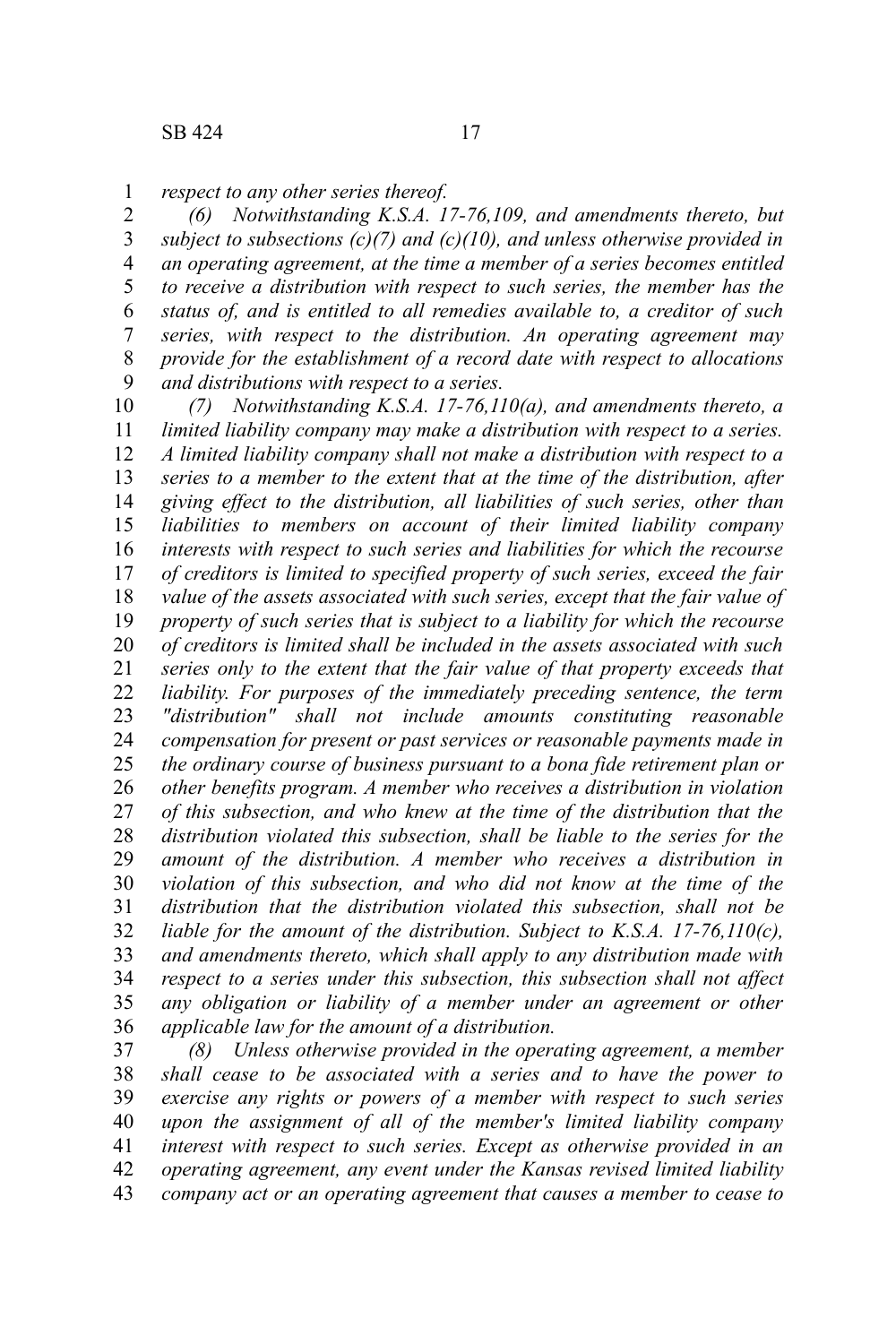22

*be associated with a series shall not, in itself, cause such member to cease to be associated with any other series or terminate the continued membership of a member in the limited liability company or cause the dissolution of the series, regardless of whether such member was the last remaining member associated with such series.* 1 2 3 4 5

*(9) Subject to K.S.A. 17-76,116, and amendments thereto, except to the extent otherwise provided in the operating agreement, a series may be dissolved and its affairs wound up without causing the dissolution of the limited liability company. The dissolution of a series shall not affect the limitation on liabilities of such series provided by this subsection (c). A series is dissolved and its affairs shall be wound up upon the dissolution of the limited liability company under K.S.A. 17-76,116, and amendments thereto, or otherwise upon the first to occur of the following:* 6 7 8 9 10 11 12 13

*(A) At the time specified in the operating agreement; (B) upon the happening of events specified in the operating agreement;* 14 15 16

*(C) unless otherwise provided in the operating agreement, upon the vote, consent or approval of members associated with such series who own <sup>2</sup> /3 or more of the then-current percentage or other interest in the profits of such series of the limited liability company owned by all of the members associated with such series; or* 17 18 19 20 21

*(D) the dissolution of such series under subsection (c)(11).*

*(10) Notwithstanding K.S.A. 17-76,118(a), and amendments thereto, unless otherwise provided in the operating agreement, a manager associated with a series who has not wrongfully dissolved such series or, if none, the members associated with such series or a person consented to or approved by the members associated with such series, in either case, by members who own more than 50% of the then-current percentage or other interest in the profits of such series owned by all of the members associated with such series, may wind up the affairs of such series, but the district court, upon cause shown, may wind up the affairs of a series upon application of any member or manager associated with such series, or the member's personal representative or assignee, and in connection therewith, may appoint a liquidating trustee. The persons winding up the affairs of a series may, in the name of the limited liability company and for and on behalf of the limited liability company and such series, take all actions with respect to such series as are permitted under K.S.A. 17- 76,118(b), and amendments thereto. The persons winding up the affairs of a series shall provide for the claims and obligations of such series and distribute the assets of such series as provided in K.S.A. 17-76,119, and amendments thereto, which section shall apply to the winding up and distribution of assets of a series. Actions taken in accordance with this subsection shall not affect the liability of members and shall not impose* 23 24 25 26 27 28 29 30 31 32 33 34 35 36 37 38 39 40 41 42 43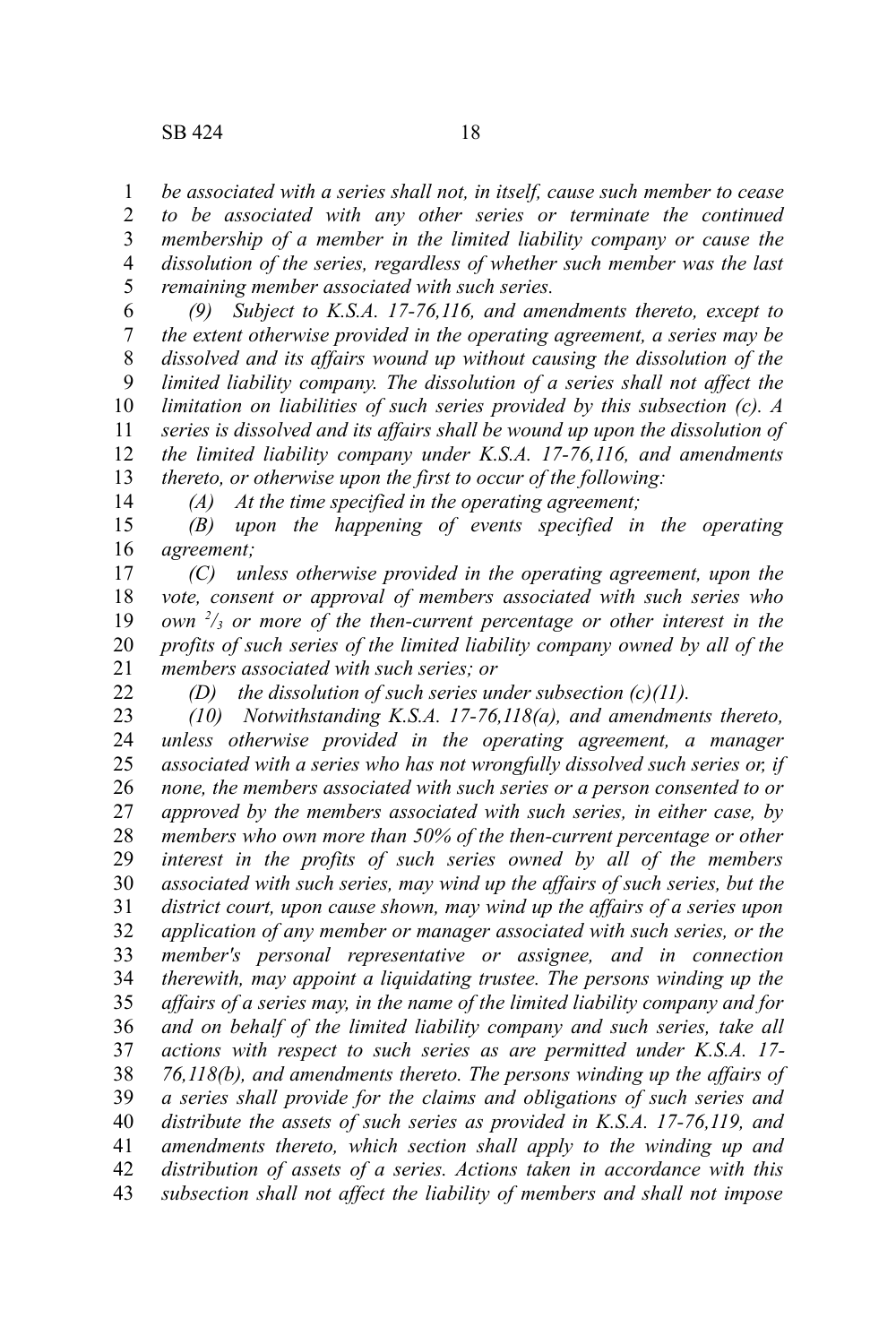*liability on a liquidating trustee.* 1

*(11) On application by or for a member or manager associated with a series, the district court may decree dissolution of such series whenever it is not reasonably practicable to carry on the business of such series in conformity with an operating agreement.* 2 3 4 5

*(12) For all purposes of the laws of the state of Kansas, a series is an association, regardless of the number of members or managers, if any, of such series.* 6 7 8

*(d) In order to form a series of a limited liability company, a certificate of designation must be filed in accordance with this subsection.* 9 10

*(1) (A) A certificate of designation shall set forth: (i) The name of the limited liability company; and*

11 12 13

26

*(ii) the name of the series.*

*(B) A certificate of designation may include any other matter that the members of such series determine to include therein.* 14 15

*(C) A certificate of designation properly filed with the secretary of state prior to July 1, 2022, shall be deemed to comply with the requirements of this paragraph.* 16 17 18

*(2) A certificate of designation shall be executed in accordance with K.S.A. 2019 Supp. 17-7908(b), and amendments thereto, and shall be filed in the office of the secretary of state in accordance with K.S.A. 2019 Supp. 17-7910, and amendments thereto. A certificate of designation is not an amendment to the articles of organization of the limited liability company.* 19 20 21 22 23

*(3) A certificate of designation may be amended by filing a certificate of amendment thereto in the office of the secretary of state.* 24 25

*(A) The certificate of amendment shall set forth:*

*(i) The name of the limited liability company;* 27

*(ii) the name of the series; and* 28

*(iii) the amendment to the certificate of designation.* 29

*(B) A certificate of designation properly filed with the secretary of state prior to July 1, 2022, that changed a previously filed certificate of designation shall be deemed to be a certificate of amendment thereto for purposes of this paragraph.* 30 31 32 33

*(4) A manager of a series or, if there is no manager, then any member of a series who becomes aware that any statement in a certificate of designation filed with respect to such series was false when made, or that any matter described therein has changed making the certificate of designation false in any material respect, shall promptly amend the certificate of designation.* 34 35 36 37 38 39

*(5) A certificate of designation may be amended at any time for any other proper purpose.* 40 41

*(6) Unless otherwise provided in the Kansas revised limited liability company act or unless a later effective date or time, which shall be a date* 42 43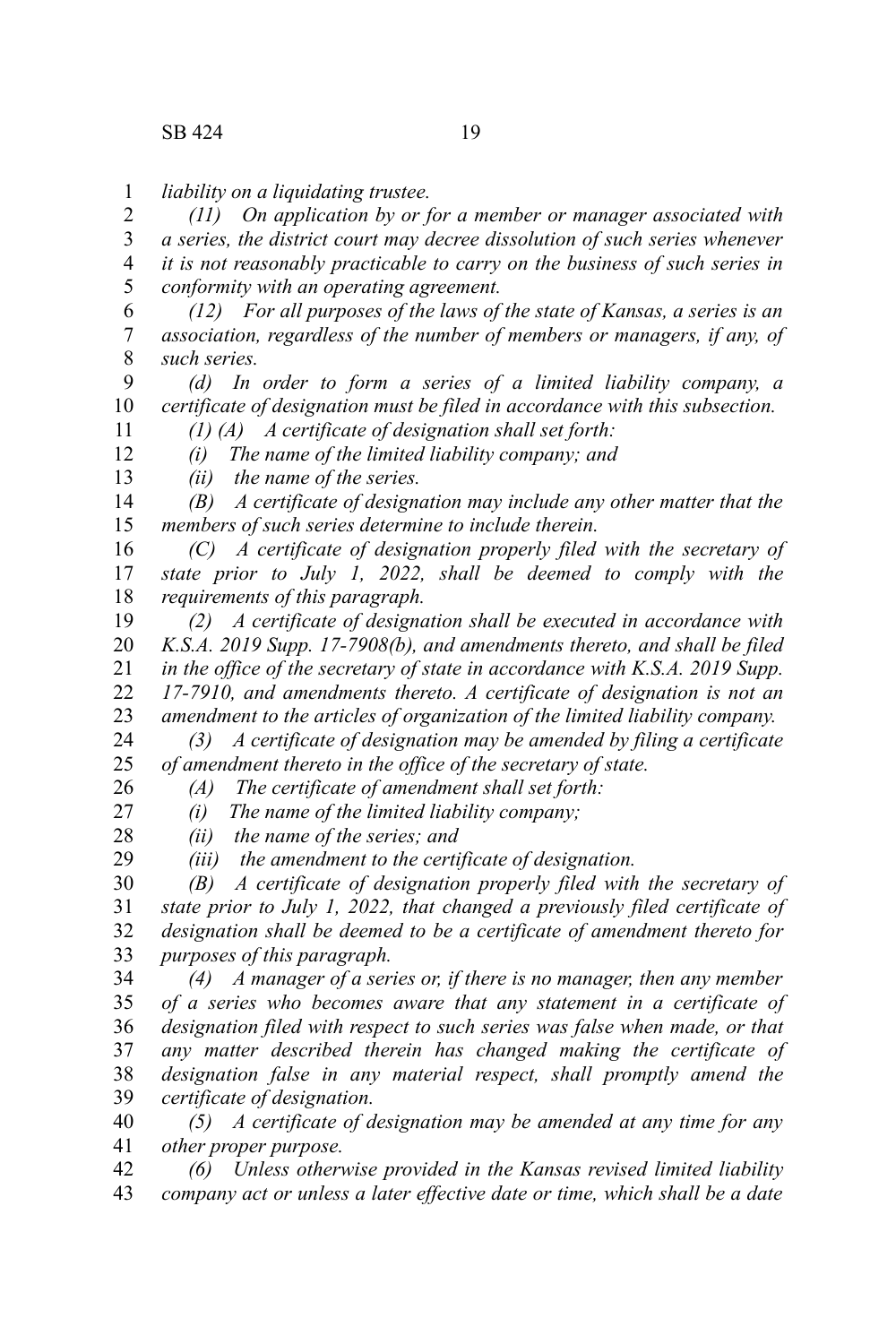*or time certain, is provided for in the certificate of amendment, a certificate of amendment shall be effective at the time of its filing with the secretary of state.* 1 2 3

*(7) A certificate of designation shall be canceled upon the cancellation of the articles of organization of the limited liability company named in the certificate of designation, or upon the filing of a certificate of cancellation of the certificate of designation, or upon the future effective date or time of a certificate of cancellation of the certificate of designation, or as provided in K.S.A. 17-76,139(d), and amendments thereto, or upon the filing of a certificate of merger or consolidation if the series is not the surviving or resulting series in a merger or consolidation or upon the future effective date or time of a certificate of merger or consolidation if the series is not the surviving or resulting series in a merger or consolidation. A certificate of cancellation of the certificate of designation may be filed at any time, and shall be filed, in the office of the secretary of state to accomplish the cancellation of a certificate of designation upon the dissolution of a series for which a certificate of designation was filed and completion of the winding up of such series.* 4 5 6 7 8 9 10 11 12 13 14 15 16 17 18

*(A) A certificate of cancellation of the certificate of designation shall set forth:* 19 20

*(i) The name of the limited liability company;*

21 22

*(ii) the name of the series;*

*(iii) the future effective date or time, which shall be a date or time certain, of cancellation if it is not to be effective upon the filing of the certificate of cancellation; and* 23 24 25

*(iv) any other information the person filing the certificate of cancellation of the certificate of designation determines.* 26 27

*(B) A certificate of designation properly filed with the secretary of state prior to July 1, 2022, that dissolved a series shall be deemed to be a certificate of cancellation thereto for purposes of this paragraph.* 28 29 30

*(8) A certificate of cancellation of the certificate of designation that is filed in the office of the secretary of state prior to the dissolution or the completion of winding up of a series may be corrected as an erroneously executed certificate of cancellation of the certificate of designation by filing with the office of the secretary of state a certificate of correction of such certificate of cancellation of the certificate of designation in accordance with K.S.A. 2019 Supp. 17-7912, and amendments thereto.* 31 32 33 34 35 36 37

*(9) The secretary of state shall not issue a certificate of good standing with respect to a series if the certificate of designation is canceled or the limited liability company has ceased to be in good standing.* 38 39 40 41

*(e) The name of each series as set forth in its certificate of designation:* 42 43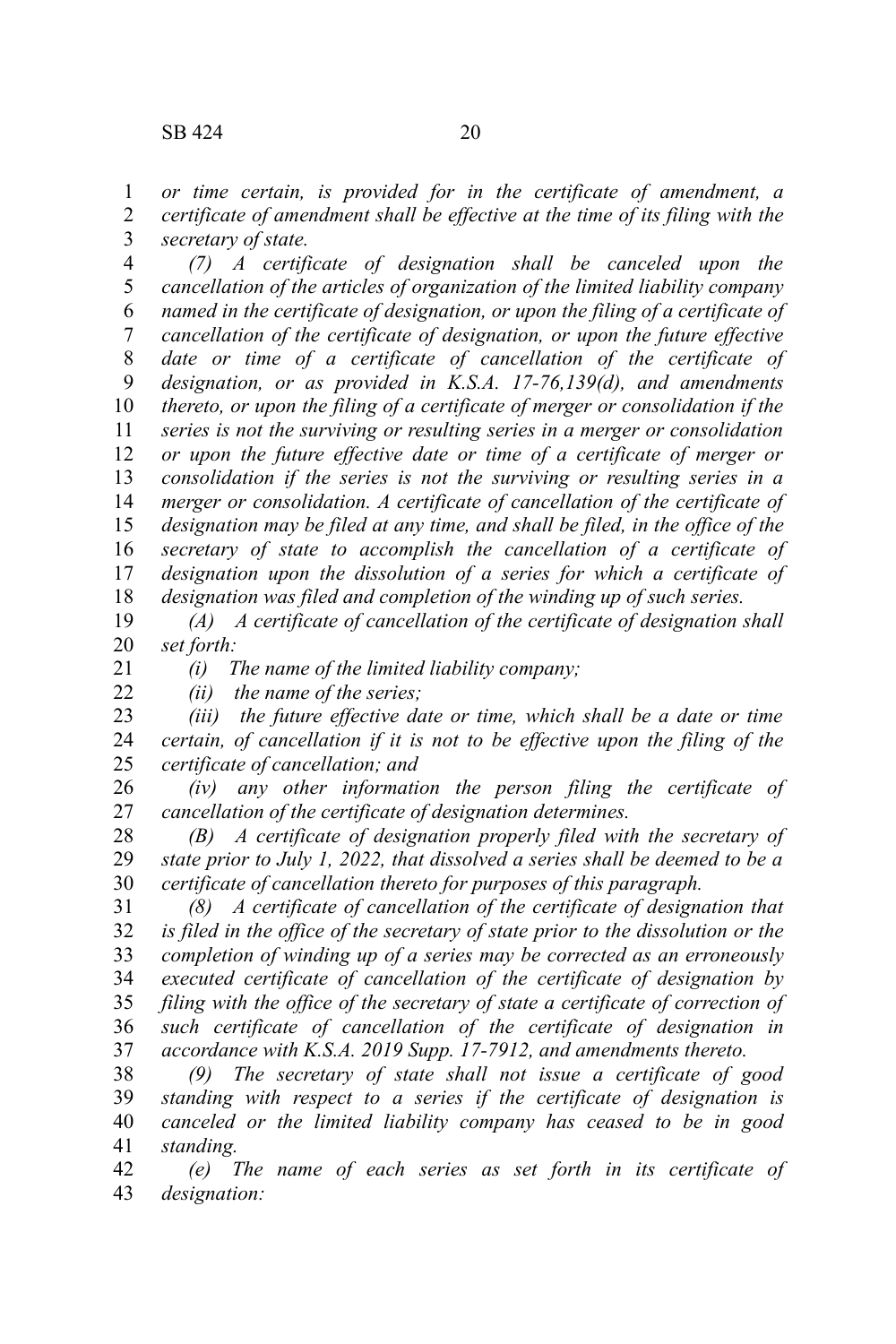*(1) Shall include the name of the limited liability company, including any word, abbreviation or designation required by K.S.A. 2019 Supp. 17- 7920, and amendments thereto;* 1 2 3

4 5 *(2) may contain the name of a member or manager;*

*(3) must comply with the requirements of K.S.A. 2019 Supp. 17-7918, and amendments thereto, to the same extent as a covered entity; and* 6

*(4) may contain any word permitted by K.S.A. 2019 Supp. 17-7920, and amendments thereto, and may not contain any word prohibited to be included in the name of a limited liability company under Kansas law.* 7 8 9

 $\left(\frac{\Theta}{f}\right)$  If a foreign limited liability company, as permitted in the jurisdiction of its organization, has established a series having separaterights, powers or duties and has limited the liabilities of such series so that *is registered to do business in this state in accordance with K.S.A. 2019 Supp. 17-7931, and amendments thereto, is governed by an operating agreement that establishes or provides for the establishment of a series of members, managers, limited liability company interests or assets having separate rights, powers or duties with respect to specified property or obligations of the foreign limited liability company or profits and losses associated with specified property or obligations, that fact shall be so stated on the application for registration as a foreign limited liability company. In addition, the foreign limited liability company shall state on such application whether* the debts, liabilities and obligations incurred, contracted for or otherwise existing with respect to a particular series*, if any* are enforceable against the assets of such series only, and not against the assets of the *foreign* limited liability company generally or any other series thereof, or so that *and whether any of* the debts, liabilities, obligations and expenses incurred, contracted for or otherwise existing with respect to the limited liability company generally or any other series thereof-are not *shall be* enforceable against the assets of such series, then the limited liability company, on behalf of itself or any of its series, or any of its series on their own behalf may register to do business in the state in accordance with the provisions of K.S.A. 2019 Supp. 17-7931, andamendments thereto. The limitation of liability shall be so stated on the application for admission as a foreign limited liability company and a certificate of designation shall be filed for each series being registered to do business in the state by the limited liability company. Unless otherwise provided in the operating agreement, the debts, liabilities and obligations incurred, contracted for or otherwise existing with respect to a particular series of such a foreign limited liability company shall be enforceableagainst the assets of such series only, and not against the assets of the foreign limited liability company generally or any other series thereof and none of the debts, liabilities, obligations and expenses incurred, contracted for or otherwise existing with respect to such a foreign limited liability 10 11 12 13 14 15 16 17 18 19 20 21 22 23 24 25 26 27 28 29 30 31 32 33 34 35 36 37 38 39 40 41 42 43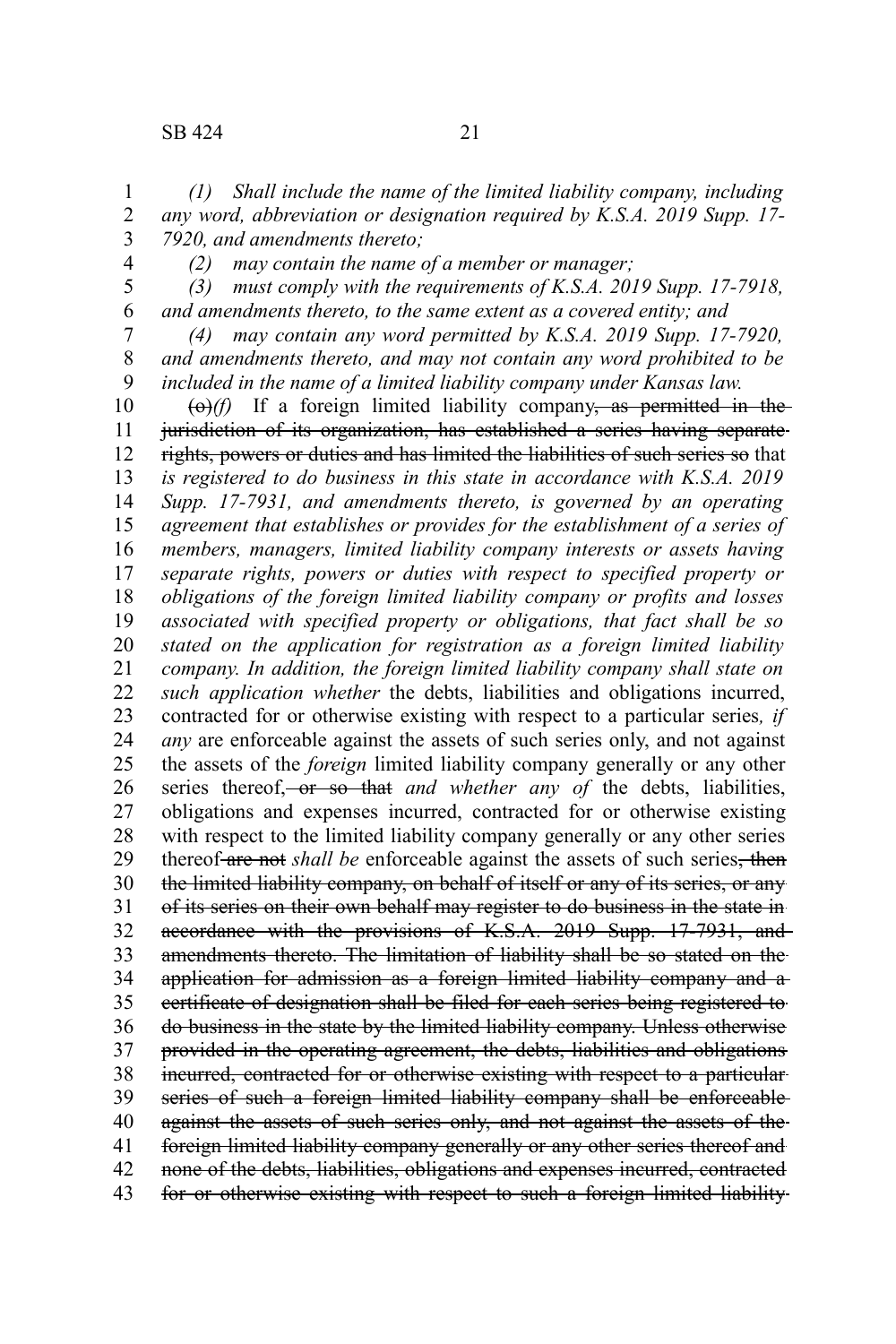#### company generally or any other series thereof shall be enforceable against the assets of such series. 1 2

Sec. 10. K.S.A. 2019 Supp. 17-76,143a is hereby amended to read as follows: 17-76,143a. (a) Pursuant to an agreement of merger or consolidation, one or more series may merge or consolidate with or into one or more other series of the same limited liability company with such series as the agreement shall provide being the surviving or resulting series. Unless otherwise provided in the operating agreement, an agreement of merger or consolidation shall be consented to or approved by each series that is to merge or consolidate by members of such series who own more than 50% of the then-current percentage or other interest in the profits of such series owned by all of the members of such series. In connection with a merger or consolidation hereunder, rights or securities of, or interests in, a series which is a constituent party to the merger or consolidation may be exchanged for or converted into cash, property, rights, or securities of, or interests in, the surviving or resulting series or, in addition to or in lieu thereof, may be exchanged for or converted into cash, property, rights, or securities of, or interests in, an entity as defined in K.S.A. 2019 Supp. 17-78-102, and amendments thereto, that is not the surviving or resulting series in the merger or consolidation, may remain outstanding or may be canceled. Notwithstanding prior consent or approval, an agreement of merger or consolidation may be terminated or amended pursuant to a provision for such termination or amendment contained in the agreement of merger or consolidation. 3 4 5 6 7 8 9 10 11 12 13 14 15 16 17 18 19 20 21 22 23 24

(b) If a series is merging or consolidating under this section, the series surviving or resulting in or from the merger or consolidation shall file a certificate of merger or consolidation executed by one or more authorized persons on behalf of the series when it is the surviving or resulting series in the office of the secretary of state. The certificate of merger or consolidation shall state: 25 26 27 28 29 30

(1) The name of each series that is to merge or consolidate and the name of the limited liability company that formed such series; 31 32

(2) that an agreement of merger or consolidation has been consented to or approved and executed by or on behalf of each series that is to merge or consolidate; 33 34 35

36

(3) the name of the surviving or resulting series;

(4) such amendment, if any, to the certificate of designation of the series that is the surviving or resulting series to change the name of the surviving series, as is desired to be effected by the merger; 37 38 39

(5) the future effective date or time, which shall be a date or time certain, of the merger or consolidation if it is not to be effective upon the filing of the certificate of merger or consolidation; 40 41 42

(6) that the agreement of merger or consolidation is on file at a place 43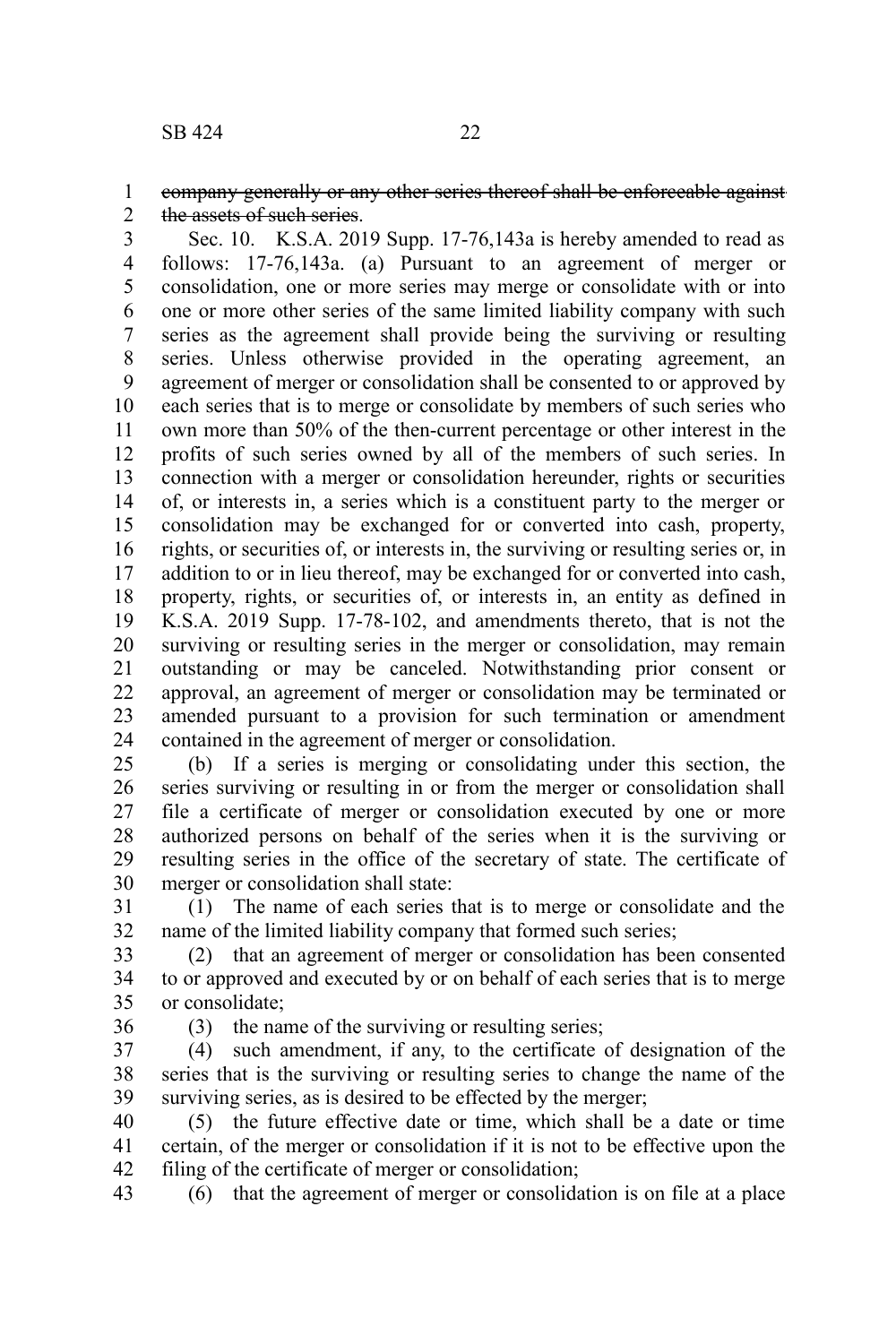of business of the surviving or resulting series or the limited liability company that formed such series and shall state the address thereof; and 1 2

(7) that a copy of the agreement of merger or consolidation will be furnished by the surviving or resulting series, upon request and without cost, to any member of any series that is to merge or consolidate. 3 4 5

(c) Unless a future effective date or time is provided in a certificate of merger or consolidation, a merger or consolidation pursuant to this section shall be effective upon the filing of a certificate of merger or consolidation in the office of the secretary of state. 6 7 8 9

(d) A certificate of merger or consolidation shall act as a certificate of cancellation of the certificate of designation of the series that is not the surviving or resulting series in the merger or consolidation. A certificate of merger or consolidation that sets forth any amendment in accordance with subsection (b)(4) shall be deemed to be an amendment to the certificate of designation of the surviving or resulting series, and no further action shall be required to amend the certificate of designation of the surviving or resulting series under K.S.A. 2019 Supp. 17-76,143, and amendments thereto, with respect to such amendments set forth in the certificate of merger or consolidation. Whenever this section requires the filing of a certificate of merger or consolidation, such requirement shall be deemed satisfied by the filing of an agreement of merger or consolidation containing the information required by this section to be set forth in the certificate of merger or consolidation. 10 11 12 13 14 15 16 17 18 19 20 21 22 23

(e) An agreement of merger or consolidation consented to or approved in accordance with subsection (a) may effect any amendment to the operating agreement relating solely to the series that are constituent parties to the merger or consolidation. Any amendment to an operating agreement relating solely to the series that are constituent parties to the merger or consolidation made pursuant to the foregoing sentence shall be effective at the effective time or date of the merger or consolidation and shall be effective notwithstanding any provision of the operating agreement relating to amendment of the operating agreement, other than a provision that by its terms applies to an amendment to the operating agreement in connection with a merger or consolidation. The provisions of this subsection shall not be construed to limit the accomplishment of a merger or of any of the matters referred to herein by any other means provided for in an operating agreement or other agreement or as otherwise permitted by law, including that the operating agreement relating to any constituent series to the merger or consolidation, including a series formed for the purpose of consummating a merger or consolidation, shall be the operating agreement of the surviving or resulting series. 24 25 26 27 28 29 30 31 32 33 34 35 36 37 38 39 40 41

(f) (1) (A) When any merger or consolidation shall have become effective under this section, for all purposes of the laws of the state of 42 43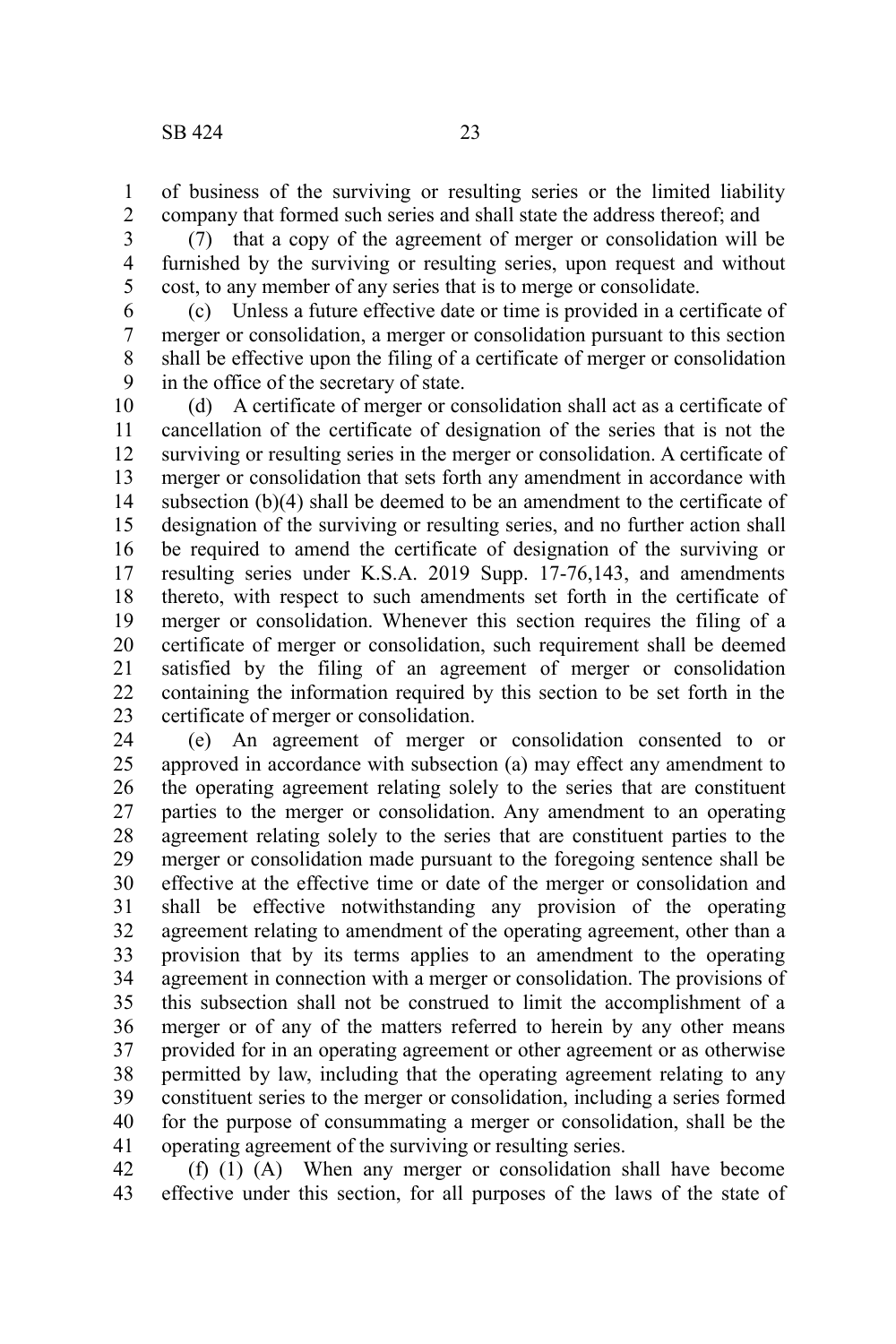Kansas, all of the rights, privileges and powers of each of the series that have merged or consolidated, and all property, real, personal and mixed, and all debts due to any of such series, as well as all other things and causes of action belonging to each of such series, shall be vested in the surviving or resulting series, and shall thereafter be the property of the surviving or resulting series as they were of each of the series that have merged or consolidated, and the title to any real property vested by deed or otherwise, under the laws of the state of Kansas, in any of such series, shall not revert or be in any way impaired by reason of the Kansas revised limited liability company act. 1 2 3 4 5 6 7 8 9 10

(B) All rights of creditors and all liens upon any property of any of the series that have merged or consolidated shall be preserved unimpaired, and all debts, liabilities and duties of each of such series that have merged or consolidated shall thereafter attach to the surviving or resulting series, and may be enforced against it to the same extent as if such debts, liabilities and duties had been incurred or contracted by it. 11 12 13 14 15 16

(2) Unless otherwise agreed, a merger or consolidation of a series that is not the surviving or resulting series in the merger or consolidation, shall not require such series to wind up its affairs under K.S.A. 2019 Supp. 17- 76,143, and amendments thereto, or pay its liabilities and distribute its assets under K.S.A. 2019 Supp. 17-76,143, and amendments thereto, and the merger or consolidation shall not constitute a dissolution of such series. 17 18 19 20 21 22

(g) An operating agreement may provide that a series of such limited liability company shall not have the power to merge or consolidate as set forth in this section. 23 24 25

26

(h) This section shall take effect on and after July 1, 2020 *2022*.

Sec. 11. K.S.A. 2019 Supp. 17-76,146 is hereby amended to read as follows: 17-76,146. (a) A domestic limited liability company whose articles of organization or a foreign limited liability company whose authority to do business has been canceled or forfeited pursuant to K.S.A. 2019 Supp. 17-7926(b), 17-7929(b) or 17-7934(f)*(d)*, and amendments thereto, or whose articles of organization or authority to do business has been forfeited pursuant to K.S.A. 17-76,139(d), and amendments thereto, may be reinstated by filing with the secretary of state a certificate of reinstatement accompanied by the payment of the fee required by K.S.A. 17-76,136(d), and amendments thereto, and payment of the annual report fees due under K.S.A. 17-76,139(c), and amendments thereto, and all penalties and interest thereon due at the time of the cancellation or forfeiture of its articles of organization or authority to do business. The certificate of reinstatement shall set forth: 27 28 29 30 31 32 33 34 35 36 37 38 39 40

(1) The name of the limited liability company at the time its articles of organization or authority to do business was canceled or forfeited and, if such name is not available at the time of reinstatement, the name under 41 42 43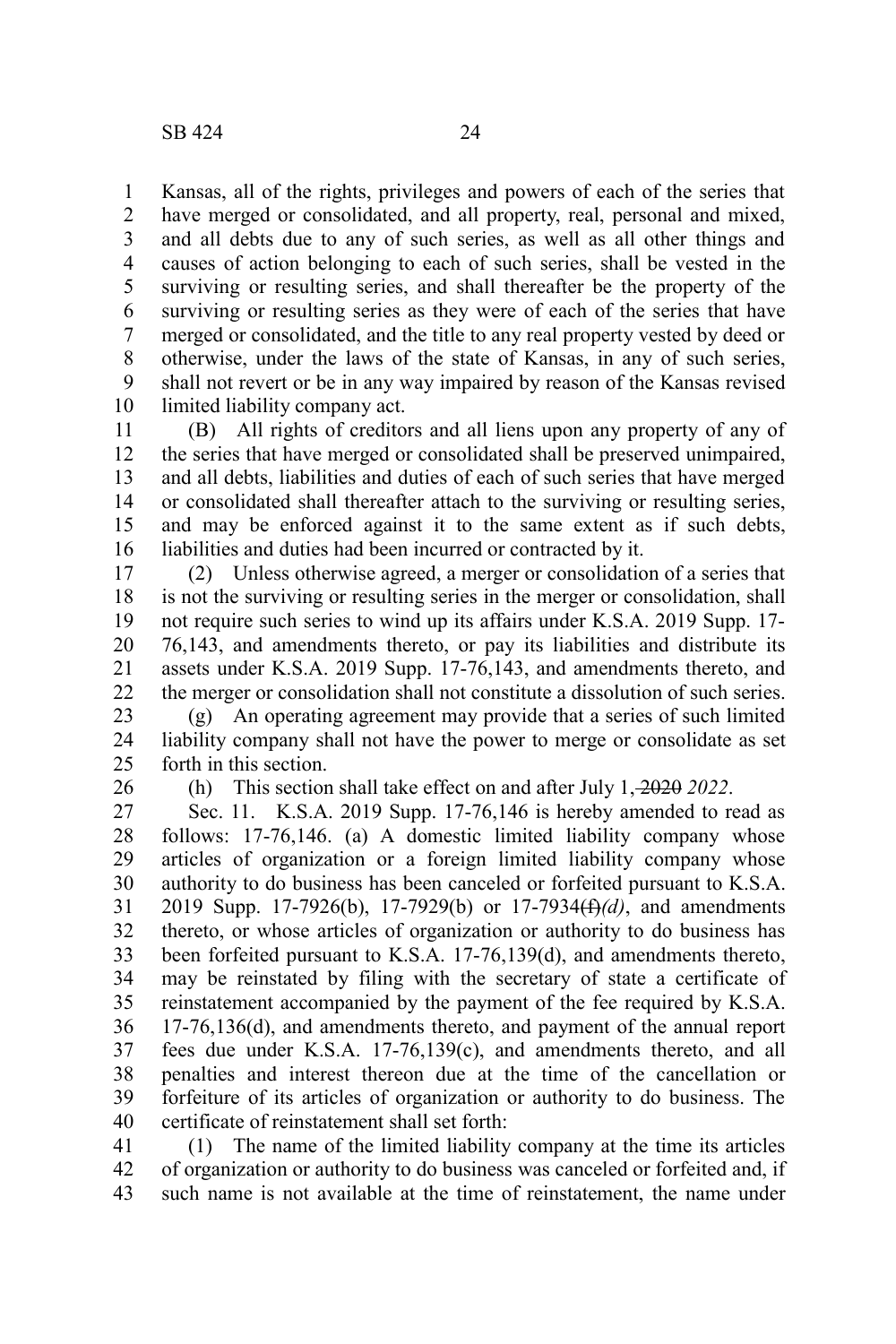which the limited liability company is to be reinstated; 1

(2) the address of the limited liability company's registered office in the state of Kansas and the name and address of the limited liability company's resident agent in the state of Kansas; 2 3 4

5

(3) a statement that the certificate of reinstatement is filed by one or more persons authorized to execute and file the certificate of reinstatement to reinstate the limited liability company; and 6 7

(4) any other matters the persons executing the certificate of reinstatement determine to include therein. 8 9

(b) The certificate of reinstatement shall be deemed to be an amendment to the articles of organization or application for registration of the limited liability company, and the limited liability company shall not be required to take any further action to amend its articles of organization or application for registration under K.S.A. 17-7674 or K.S.A. 2019 Supp. 17-7935, and amendments thereto, with respect to the matters set forth in the certificate of reinstatement. 10 11 12 13 14 15 16

(c) Upon the filing of a certificate of reinstatement, a limited liability company shall be reinstated with the same force and effect as if its articles of organization or authority to do business had not been canceled or forfeited pursuant to K.S.A. 17-76,139(d) or K.S.A. 2019 Supp. 17- 7926(b), 17-7929(b) or 17-7934(f)*(d)*, and amendments thereto. Such reinstatement shall validate all contracts, acts, matters and things made, done and performed by the limited liability company, its members, managers, employees and agents during the time when its articles of organization or authority to do business was canceled or forfeited pursuant to K.S.A. 17-76,139(d) or K.S.A. 2019 Supp. 17-7926(b), 17-7929(b) or 17-7934(f)*(d)*, and amendments thereto, with the same force and effect and to all intents and purposes as if the articles of organization or authority to do business had remained in full force and effect. All real and personal property, and all rights and interests, which belonged to the limited liability company at the time its articles of organization or authority to do business was canceled or forfeited pursuant to K.S.A. 17-76,139(d) or K.S.A. 2019 Supp. 17-7926(b), 17-7929(b) or 17-7934(f)*(d)*, and amendments thereto, or which were acquired by the limited liability company following the cancellation or forfeiture of its articles of organization or authority to do business pursuant to K.S.A. 17-76,139(d) or K.S.A. 2019 Supp. 17-7926(b), 17-7929(b) or 17-7934(f)*(d)*, and amendments thereto, and which were not disposed of prior to the time of its reinstatement, shall be vested in the limited liability company after its reinstatement as fully as they were held by the limited liability company at, and after, as the case may be, the time its articles of organization or authority to do business was canceled or forfeited pursuant to K.S.A 17- 76,139(d) or K.S.A. 2019 Supp. 17-7926(b), 17-7929(b) or 17-7934(f)*(d)*, 17 18 19 20 21 22 23 24 25 26 27 28 29 30 31 32 33 34 35 36 37 38 39 40 41 42 43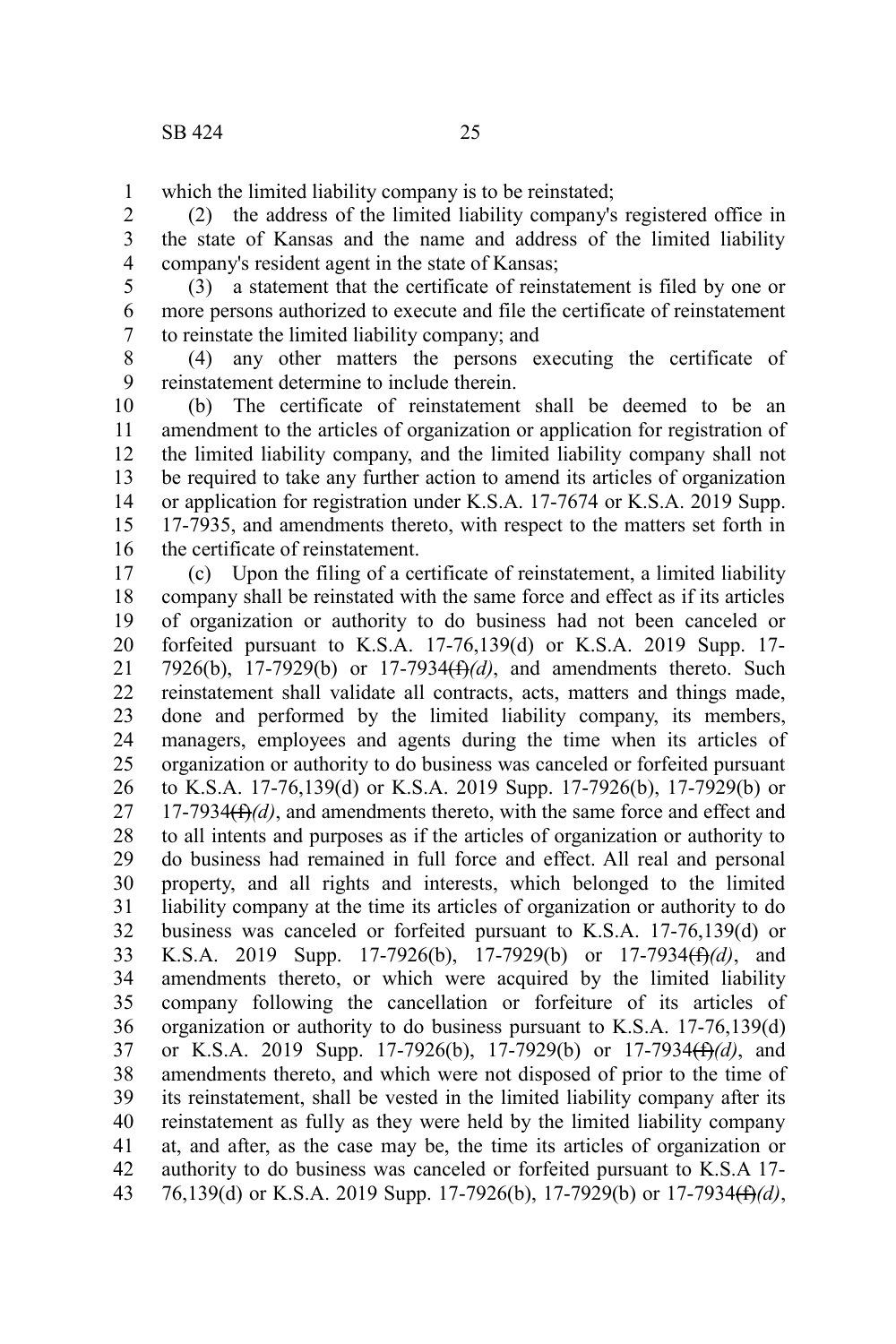and amendments thereto. After its reinstatement, the limited liability company shall be as exclusively liable for all contracts, acts, matters and things made, done or performed in its name and on its behalf by its members, managers, employees and agents prior to its reinstatement as if its articles of organization or authority to do business had at all times remained in full force and effect. 1 2 3 4 5 6

Sec. 12. On and after July 1, 2022, K.S.A. 2019 Supp. 17-76,146, as amended by section 11 of this act, is hereby amended to read as follows: 17-76,146. (a) A domestic limited liability company whose articles of organization or a foreign limited liability company whose authority to do business has been canceled or forfeited pursuant to K.S.A. 2019 Supp. 17- 7926(b), 17-7929(b) or 17-7934(d), and amendments thereto, or whose articles of organization or authority to do business has been forfeited pursuant to K.S.A. 17-76,139(d), and amendments thereto, may be reinstated by filing with the secretary of state a certificate of reinstatement accompanied by the payment of the fee required by K.S.A. 17-76,136(d), and amendments thereto, and payment of the annual report fees due under K.S.A. 17-76,139(c), and amendments thereto, and all penalties and interest thereon due at the time of the cancellation or forfeiture of its articles of organization or authority to do business. The certificate of reinstatement shall set forth: 7 8 9 10 11 12 13 14 15 16 17 18 19 20 21

(1) The name of the limited liability company at the time its articles of organization or authority to do business was canceled or forfeited and, if such name is not available at the time of reinstatement, the name under which the limited liability company is to be reinstated; 22 23 24 25

(2) the address of the limited liability company's registered office in the state of Kansas and the name and address of the limited liability company's resident agent in the state of Kansas; 26 27 28

(3) a statement that the certificate of reinstatement is filed by one or more persons authorized to execute and file the certificate of reinstatement to reinstate the limited liability company; and 29 30 31

(4) any other matters the persons executing the certificate of reinstatement determine to include therein. 32 33

(b) The certificate of reinstatement shall be deemed to be an amendment to the articles of organization or application for registration of the limited liability company, and the limited liability company shall not be required to take any further action to amend its articles of organization or application for registration under K.S.A. 17-7674 or K.S.A. 2019 Supp. 17-7935, and amendments thereto, with respect to the matters set forth in the certificate of reinstatement. 34 35 36 37 38 39 40

(c) Upon the filing of a certificate of reinstatement, a limited liability company *and all series thereof that have been formed and have not had their certificate of designation canceled prior to the cancellation of the* 41 42 43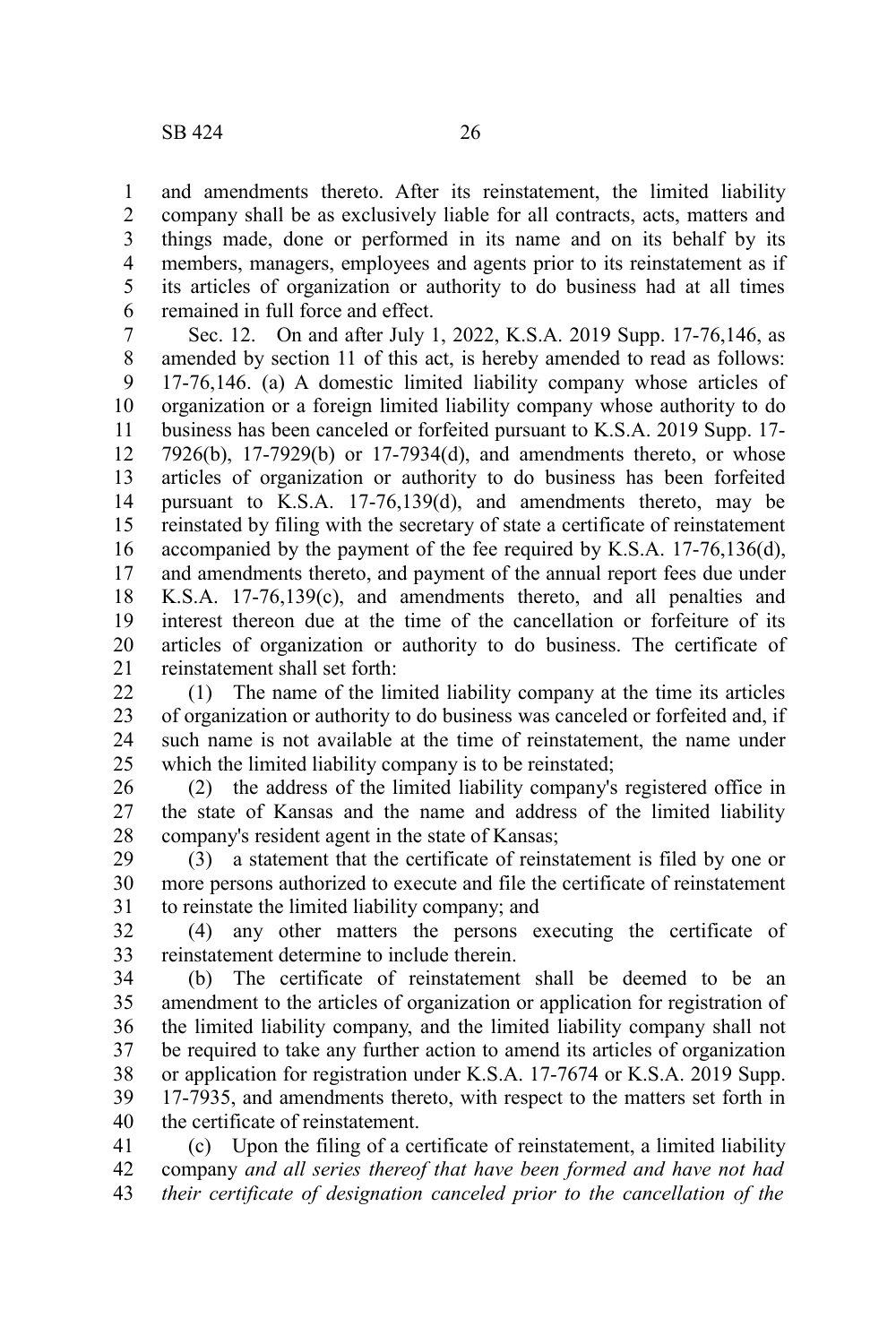*articles of organization* shall be reinstated with the same force and effect as if its articles of organization or authority to do business had not been canceled or forfeited pursuant to K.S.A. 17-76,139(d) or K.S.A. 2019 Supp. 17-7926(b), 17-7929(b) or 17-7934(d), and amendments thereto. Such reinstatement shall validate all contracts, acts, matters and things made, done and performed by the limited liability company, its members, managers, employees and agents during the time when its articles of organization or authority to do business was canceled or forfeited pursuant to K.S.A. 17-76,139(d) or K.S.A. 2019 Supp. 17-7926(b), 17-7929(b) or 17-7934(d), and amendments thereto, with the same force and effect and to all intents and purposes as if the articles of organization or authority to do business had remained in full force and effect. All real and personal property, and all rights and interests, which belonged to the limited liability company at the time its articles of organization or authority to do business was canceled or forfeited pursuant to K.S.A. 17-76,139(d) or K.S.A. 2019 Supp. 17-7926(b), 17-7929(b) or 17-7934(d), and amendments thereto, or which were acquired by the limited liability company following the cancellation or forfeiture of its articles of organization or authority to do business pursuant to K.S.A. 17-76,139(d) or K.S.A. 2019 Supp. 17-7926(b), 17-7929(b) or 17-7934(d), and amendments thereto, and which were not disposed of prior to the time of its reinstatement, shall be vested in the limited liability company after its reinstatement as fully as they were held by the limited liability company at, and after, as the case may be, the time its articles of organization or authority to do business was canceled or forfeited pursuant to K.S.A 17- 76,139(d) or K.S.A. 2019 Supp. 17-7926(b), 17-7929(b) or 17-7934(d), and amendments thereto. After its reinstatement, the limited liability company shall be as exclusively liable for all contracts, acts, matters and things made, done or performed in its name and on its behalf by its members, managers, employees and agents prior to its reinstatement as if its articles of organization or authority to do business had at all times remained in full force and effect. 1 2 3 4 5 6 7 8 9 10 11 12 13 14 15 16 17 18 19 20 21 22 23 24 25 26 27 28 29 30 31 32

Sec. 13. K.S.A. 2019 Supp. 17-76,147 is hereby amended to read as follows: 17-76,147. (a) A series whose certificate of designation has been canceled pursuant to K.S.A. 17-76,139, and amendments thereto, may be reinstated by filing in the office of the secretary of state a certificate of reinstatement accompanied by the payment of the fee required by K.S.A. 17-76,136(d), and amendments thereto, and payment of the annual report fee due under K.S.A. 17-76,139(c), and amendments thereto, and all penalties and interest thereon due at the time of the cancellation of its certificate of designation. The certificate of reinstatement shall set forth: 33 34 35 36 37 38 39 40 41

(1) The name of the limited liability company at the time the certificate of designation was canceled and, if such name has changed, the 42 43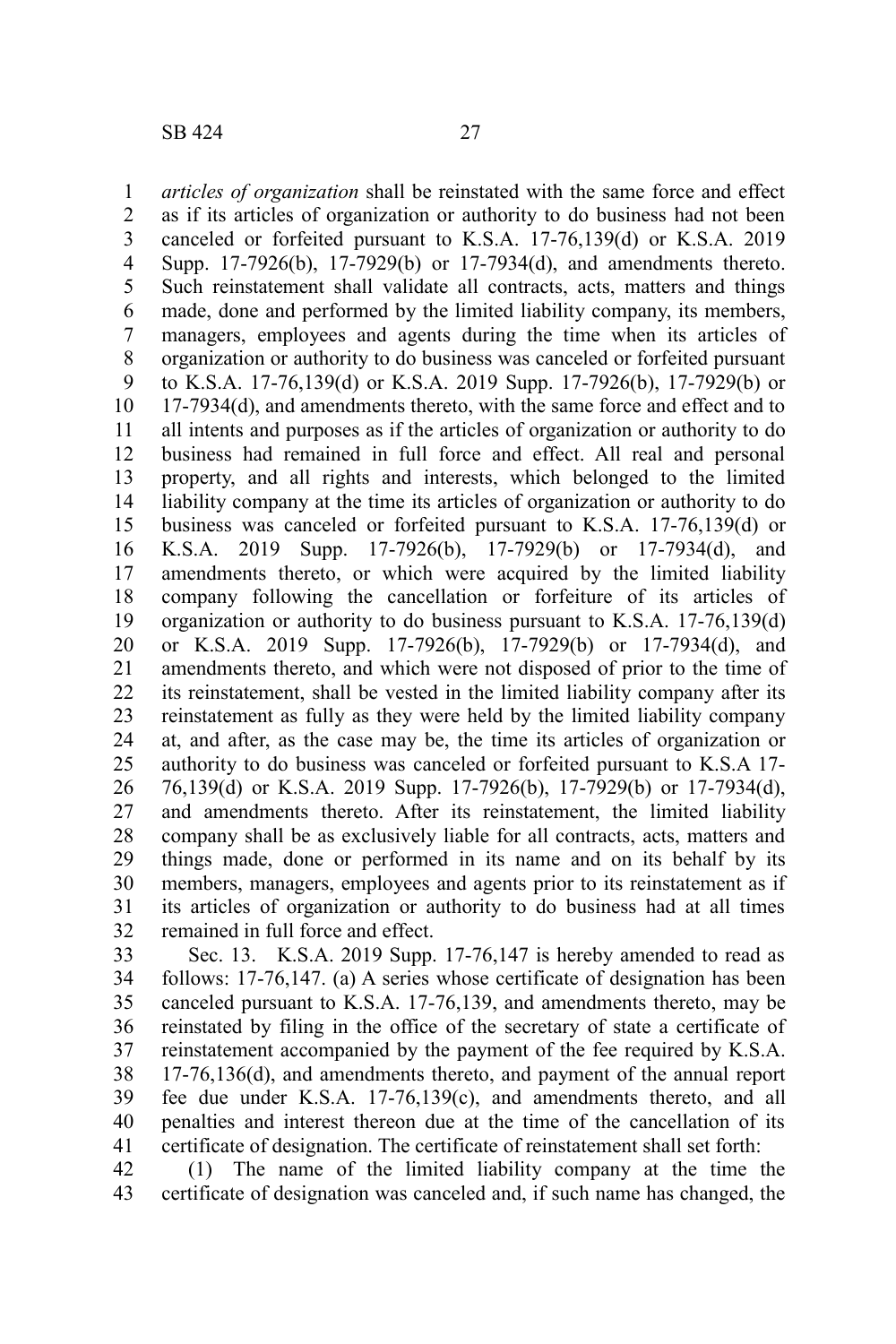name of the limited liability company at the time of reinstatement of the series; 1 2

(2) the name of the series at the time the certificate of designation was canceled and, if such name is not available at the time of reinstatement, the name under which the series is to be reinstated; 3 4 5

(3) a statement that the certificate of reinstatement is filed by one or more persons authorized to execute and file the certificate of reinstatement to reinstate the series; and 6 7 8

(4) any other matters the persons executing the certificate of reinstatement determine to include therein. 9 10

(b) The certificate of reinstatement shall be deemed to be an amendment to the certificate of designation, and no further actions shall be required to amend its certificate of designation under K.S.A. 2019 Supp.  $17-76,143(d)(3)$ , and amendments thereto, with respect to the matters set forth in the certificate of reinstatement. 11 12 13 14 15

(c) Upon the filing of a certificate of reinstatement, a series shall be reinstated with the same force and effect as if its certificate of designation had not been canceled pursuant to K.S.A. 17-76,139, and amendments thereto. Such reinstatement shall validate all contracts, acts, matters and things made, done and performed by the series, its members, managers, employees and agents during the time when its certificate of designation was canceled pursuant to K.S.A. 17-76,139, and amendments thereto, with the same force and effect and to all intents and purposes as if the certificate of designation had remained in full force and effect. All real and personal property, and all rights and interests, that belonged to the series at the time its certificate of designation was canceled pursuant to K.S.A. 17-76,139, and amendments thereto, or were acquired by the series following the cancellation of its certificate of designation pursuant to K.S.A. 17-76,139, and amendments thereto, and were not disposed of prior to the time of its reinstatement, shall be vested in the series after its reinstatement as fully as they were held by the series at, and after, as the case may be, the time its certificate of designation was canceled pursuant to K.S.A. 17-76,139, and amendments thereto. After its reinstatement, the series shall be as exclusively liable for all contracts, acts, matters and things made, done or performed in its name and on its behalf by its members, managers, employees and agents prior to its reinstatement as if its certificate of designation had at all times remained in full force and effect. 16 17 18 19 20 21 22 23 24 25 26 27 28 29 30 31 32 33 34 35 36 37

38

(d) This section shall take effect on and after July 1, 2020 *2022*.

Sec. 14. K.S.A. 2019 Supp. 17-78-601 is hereby amended to read as follows: 17-78-601. (a) When any provision of this act requires any instrument to be filed with the secretary of state, such instrument shall be filed in accordance with this section: 39 40 41 42

43

(1) The document shall contain the information required by this act;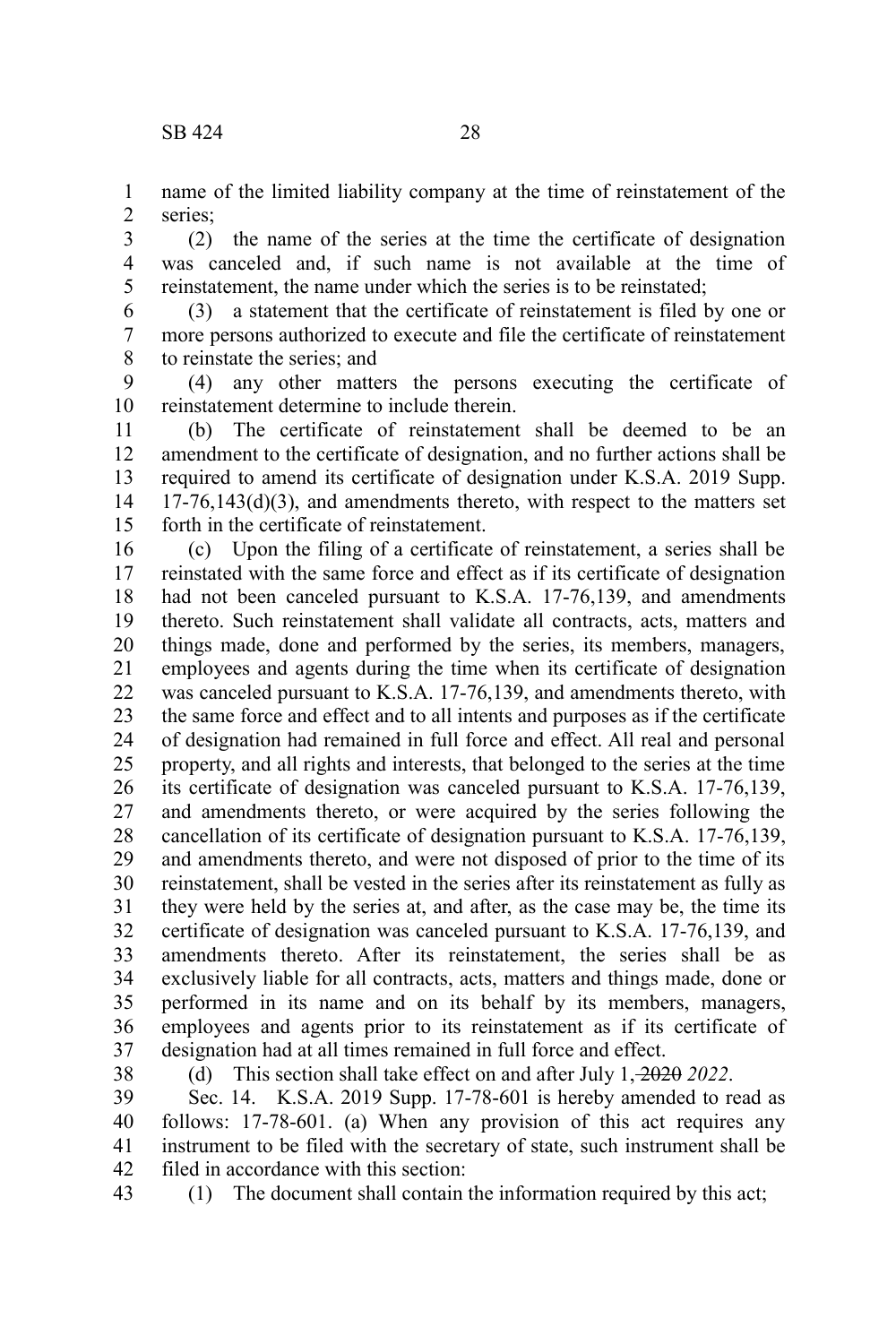### SB 424 29

(2) the document shall be in a record; 1

(3) the document shall be in the English language, but the name of an entity need not be in English if written in English letters or Arabic or Roman numerals; 2 3 4

5 6 (4) the document shall be signed:

(A) By an officer of a domestic or foreign corporation;

(B) by a person authorized by a domestic or foreign entity that is not a corporation; or 7 8

(C) if the entity is in the hands of a receiver, trustee or other courtappointed fiduciary, by that person; 9 10

(5) the instrument shall state the name and capacity of the person that signed it; 11 12

(6) any signature on instruments authorized to be filed with the secretary of state under this act may be a facsimile, *an electronic signature,* a conformed signature or an electronically transmitted signature. The execution of any instrument required to be filed with the secretary of state shall constitute an oath or affirmation, under the penalties of perjury, that the facts stated in the instrument are true; and 13 14 15 16 17 18

(7) the instrument shall be delivered to the office of the secretary of state for filing. Delivery may be made by electronic transmission if and to the extent permitted by the secretary of state. 19 20 21

(b) When a document is delivered to the office of the secretary of state for filing, the correct filing fee and any tax, fee or penalty required to be paid by this act or other law shall be paid. The secretary of state shall establish by rule and regulation the filing fees for instruments filed pursuant to this act. 22 23 24 25 26

(c) Upon delivery of the instrument and upon tender of the required fees and any taxes: 27 28

(1) The secretary of state shall certify that the instrument has been filed in the office of secretary of state by endorsing upon the original signed instrument the word "Filed" and the date and hour of its filing. This endorsement is the "filing date" of the instrument and is conclusive of the date and time of its filing in the absence of actual fraud. The secretary of state shall thereupon record the endorsed instrument in an electronic medium; and 29 30 31 32 33 34 35

(2) the secretary of state shall return a certified copy of the recorded instrument. 36 37

(d) Any instrument filed in accordance with this section shall be effective upon its filing date unless a later effective date, not to exceed 90 days from the date of filing, was specified in the instrument. 38 39 40

(e) If any instrument authorized to be filed with the secretary of state is filed and is inaccurately, defectively or erroneously executed or otherwise defective in any respect, the secretary of state shall not be liable 41 42 43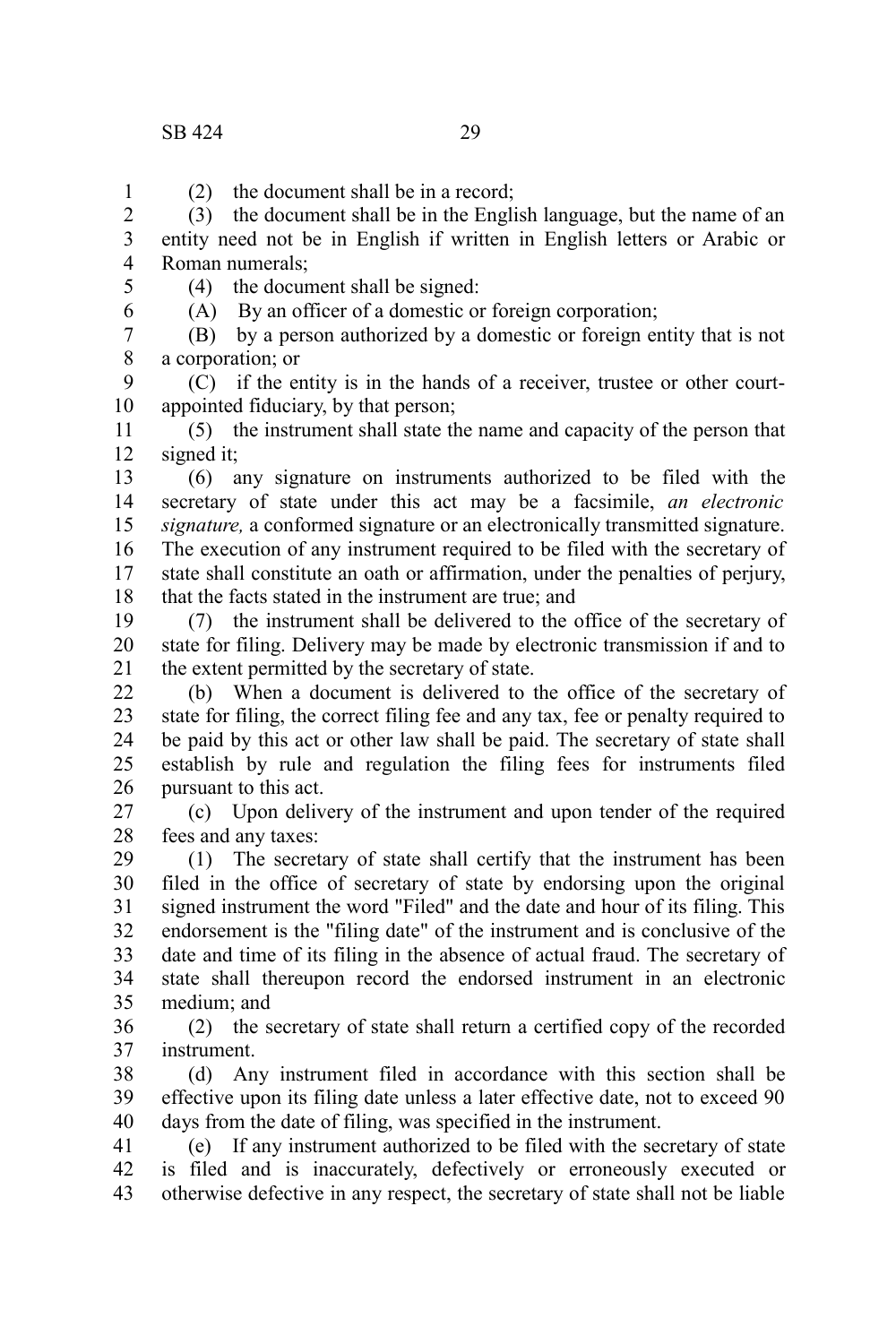to any person for the preclearance for filing, the acceptance for filing or the filing and indexing such instrument. 1  $\mathcal{L}$ 

(f) Whenever a provision of this act permits any of the terms of an agreement or a filed document to be dependent on facts objectively ascertainable outside the agreement or filed document, the following rules apply: 3 4 5 6

(1) The manner in which the facts will operate upon the terms of the agreement or filed document must be set forth in the agreement or filed document; 7 8 9

10

(2) the facts may include, but are not limited to:

(A) Any of the following that is available in a nationally recognized news or information medium either in print or electronically, statistical or market indices, market prices of any security or group of securities, interest rates, currency exchange rates or similar economic or financial data; 11 12 13 14 15

(B) a determination or action by any person or body, including the entity or any other party to an agreement or filed document; or 16 17

(C) the terms of, or actions taken under, an agreement to which the entity is a party or any other agreement or document; 18 19

(3) in this subsection, "filed document" means a document filed with the secretary of state under this act. The following provisions of an agreement or filed document may not be made dependent on facts outside the agreement or filed document: 20 21 22 23

(A) The name and address of any person required in a filed document; 24  $25$ 

26

(B) the registered office of any entity required in a filed document;

27

(C) the resident agent of any entity required in a filed document;

(D) the number of authorized shares and designation of each class or series of shares of a corporation; 28 29

30

(E) the effective date of a filed document; and

(F) any required statement in a filed document of the manner in which that approval was given; 31 32

(4) if a provision of a filed document is made dependent on a fact ascertainable outside of the filed document and that fact is not ascertainable by reference to a source described in subsection  $(c)(2)(A)$  or a document that is a matter of public record, or if the affected interest holders have not received notice of the fact from the entity, the entity shall file with the secretary of state a certificate of amendment setting forth the fact promptly after the fact referred to is first ascertainable or thereafter changes. 33 34 35 36 37 38 39 40

Sec. 15. On and after July 1, 2022, K.S.A. 2019 Supp. 17-7904 is hereby amended to read as follows: 17-7904. The following documents related to limited liability companies shall be filed with the secretary of 41 42 43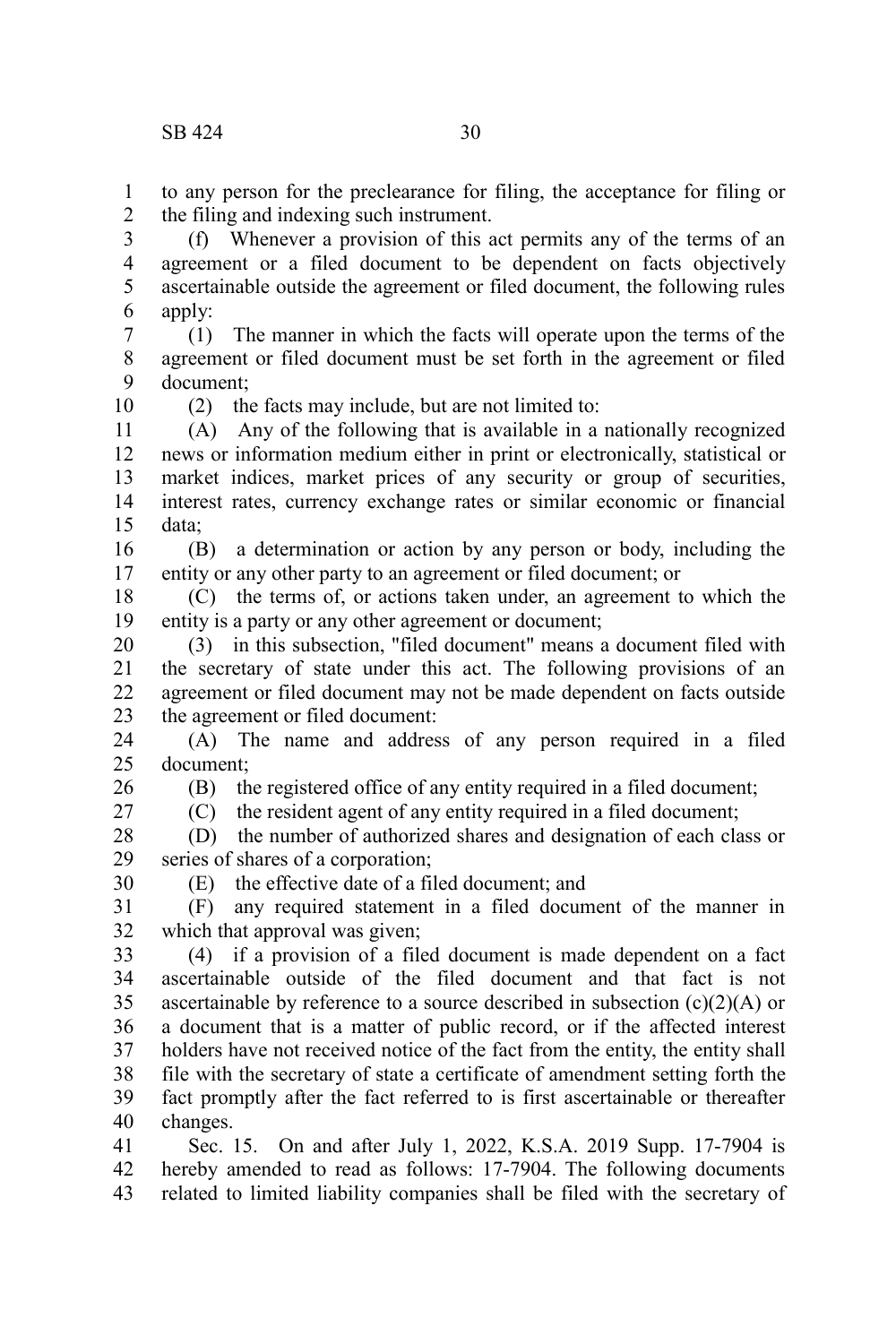state: (a) Articles of organization as set forth in K.S.A. 17-7673 and K.S.A. 2019 Supp. 17-7673a, and amendments thereto; (b) professional articles of organization as set forth in K.S.A. 17-7673 and K.S.A. 2019 Supp. 17-7673a, and amendments thereto; (c) series limited liability company articles of organization as set forth in K.S.A. 2019 Supp. 17-76,143, and amendments thereto; (d) foreign limited liability company application for authority as set forth in K.S.A. 2019 Supp. 17-7931, and amendments thereto; (e) foreign series limited liability company application for admission to transact business as set forth in K.S.A. 2019 Supp. 17-7931 and K.S.A. 2019 Supp. 17-76,143, and amendments thereto; (f) annual report as set forth in K.S.A. 17-76,139, and amendments thereto; (g) certificate of amendment as set forth in K.S.A. 17-7674 and K.S.A. 2019 Supp. 17-7674a *and 17-76,143*, and amendments thereto; (h) restated articles of organization as set forth in K.S.A. 17-7680, and amendments thereto; (i) series certificate of designation as set forth in K.S.A. 2019 Supp. 17-76,143, and amendments thereto; (j) certificate of amendment or termination to certificate of merger or consolidation as set forth in K.S.A. 17-7681 *or K.S.A. 2019 Supp. 17- 76,143a*, and amendments thereto; (k) certificate of correction as set forth in K.S.A. 2019 Supp. 17- 7912, and amendments thereto; (l) foreign certificate of correction as set forth in K.S.A. 2019 Supp. 17-7912, and amendments thereto; (m) change of registered office or resident agent as set forth in K.S.A. 2019 Supp. 17-7926, 17-7927, 17-7928 and 17-7929, and amendments thereto; (n) mergers *or consolidations* as set forth in K.S.A. 17-7681 *or K.S.A. 2019 Supp. 17-76,143a*, and amendments thereto; (o) reinstatement as set forth in K.S.A. 17-76,139 *or K.S.A. 2019 Supp. 17-76,147*, and amendments thereto; (p) certificate of cancellation as set forth in K.S.A. 17-7675 *or K.S.A. 2019 Supp. 17-76,143*, and amendments thereto; (q) foreign cancellation of registration as set forth in K.S.A. 2019 Supp. 17-7936, and amendments thereto; and (r) certificate of division as set forth in K.S.A. 2019 Supp.17-7685a, and amendments thereto. Sec. 16. K.S.A. 2019 Supp. 17-7910 is hereby amended to read as follows: 17-7910. When any document is required by this act to be filed with the secretary of state, such requirement means that: 1 2 3 4 5 6 7 8 9 10 11 12 13 14 15 16 17 18 19 20 21 22 23 24 25 26 27 28 29 30 31 32 33 34 35 36 37 38 39 40 41 42 43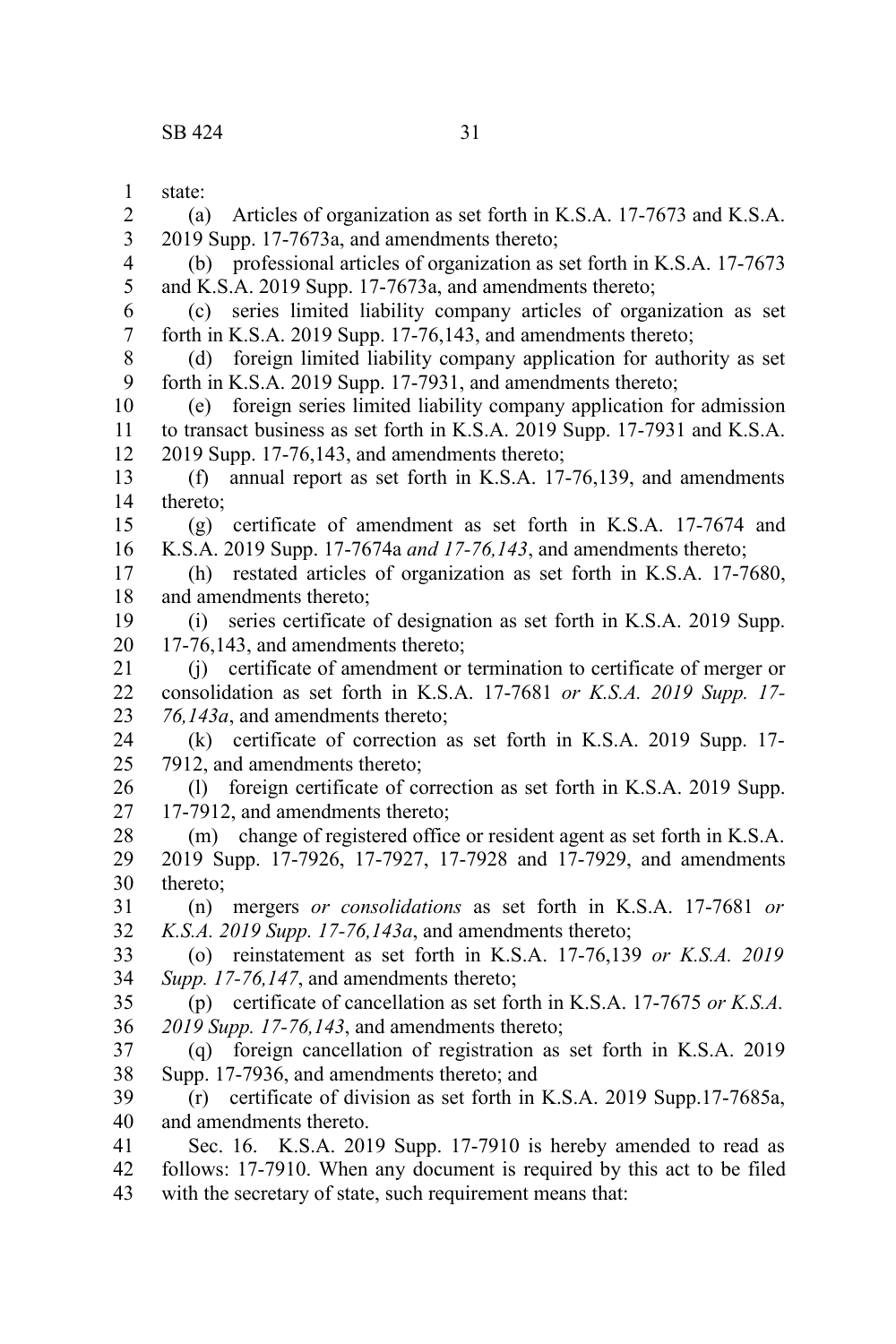(a) The original signed document shall be delivered to the office of the secretary of state, where the document shall be recorded in an electronic medium. Any signature on documents authorized to be filed with the secretary of state under the provisions of this act may be a facsimile, a conformed signature*, an electronic signature* or an electronically transmitted signature; 1 2 3 4 5 6

(b) all taxes and fees authorized by law to be collected by the secretary of state in connection with the filing of the document shall be tendered to the secretary of state; 7 8 9

(c) upon delivery of the document, and upon tender of the required taxes and fees, the secretary of state shall, if the secretary of state finds that the document conforms to law, certify that the document has been filed in the office of the secretary of state by endorsing upon the electronically-recorded *electronically recorded* document the word "Filed" and the date and hour of its filing. This endorsement is the "filing date" of the document and is conclusive of the date and time of its filing in the absence of actual fraud. The secretary of state shall thereupon record the endorsed document in an electronic medium and that electronic document shall become the original document; and 10 11 12 13 14 15 16 17 18 19

(d) the secretary of state shall return a certified copy of the recorded document to the person who filed the document or that person's representative, except this provision shall not apply to annual reports. 20 21 22

(e) A person who executes any document required by this act to be filed with the secretary of state, including a person who executes such document as an agent or fiduciary, shall not be required to exhibit evidence of the person's authority as a prerequisite to filing such documents with the secretary of state. 23 24 25 26 27

Sec. 17. On and after July 1, 2022, K.S.A. 2019 Supp. 17-7918 is hereby amended to read as follows: 17-7918. (a) Except as otherwise provided in subsection (b), the names of all covered entities, except for banks, savings and loan associations and savings banks, must be distinguishable on the records of the office of the secretary of state from: 28 29 30 31 32

33

(1) The name of any other covered entity or foreign covered entity;

(2) the name of any non-covered entity, other than a general partnership, that has filed with the office of the secretary of state*, including a series of a limited liability company for which a certificate of designation has been filed*; 34 35 36 37

(3) any entity name reserved pursuant to K.S.A. 2019 Supp. 17-7923, and amendments thereto; and 38 39

(4) the name of any other covered entity*, series of a limited liability company* or foreign covered entity whose public organic documents*, certificate of designation* or foreign registration has been canceled or forfeited for any reason within the previous one year. 40 41 42 43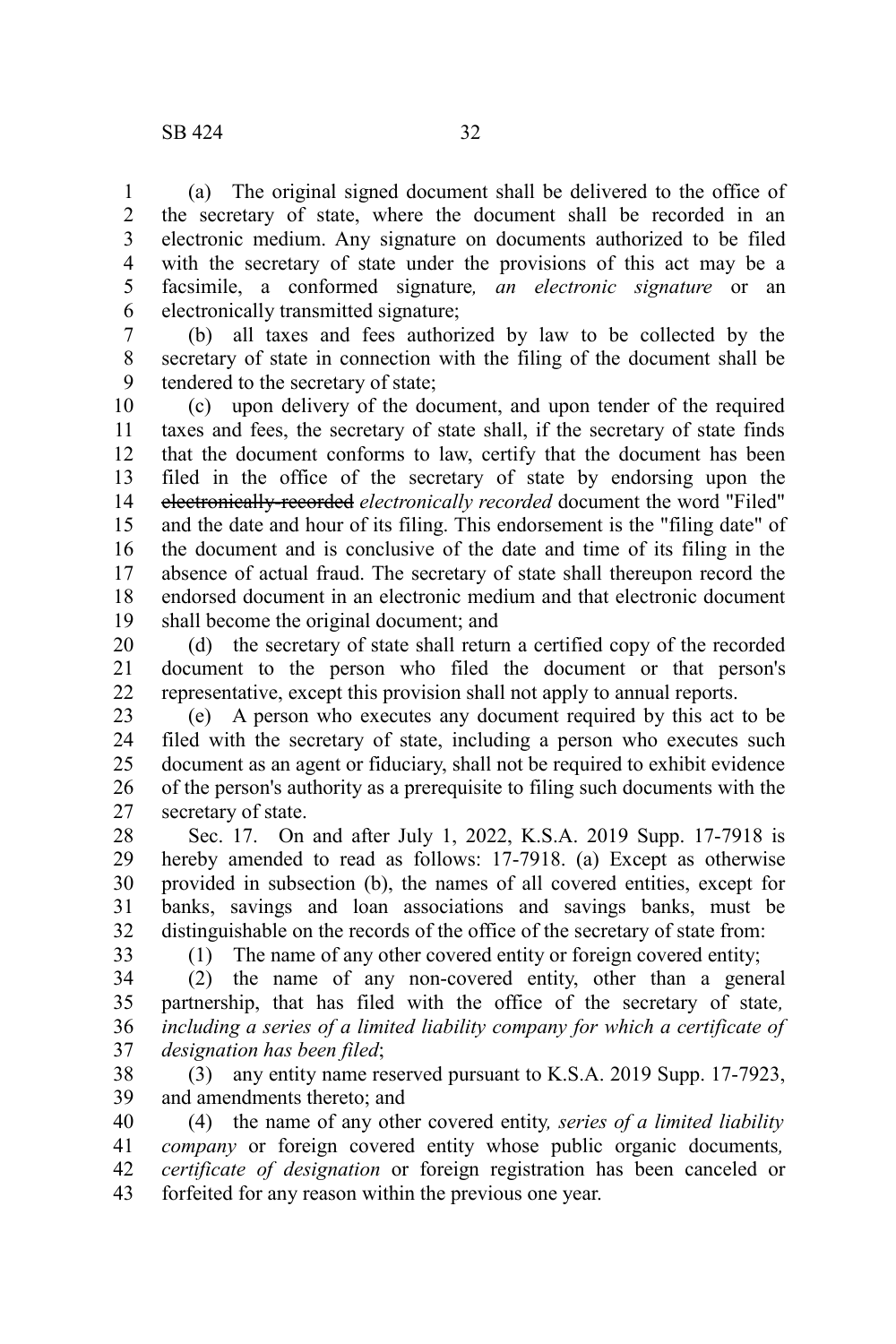(b) A covered entity may register under any name that is not distinguishable on the records of the office of the secretary of state from the name of any other covered entity or non-covered entity that has filed with the office of the secretary of state with the written consent of the other entity, which written consent shall be filed with the secretary of state. 1 2 3 4 5

(c) A covered entity may use a name that is not distinguishable from a name described in subsection (a)(1) through (3) if the entity delivers to the secretary of state a certified copy of a final judgment of a court of competent jurisdiction establishing the right of the entity to use the name in this state. 6 7 8 9 10

Sec. 18. On and after July 1, 2022, K.S.A. 2019 Supp. 17-7923 is hereby amended to read as follows: 17-7923. (a) The exclusive right to the use of an entity name *or, as applicable, the name of a series of a limited liability company,* may be reserved by: 11 12 13 14

(1) Any person intending to organize a covered entity under the laws of this state; 15 16

(2) *any domestic limited liability company or any person intending to organize a domestic limited liability company, intending to file a certificate of designation to form a series of any such limited liability company;* 17 18 19 20

*(3)* any domestic covered entity intending to change its name *or intending to change the name of a series for which a certificate of designation has been filed*; 21 22 23

(3)*(4)* any foreign covered entity intending to make application for a certificate of authority to transact business in this state; 24 25

(4)*(5)* any foreign covered entity authorized to transact business in this state, and intending to change its name; and 26 27

(5)*(6)* any person intending to organize a foreign covered entity, and intending to have such entity make application for a certificate of authority to transact business in this state. 28 29 30

(b) The reservation shall be made by filing with the secretary of state an application to reserve a specific covered entity name *or the name of a series of a domestic limited liability company*, executed by the applicant. The reservation may be filed by telefacsimile communication as prescribed by K.S.A. 2019 Supp. 17-7914, and amendments thereto. If the secretary of state finds that the name is available, the secretary of state shall reserve the same for the exclusive use of the applicant for a period of 120 days. 31 32 33 34 35 36 37

(c) The right to exclusive use of a specified entity name *or the name of a series of a domestic limited liability company*, reserved pursuant to this section, may be transferred to any other person or covered entity by filing in the office of the secretary of state, a notice of such transfer, executed by the applicant for whom the name was reserved, and specifying the name and address of the transferee. 38 39 40 41 42 43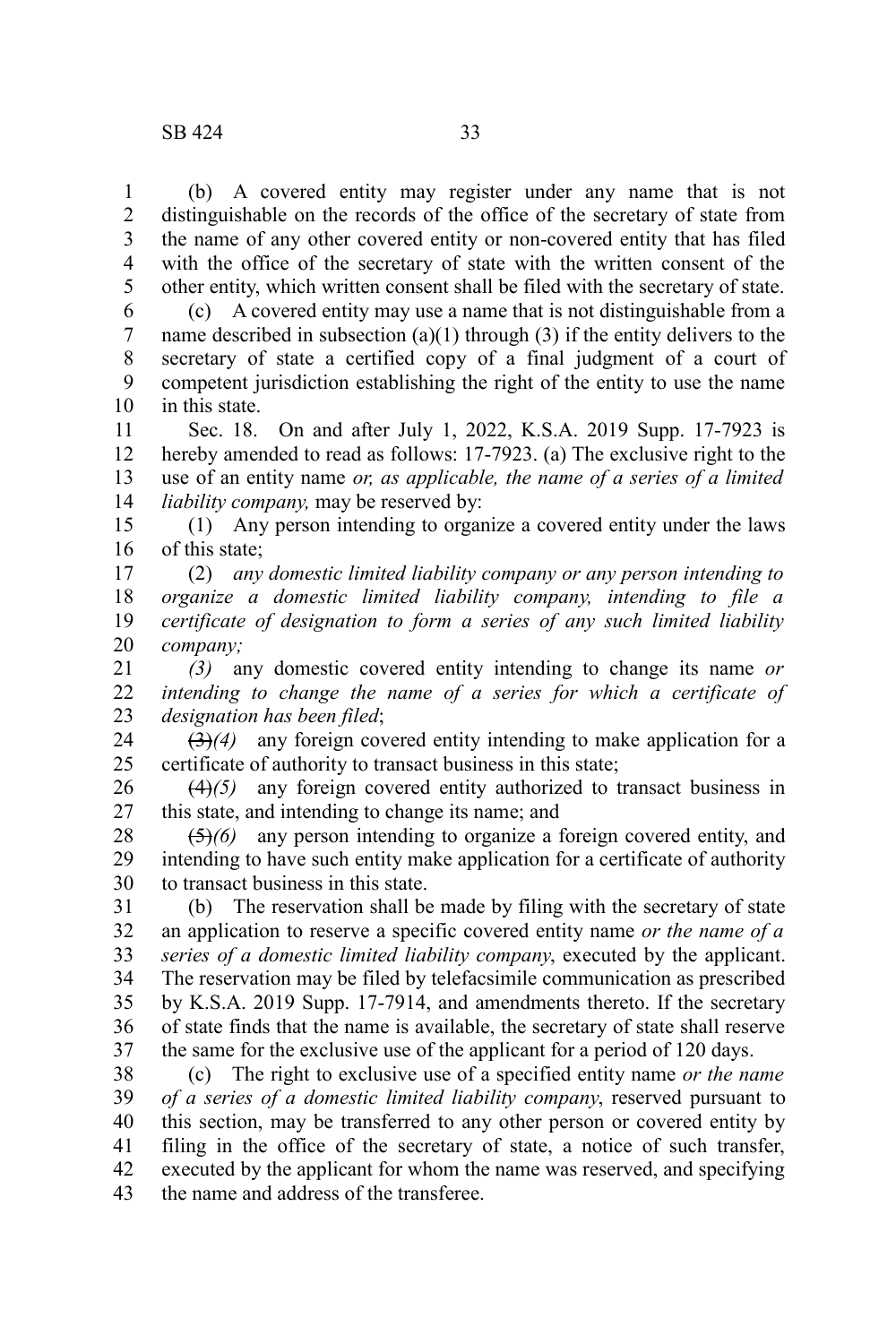(d) This section shall take effect on and after January 1, 2015.

Sec. 19. On and after July 1, 2022, K.S.A. 2019 Supp. 17-7933 is hereby amended to read as follows: 17-7933. (a) Except as otherwise provided in subsection (b), the names of all foreign covered entities must be distinguishable on the records of the office of the secretary of state from: 2 3 4 5 6

7

1

(1) The name of any covered entity or foreign covered entity;

(2) the name of any non-covered entity, other than a general partnership, that has filed with the secretary of state*, including a series of a limited liability company for which a certificate of designation has been filed*; 8 9 10 11

(3) any entity name reserved pursuant to K.S.A. 2019 Supp. 17-7923, and amendments thereto; and 12 13

(4) the name of any other covered entity*, series of a limited liability company* or foreign covered entity whose public organic document*, certificate of designation* or foreign registration has been canceled or forfeited for any reason within the previous one year. 14 15 16 17

(b) A foreign covered entity may register under any name that is not distinguishable on the records of the office of the secretary of state from the name of any other covered entity or non-covered entity that has filed with the office of the secretary of state: 18 19 20 21

(1) With the written consent of the other entity, which written consent shall be filed with the secretary of state; or 22 23

(2) if the foreign covered entity indicates, as a means of identification and in its advertising within this state, the state in which the foreign covered entity was formed, and the application sets forth this condition. 24 25 26

Sec. 20. K.S.A. 2019 Supp. 45-229 is hereby amended to read as follows: 45-229. (a) It is the intent of the legislature that exceptions to disclosure under the open records act shall be created or maintained only if: 27 28 29 30

(1) The public record is of a sensitive or personal nature concerning individuals; 31 32

(2) the public record is necessary for the effective and efficient administration of a governmental program; or 33 34

35

(3) the public record affects confidential information.

The maintenance or creation of an exception to disclosure must be compelled as measured by these criteria. Further, the legislature finds that the public has a right to have access to public records unless the criteria in this section for restricting such access to a public record are met and the criteria are considered during legislative review in connection with the particular exception to disclosure to be significant enough to override the strong public policy of open government. To strengthen the policy of open government, the legislature shall consider the criteria in this section before 36 37 38 39 40 41 42 43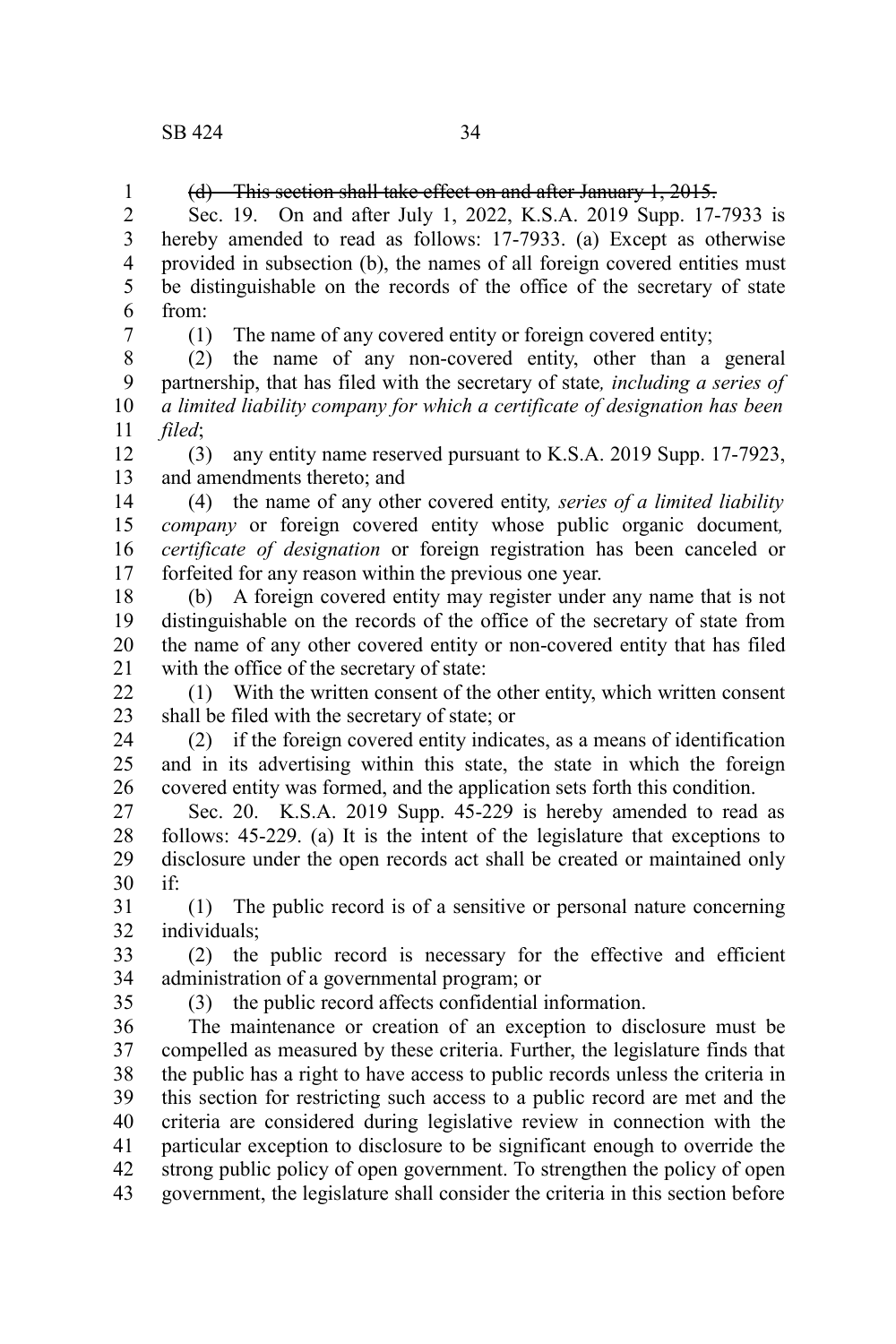enacting an exception to disclosure. 1

(b) Subject to the provisions of subsections (g) and (h), any new exception to disclosure or substantial amendment of an existing exception shall expire on July 1 of the fifth year after enactment of the new exception or substantial amendment, unless the legislature acts to continue the exception. A law that enacts a new exception or substantially amends an existing exception shall state that the exception expires at the end of five years and that the exception shall be reviewed by the legislature before the scheduled date. 2 3 4 5 6 7 8 9

(c) For purposes of this section, an exception is substantially amended if the amendment expands the scope of the exception to include more records or information. An exception is not substantially amended if the amendment narrows the scope of the exception. 10 11 12 13

(d) This section is not intended to repeal an exception that has been amended following legislative review before the scheduled repeal of the exception if the exception is not substantially amended as a result of the review. 14 15 16 17

(e) In the year before the expiration of an exception, the revisor of statutes shall certify to the president of the senate and the speaker of the house of representatives, by July 15, the language and statutory citation of each exception that will expire in the following year that meets the criteria of an exception as defined in this section. Any exception that is not identified and certified to the president of the senate and the speaker of the house of representatives is not subject to legislative review and shall not expire. If the revisor of statutes fails to certify an exception that the revisor subsequently determines should have been certified, the revisor shall include the exception in the following year's certification after that determination. 18 19 20 21 22 23 24 25 26 27 28

(f) "Exception" means any provision of law that creates an exception to disclosure or limits disclosure under the open records act pursuant to K.S.A. 45-221, and amendments thereto, or pursuant to any other provision of law. 29 30 31 32

(g) A provision of law that creates or amends an exception to disclosure under the open records law shall not be subject to review and expiration under this act if such provision: 33 34 35

36 37 (1) Is required by federal law;

(2) applies solely to the legislature or to the state court system;

(3) has been reviewed and continued in existence twice by the legislature; or 38 39

(4) has been reviewed and continued in existence by the legislature during the 2013 legislative session and thereafter. 40 41

(h) (1) The legislature shall review the exception before its scheduled expiration and consider as part of the review process the following: 42 43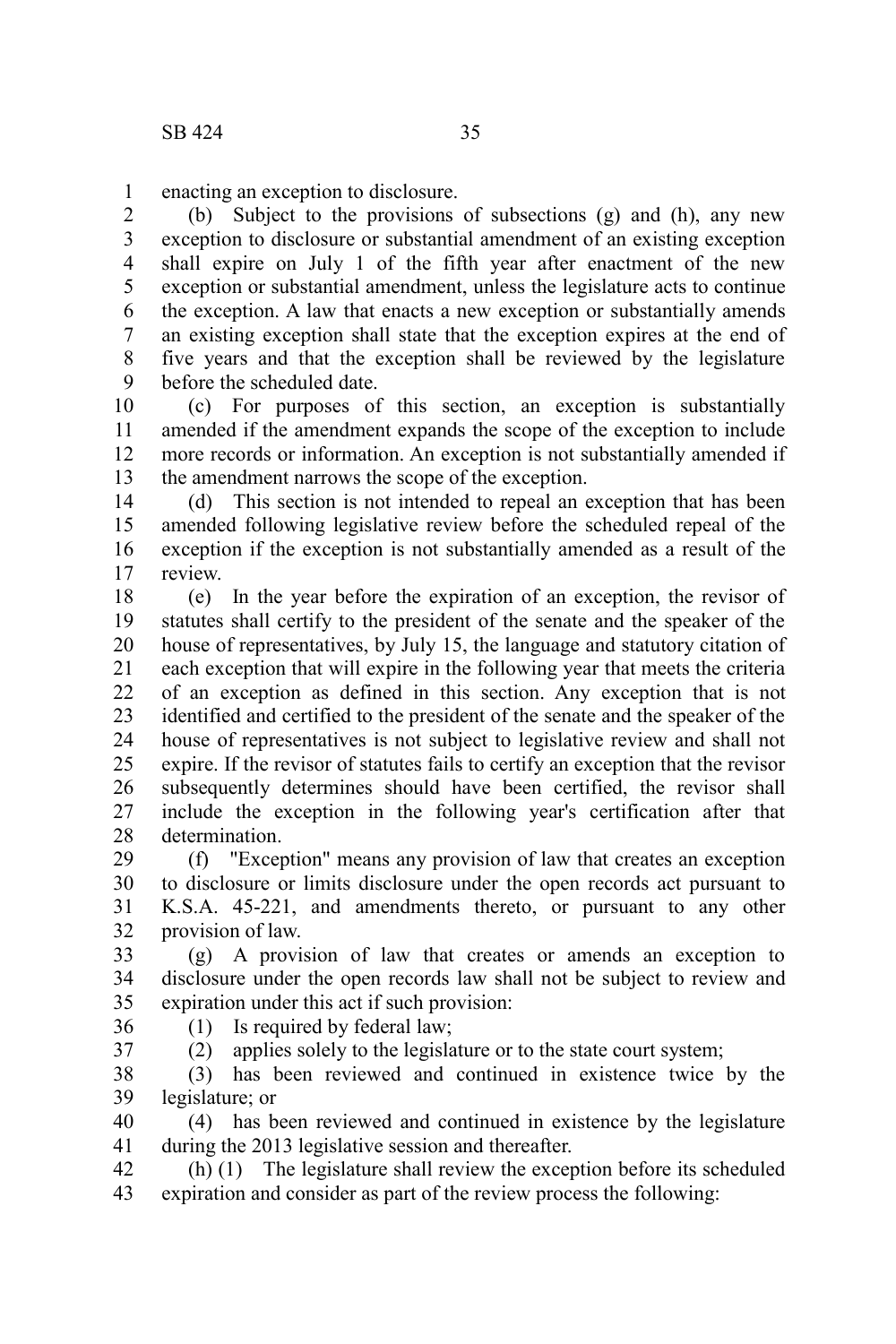(A) What specific records are affected by the exception;

(B) whom does the exception uniquely affect, as opposed to the general public; 2 3

4

1

(C) what is the identifiable public purpose or goal of the exception;

(D) whether the information contained in the records may be obtained readily by alternative means and how it may be obtained; 5 6

(2) an exception may be created or maintained only if it serves an identifiable public purpose and may be no broader than is necessary to meet the public purpose it serves. An identifiable public purpose is served if the legislature finds that the purpose is sufficiently compelling to override the strong public policy of open government and cannot be accomplished without the exception and if the exception: 7 8 9 10 11 12

(A) Allows the effective and efficient administration of a governmental program that would be significantly impaired without the exception; 13 14 15

(B) protects information of a sensitive personal nature concerning individuals, the release of such information would be defamatory to such individuals or cause unwarranted damage to the good name or reputation of such individuals or would jeopardize the safety of such individuals. Only information that would identify the individuals may be excepted under this paragraph; or 16 17 18 19 20 21

(C) protects information of a confidential nature concerning entities, including, but not limited to, a formula, pattern, device, combination of devices, or compilation of information that is used to protect or further a business advantage over those who do not know or use it, if the disclosure of such information would injure the affected entity in the marketplace. 22 23 24 25 26

(3) Records made before the date of the expiration of an exception shall be subject to disclosure as otherwise provided by law. In deciding whether the records shall be made public, the legislature shall consider whether the damage or loss to persons or entities uniquely affected by the exception of the type specified in paragraph  $(2)(B)$  or  $(2)(C)$  would occur if the records were made public. 27 28 29 30 31 32

(i) (1) Exceptions contained in the following statutes as continued in existence in section 2 of chapter 126 of the 2005 Session Laws of Kansas and that have been reviewed and continued in existence twice by the legislature as provided in subsection (g) are hereby continued in existence: 1-401, 2-1202, 5-512, 9-1137, 9-1712, 9-2217, 10-630, 11-306, 12-189, 12-1,108, 12-1694, 12-1698, 12-2819, 12-4516, 16-715, 16a-2-304, 17- 1312e, 17-2227, 17-5832, 17-7511, 17-7514, 17-76,139, 19-4321, 21- 2511, 22-3711, 22-4707, 22-4909, 22a-243, 22a-244, 23-605, 23-9,312, 25-4161, 25-4165, 31-405, 34-251, 38-2212, 39-709b, 39-719e, 39-934, 39-1434, 39-1704, 40-222, 40-2,156, 40-2c20, 40-2c21, 40-2d20, 40-2d21, 40-409, 40-956, 40-1128, 40-2807, 40-3012, 40-3304, 40-3308, 40-3403b, 33 34 35 36 37 38 39 40 41 42 43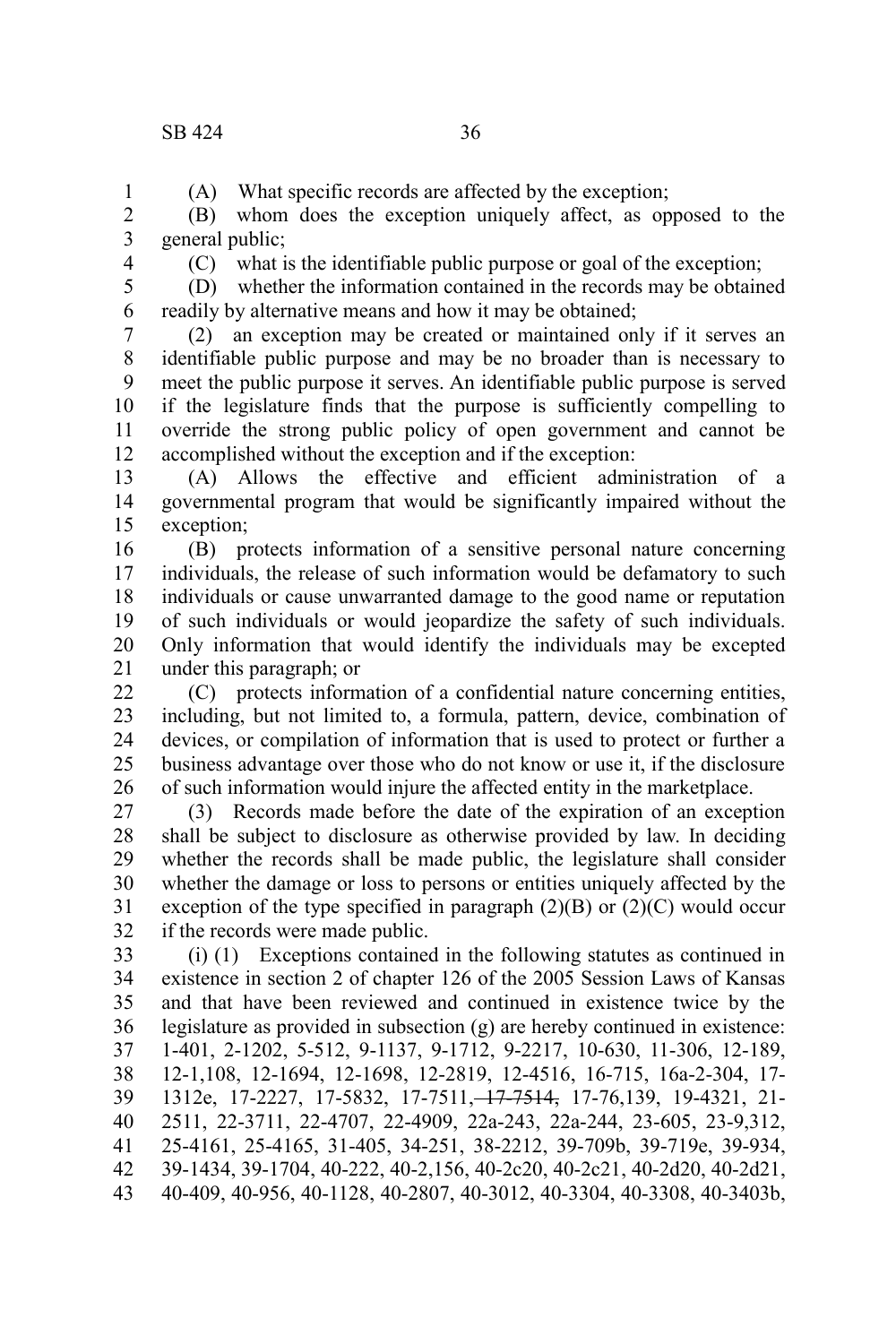40-3421, 40-3613, 40-3805, 40-4205, 44-510j, 44-550b, 44-594, 44-635, 44-714, 44-817, 44-1005, 44-1019, 45-221(a)(1) through (43), 46-256, 46- 259, 46-2201, 47-839, 47-844, 47-849, 47-1709, 48-1614, 49-406, 49-427, 55-1,102, 58-4114, 59-2135, 59-2802, 59-2979, 59-29b79, 60-3333, 60- 3336, 65-102b, 65-118, 65-119, 65-153f, 65-170g, 65-177, 65-1,106, 65- 1,113, 65-1,116, 65-1,157a, 65-1,163, 65-1,165, 65-1,168, 65-1,169, 65- 1,171, 65-1,172, 65-436, 65-445, 65-507, 65-525, 65-531, 65-657, 65- 1135, 65-1467, 65-1627, 65-1831, 65-2422d, 65-2438, 65-2836, 65-2839a, 65-2898a, 65-3015, 65-3447, 65-34,108, 65-34,126, 65-4019, 65-4922, 65-4925, 65-5602, 65-5603, 65-6002, 65-6003, 65-6004, 65-6010, 65- 67a05, 65-6803, 65-6804, 66-101c, 66-117, 66-151, 66-1,190, 66-1,203, 66-1220a, 66-2010, 72-996, 72-4311, 72-4452, 72-5214, 72-53,106, 72- 5427, 72-8903, 73-1228, 74-2424, 74-2433f, 74-4905, 74-4909, 74- 50,131, 74-5515, 74-7308, 74-7338, 74-8104, 74-8307, 74-8705, 74-8804, 74-9805, 75-104, 75-712, 75-7b15, 75-1267, 75-2943, 75-4332, 75-4362, 75-5133, 75-5266, 75-5665, 75-5666, 75-7310, 76-355, 76-359, 76-493, 76-12b11, 76-3305, 79-1119, 79-1437f, 79-3234, 79-3395, 79-3420, 79- 3499, 79-34,113, 79-3614, 79-3657, 79-4301 and 79-5206. 1 2 3 4 5 6 7 8 9 10 11 12 13 14 15 16 17 18

(2) Exceptions contained in the following statutes as certified by the revisor of statutes to the president of the senate and the speaker of the house of representatives pursuant to subsection (e) and that have been reviewed during the 2015 legislative session and continued in existence by the legislature as provided in subsection (g) are hereby continued in existence: 17-2036, 40-5301, 45-221(a)(45), (46) and (49), 48-16a10, 58- 4616, 60-3351, 72-972a, 74-50,217 and 75-53,105. 19 20 21 22 23 24 25

(j) (1) Exceptions contained in the following statutes as continued in existence in section 1 of chapter 87 of the 2006 Session Laws of Kansas and that have been reviewed and continued in existence twice by the legislature as provided in subsection (g) are hereby continued in existence: 1-501, 9-1303, 12-4516a, 39-970, 65-525, 65-5117, 65-6016, 65-6017 and 74-7508. 26 27 28 29 30 31

(2) Exceptions contained in the following statutes as certified by the revisor of statutes to the president of the senate and the speaker of the house of representatives pursuant to subsection (e) during 2015 and that have been reviewed during the 2016 legislative session are hereby continued in existence: 12-5611, 22-4906, 22-4909, 38-2310, 38-2311, 38- 2326, 40-955, 44-1132, 45-221(a)(10)(F) and (a)(50), 60-3333, 65-4a05, 65-445(g), 65-6154, 71-218, 75-457, 75-712c, 75-723 and 75-7c06. 32 33 34 35 36 37 38

(k) Exceptions contained in the following statutes as certified by the revisor of statutes to the president of the senate and the speaker of the house of representatives pursuant to subsection (e) and that have been reviewed during the 2014 legislative session and continued in existence by the legislature as provided in subsection (g) are hereby continued in 39 40 41 42 43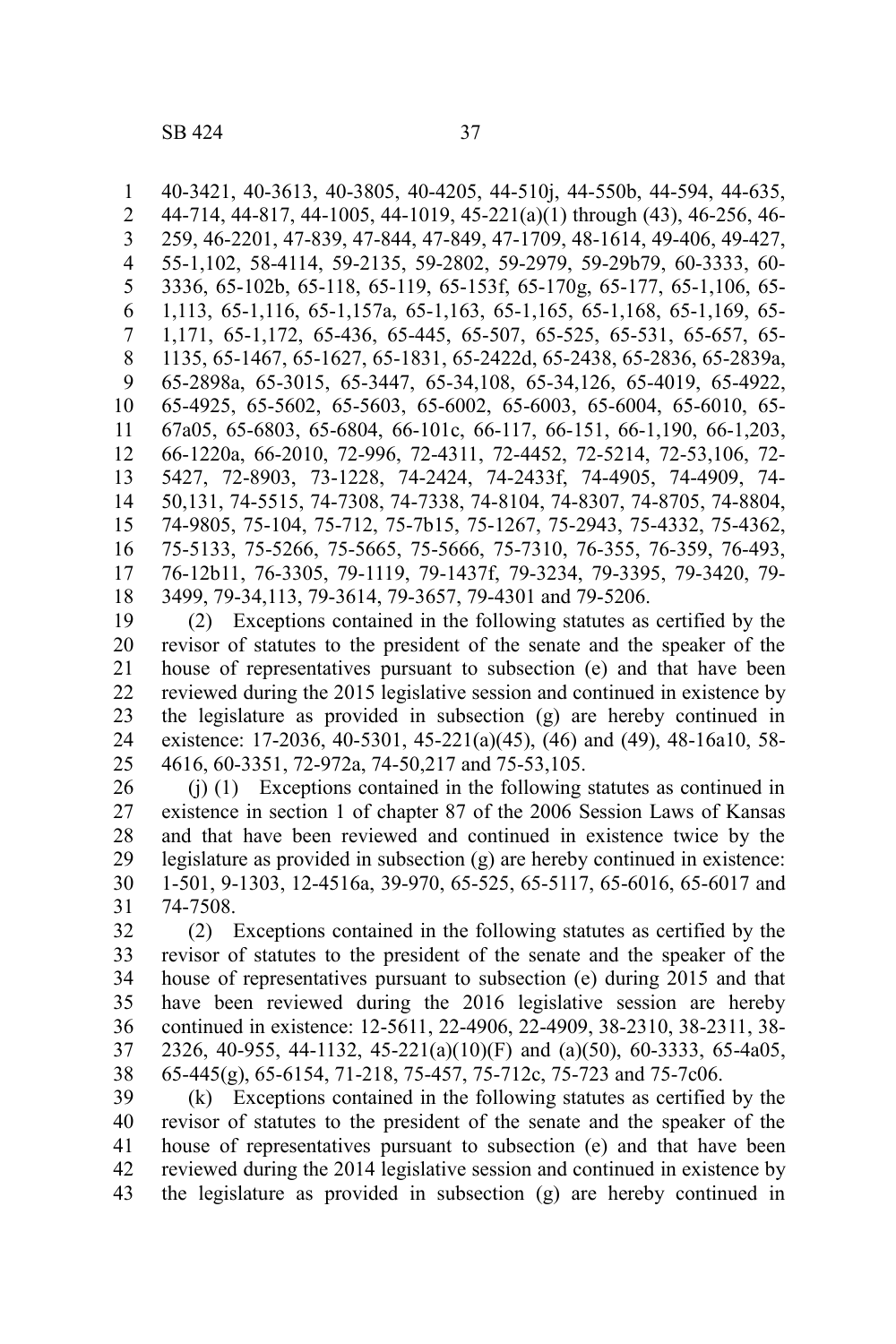existence: 1-205, 2-2204, 8-240, 8-247, 8-255c, 8-1324, 8-1325, 12- 17,150, 12-2001, 17-12a607, 38-1008, 38-2209, 40-5006, 40-5108, 41- 2905, 41-2906, 44-706, 44-1518, 45-221(a)(44), (45), (46), (47) and (48), 50-6a11, 56-1a610, 56a-1204, 65-1,243, 65-16,104, 65-3239, 74-50,184, 74-8134, 74-99b06, 77-503a and 82a-2210. 1 2 3 4 5

(l) Exceptions contained in the following statutes as certified by the revisor of statutes to the president of the senate and the speaker of the house of representatives pursuant to subsection (e) during 2016 and that have been reviewed during the 2017 legislative session are hereby continued in existence: 12-5711, 21-2511, 22-4909, 38-2313, 45-221(a) (51) and (52), 65-516, 65-1505, 74-2012, 74-5607, 74-8745, 74-8752, 74- 8772, 75-7d01, 75-7d05, 75-5133, 75-7427 and 79-3234. 6 7 8 9 10 11 12

(m) Exceptions contained in the following statutes as certified by the revisor of statutes to the president of the senate and the speaker of the house of representatives pursuant to subsection (e) during 2012 and that have been reviewed during the 2013 legislative session and continued in existence by the legislature as provided in subsection (g) are hereby continued in existence: 12-5811, 40-222, 40-223j, 40-5007a, 40-5009a, 40-5012a, 65-1685, 65-1695, 65-2838a, 66-1251, 66-1805, 72-60c01, 75- 712 and 75-5366. 13 14 15 16 17 18 19 20

(n) Exceptions contained in the following statutes as certified by the revisor of statutes to the president of the senate and the speaker of the house of representatives pursuant to subsection (e) and that have been reviewed during the 2018 legislative session are hereby continued in existence:  $9-513c(c)(2)$ ,  $39-709$ ,  $45-221(a)(26)$ ,  $(53)$  and  $(54)$ ,  $65-6832$ , 65-6834, 75-7c06 and 75-7c20. 21 22 23 24 25 26

(o) Exceptions contained in the following statutes as certified by the revisor of statutes to the president of the senate and the speaker of the house of representatives pursuant to subsection (e) that have been reviewed during the 2019 legislative session are hereby continued in existence:  $21-2511(h)(2)$ ,  $21-5905(a)(7)$ ,  $22-2302(b)$  and (c),  $22-2502(d)$ and (e),  $40-222(k)(7)$ ,  $44-714(e)$ ,  $45-221(a)(55)$ ,  $46-1106(g)$  regarding  $46-$ 1106(i), 65-2836(i), 65-2839a(c), 65-2842(d), 65-28a05(n), article 6(d) of 65-6230, 72-6314(a) and 74-7047(b). 27 28 29 30 31 32 33 34

Sec. 21. K.S.A. 56-1a151 is hereby amended to read as follows: 56- 1a151. (a) In order to form a limited partnership, a certificate of limited partnership must be executed and filed in the office of the secretary of state. Such certificate shall set forth: 35 36 37 38

39

(1) The name of the limited partnership;

(2) the address of the registered office and the name and address of the resident agent for service of process required to be maintained by K.S.A. 56-1a104 *2019 Supp. 17-7925,* and amendments thereto; 40 41 42

(3) the name and the business or residence address of each general 43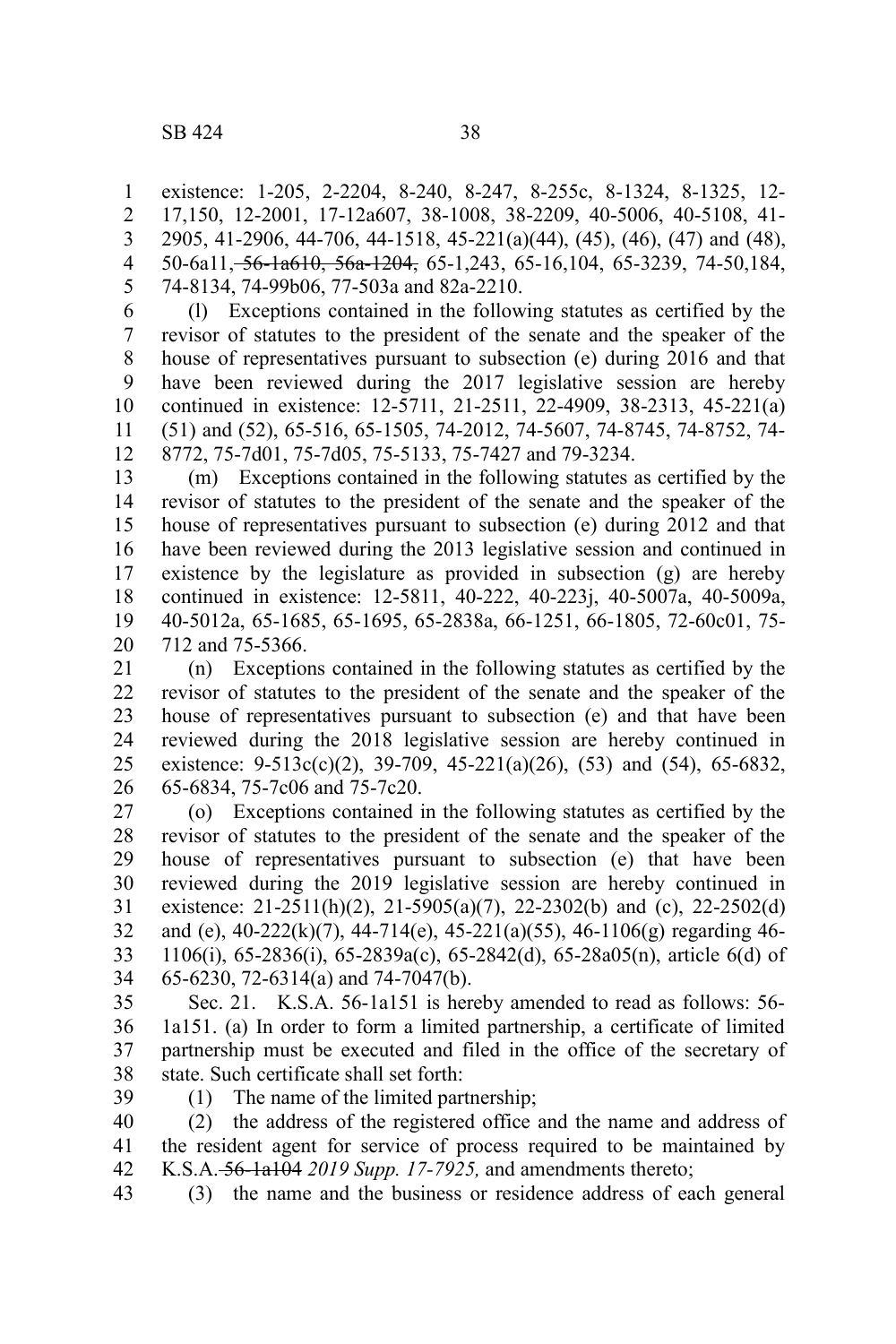partner; 1

(4) the latest date upon which the limited partnership is to dissolve; and 2 3

(5) any other matters the general partners determine to include in the certificate. 4 5

(b) A limited partnership is formed at the time of the filing of the initial certificate of limited partnership in the office of the secretary of state or at any later time specified in the certificate of limited partnership if, in either case, there has been substantial compliance with the requirements of this section. 6 7 8 9 10

Sec. 22. K.S.A. 56a-101 is hereby amended to read as follows: 56a-101. In this act: 11 12

13

14

(a) "Business" includes every trade, occupation, and profession.

(b) "Debtor in bankruptcy" means a person who is the subject of:

(1) An order for relief under title 11 of the United States code or a comparable order under a successor statute of general application; or 15 16

(2) a comparable order under federal, state, or foreign law governing insolvency. 17 18

(c) "Distribution" means a transfer of money or other property from a partnership to a partner in the partner's capacity as a partner or to the partner's transferee. 19 20 21

 $22$ 

23

(d) "Foreign limited liability partnership" means a partnership that: (1) Is formed under laws other than the laws of this state; and

24

(2) has the status of a limited liability partnership under those laws.

(e) "Limited liability partnership" means a partnership that has filed a statement of qualification under K.S.A. 56a-1001*, and amendments thereto,* and does not have a similar statement in effect in any other jurisdiction.  $25$ 26 27 28

(f) "Partnership" means an association of two or more persons to carry on as co-owners a business for profit formed under K.S.A. 56a-202, *and amendments thereto,* predecessor law, or comparable law of another jurisdiction. 29 30 31 32

(g) "Partnership agreement" means the agreement, whether written, oral, or implied, among the partners concerning the partnership, including amendments to the partnership agreement. 33 34 35

(h) "Partnership at will" means a partnership in which the partners have not agreed to remain partners until the expiration of a definite term or the completion of a particular undertaking. 36 37 38

(i) "Partnership interest" or "partner's interest in the partnership" means all of a partner's interests in the partnership, including the partner's transferable interest and all management and other rights. 39 40 41

(j) "Person" means an individual, corporation, business trust, estate, trust, partnership, association, joint venture, government, governmental 42 43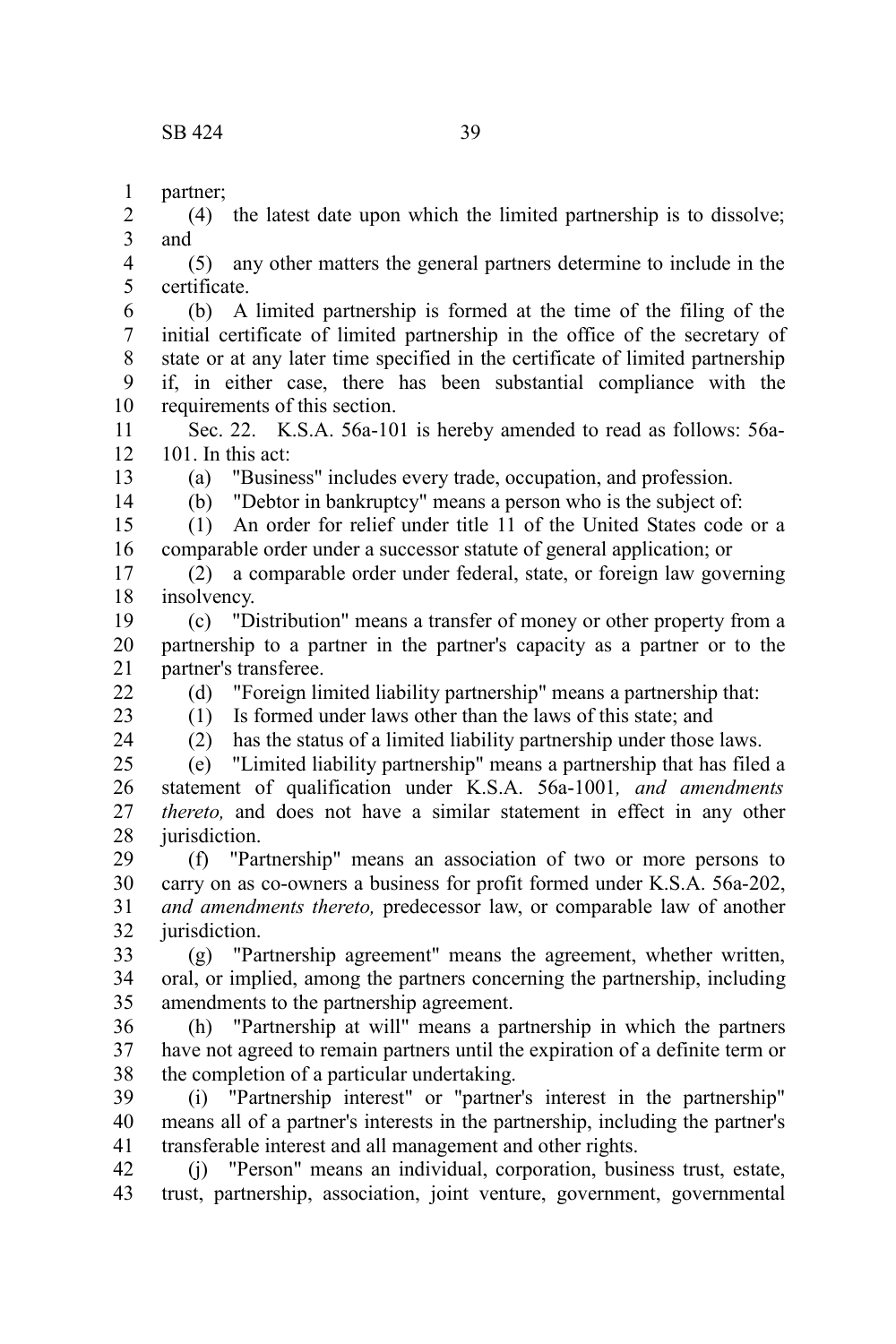subdivision, agency, or instrumentality, or any other legal or commercial entity. 1 2

(k) "Property" means all property, real, personal, or mixed, tangible or intangible, or any interest therein. 3 4

(l) "State" means a state of the United States, the District of Columbia, the commonwealth of Puerto Rico, or any territory or insular possession subject to the jurisdiction of the United States. 5 6 7

(m) "Statement" means a statement of partnership authority under K.S.A. 56a-303, *and amendments thereto,* a statement of denial under K.S.A. 56a-304, *and amendments thereto,* a statement of dissociation under K.S.A. 56a-704, *and amendments thereto,* a statement of dissolution under K.S.A. 56a-805, *and amendments thereto,* a statement of merger under K.S.A. 56a-907, *and amendments thereto,* a statement of qualification under K.S.A. 56a-1001, *and amendments thereto,* a statement of foreign qualification under K.S.A. 56a-1102*, and amendments thereto,* or an amendment or cancellation of any of the foregoing. 8 9 10 11 12 13 14 15 16

(n) *"Street address" means the location with the number, street, city, state and postal code.* 17 18

*(o)* "Transfer" includes an assignment, conveyance, lease, mortgage, deed, and encumbrance. 19 20

Sec. 23. K.S.A. 2019 Supp. 56a-1001 is hereby amended to read as follows: 56a-1001. (a) A partnership may become a limited liability partnership pursuant to this section. 21 22 23

(b) The terms and conditions on which a partnership becomes a limited liability partnership must be approved by the vote necessary to amend the partnership agreement except, in the case of a partnership agreement that expressly considers contribution obligations, the vote necessary to amend those provisions. 24 25 26 27 28

(c) After the approval required by subsection (b), a partnership may become a limited liability partnership by filing a statement of qualification. The statement must contain: 29 30 31

32

(1) The name of the partnership;

(2) the address of the registered office and the name of the resident agent for service of process required to be maintained pursuant to K.S.A. 2019 Supp. 56a-1005 *17-7925*, and amendments thereto; 33 34 35

(3) a statement that the partnership elects to be a limited liability partnership; and 36 37

38

(4) a deferred effective date, if any.

(d) The status of a partnership as a limited liability partnership is effective on the later of the filing of the statement or a date specified in the statement. The status remains effective, regardless of changes in the partnership, until it is canceled pursuant to subsection (d) of K.S.A. 56a-105*(d)*, and amendments thereto, or revoked pursuant to K.S.A. 56a-1201, 39 40 41 42 43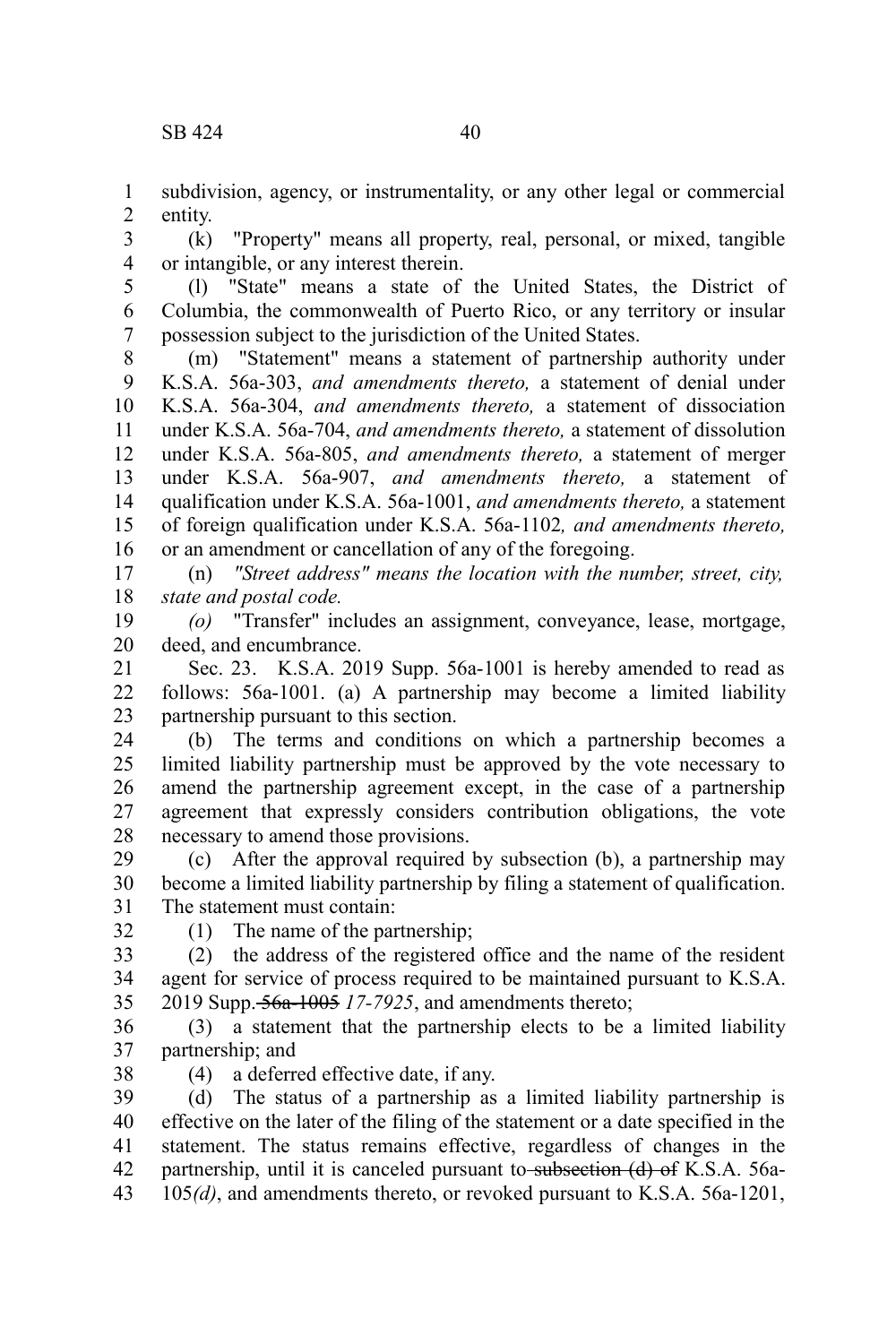and amendments thereto. 1

(e) The status of a partnership as a limited liability partnership and the liability of its partners is not affected by errors or later changes in the information required to be contained in the statement of qualification under subsection (c). 2 3 4 5

(f) The filing of a statement of qualification establishes that a partnership has satisfied all conditions precedent to the qualification of the partnership as a limited liability partnership. 6 7 8

(g) An amendment or cancellation of a statement of qualification is effective when it is filed or on a deferred effective date specified in the amendment or cancellation. 9 10 11

Sec. 24. On and after July 1, 2022, K.S.A. 2019 Supp. 84-1-201 is hereby amended to read as follows: 84-1-201. (a) Unless the context otherwise requires, words or phrases defined in this section, or in the additional definitions contained in other articles of the uniform commercial code that apply to particular articles or parts thereof, have the meanings stated. 12 13 14 15 16 17

(b) Subject to definitions contained in other articles of the uniform commercial code that apply to particular articles or parts thereof: 18 19

(1) "Action," in the sense of a judicial proceeding, includes recoupment, counterclaim, set-off, suit in equity, and any other proceeding in which rights are determined. 20 21 22

23

(2) "Aggrieved party" means a party entitled to pursue a remedy.

(3) "Agreement," as distinguished from "contract," means the bargain of the parties in fact, as found in their language or inferred from other circumstances, including course of performance, course of dealing, or usage of trade as provided in K.S.A. 2019 Supp. 84-1-303, and amendments thereto. 24 25 26 27 28

(4) "Bank" means a person engaged in the business of banking and includes a savings bank, savings and loan association, credit union, and trust company. 29 30 31

(5) "Bearer" means a person in control of a negotiable electronic document of title or a person in possession of a negotiable instrument, negotiable tangible document of title, or certificated security that is payable to bearer or indorsed in blank. 32 33 34 35

(6) "Bill of lading" means a document of title evidencing the receipt of goods for shipment issued by a person engaged in the business of directly or indirectly transporting or forwarding goods. The term does not include a warehouse receipt. 36 37 38 39

(7) "Branch" includes a separately incorporated foreign branch of a bank. 40 41

(8) "Burden of establishing" a fact means the burden of persuading the trier of fact that the existence of the fact is more probable than its 42 43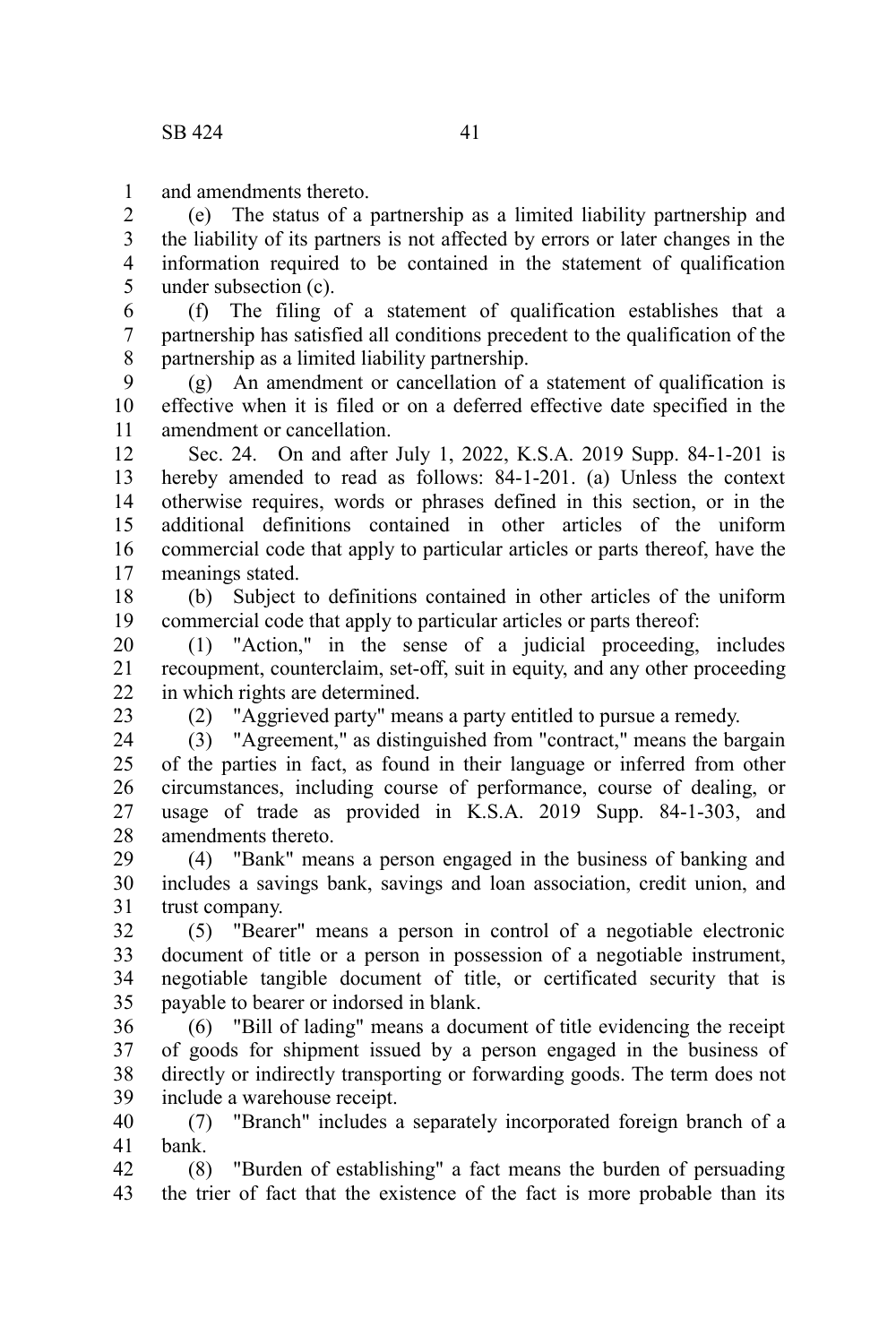nonexistence. 1

(9) "Buyer in ordinary course of business" means a person that buys goods in good faith, without knowledge that the sale violates the rights of another person in the goods, and in the ordinary course from a person, other than a pawnbroker, in the business of selling goods of that kind. A person buys goods in the ordinary course if the sale to the person comports with the usual or customary practices in the kind of business in which the seller is engaged or with the seller's own usual or customary practices. A person that sells oil, gas, or other minerals at the wellhead or minehead is a person in the business of selling goods of that kind. A buyer in ordinary course of business may buy for cash, by exchange of other property, or on secured or unsecured credit, and may acquire goods or documents of title under a preexisting contract for sale. Only a buyer that takes possession of the goods or has a right to recover the goods from the seller under article 2 of chapter 84 of the Kansas Statutes Annotated, and amendments thereto, may be a buyer in ordinary course of business. "Buyer in ordinary course of business" does not include a person that acquires goods in a transfer in bulk or as security for or in total or partial satisfaction of a money debt. 2 3 4 5 6 7 8 9 10 11 12 13 14 15 16 17 18

(10) "Conspicuous," with reference to a term, means so written, displayed, or presented that a reasonable person against which it is to operate ought to have noticed it. Whether a term is "conspicuous" or not is a decision for the court. Conspicuous terms include the following: 19 20 21 22

(A) A heading in capitals equal to or greater in size than the surrounding text, or in contrasting type, font, or color to the surrounding text of the same or lesser size; and 23 24 25

(B) language in the body of a record or display in larger type than the surrounding text, or in contrasting type, font, or color to the surrounding text of the same size, or set off from surrounding text of the same size by symbols or other marks that call attention to the language. 26 27 28 29

(11) "Consumer" means an individual who enters into a transaction primarily for personal, family, or household purposes. 30 31

(12) "Contract," as distinguished from "agreement," means the total legal obligation that results from the parties' agreement as determined by the uniform commercial code as supplemented by any other applicable laws. 32 33 34 35

(13) "Creditor" includes a general creditor, a secured creditor, a lien creditor, and any representative of creditors, including an assignee for the benefit of creditors, a trustee in bankruptcy, a receiver in equity, and an executor or administrator of an insolvent debtor's or assignor's estate. 36 37 38 39

(14) "Defendant" includes a person in the position of defendant in a counterclaim, cross-claim, or third-party claim. 40 41

(15) "Delivery," with respect to an electronic document of title means voluntary transfer of control and with respect to an instrument, a tangible 42 43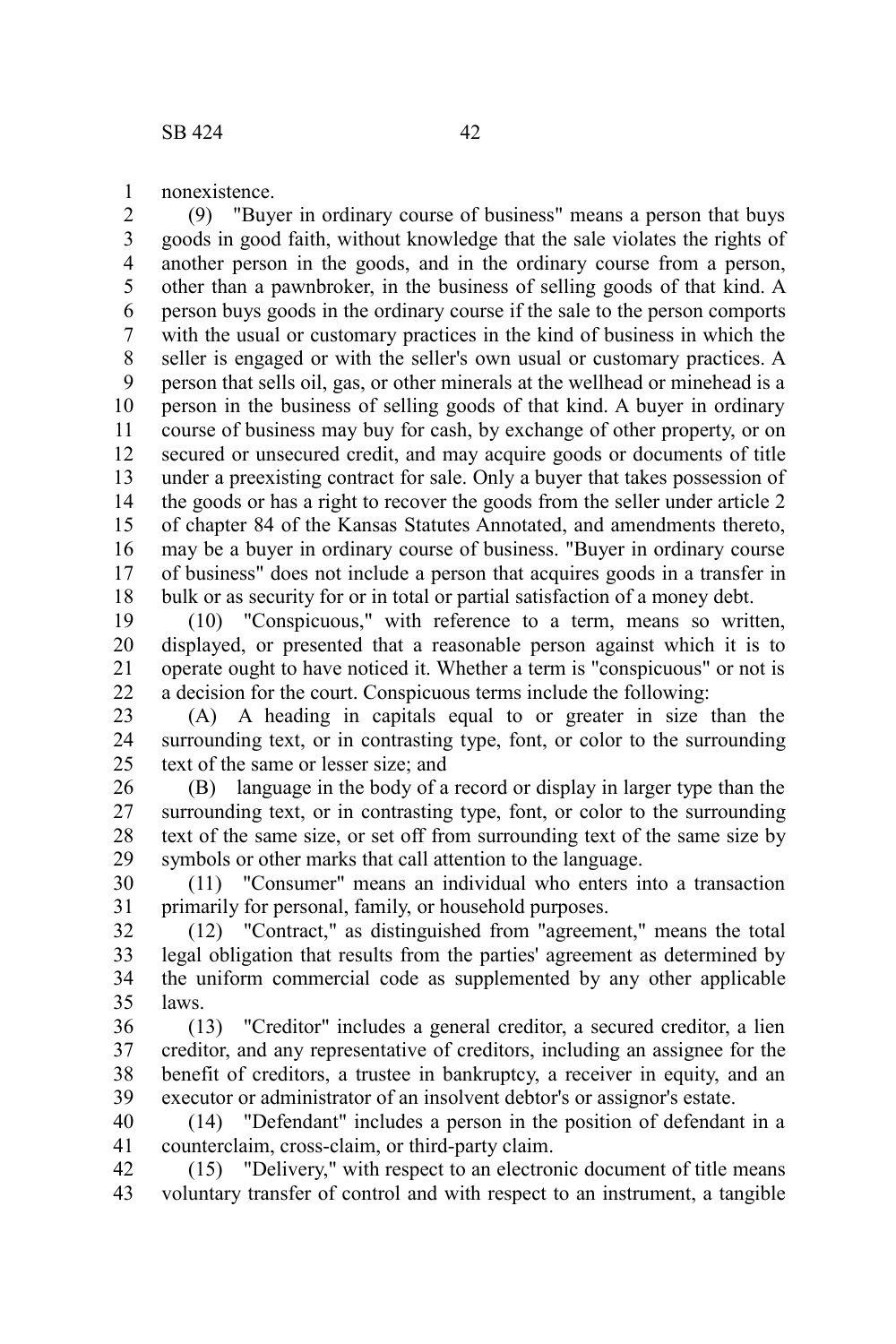document of title, or chattel paper, means voluntary transfer of possession. 1

(16) "Document of title" means a record (i) that in the regular course of business or financing is treated as adequately evidencing that the person in possession or control of the record is entitled to receive, control, hold, and dispose of the record and the goods the record covers and (ii) that purports to be issued by or addressed to a bailee and to cover goods in the bailee's possession which are either identified or are fungible portions of an identified mass. The term includes a bill of lading, transport document, dock warrant, dock receipt, warehouse receipt and order for delivery of goods. An electronic document of title means a document of title evidenced by a record consisting of information stored in an electronic medium. A tangible document of title means a document of title evidenced by a record consisting of information that is inscribed on a tangible medium. 2 3 4 5 6 7 8 9 10 11 12 13 14

15

(17) "Fault" means a default, breach, or wrongful act or omission.

16

(18) "Fungible goods" means:

(A) Goods of which any unit, by nature or usage of trade, is the equivalent of any other like unit; or 17 18

19 20 (B) goods that by agreement are treated as equivalent.

(19) "Genuine" means free of forgery or counterfeiting.

 $(20)$  "Good faith," except as otherwise provided in article 5 of chapter 84 of the Kansas Statutes Annotated, and amendments thereto, means honesty in fact and the observance of reasonable commercial standards of fair dealing. 21 22 23 24

 $25$ 

(21) "Holder" means:

(A) The person in possession of a negotiable instrument that is payable either to bearer or to an identified person that is the person in possession; or 26 27 28

(B) the person in possession of a negotiable tangible document of title if the goods are deliverable either to bearer or to the order of the person in possession; or 29 30 31

(C) the person in control of a negotiable electronic document of title.

(22) "Insolvency proceeding" includes an assignment for the benefit of creditors or other proceeding intended to liquidate or rehabilitate the estate of the person involved. 33 34 35

36

32

(23) "Insolvent" means:

(A) Having generally ceased to pay debts in the ordinary course of business other than as a result of bona fide dispute; 37 38

39 40 (B) being unable to pay debts as they become due; or

(C) being insolvent within the meaning of federal bankruptcy law.

(24) "Money" means a medium of exchange currently authorized or adopted by a domestic or foreign government. The term includes a monetary unit of account established by an intergovernmental organization 41 42 43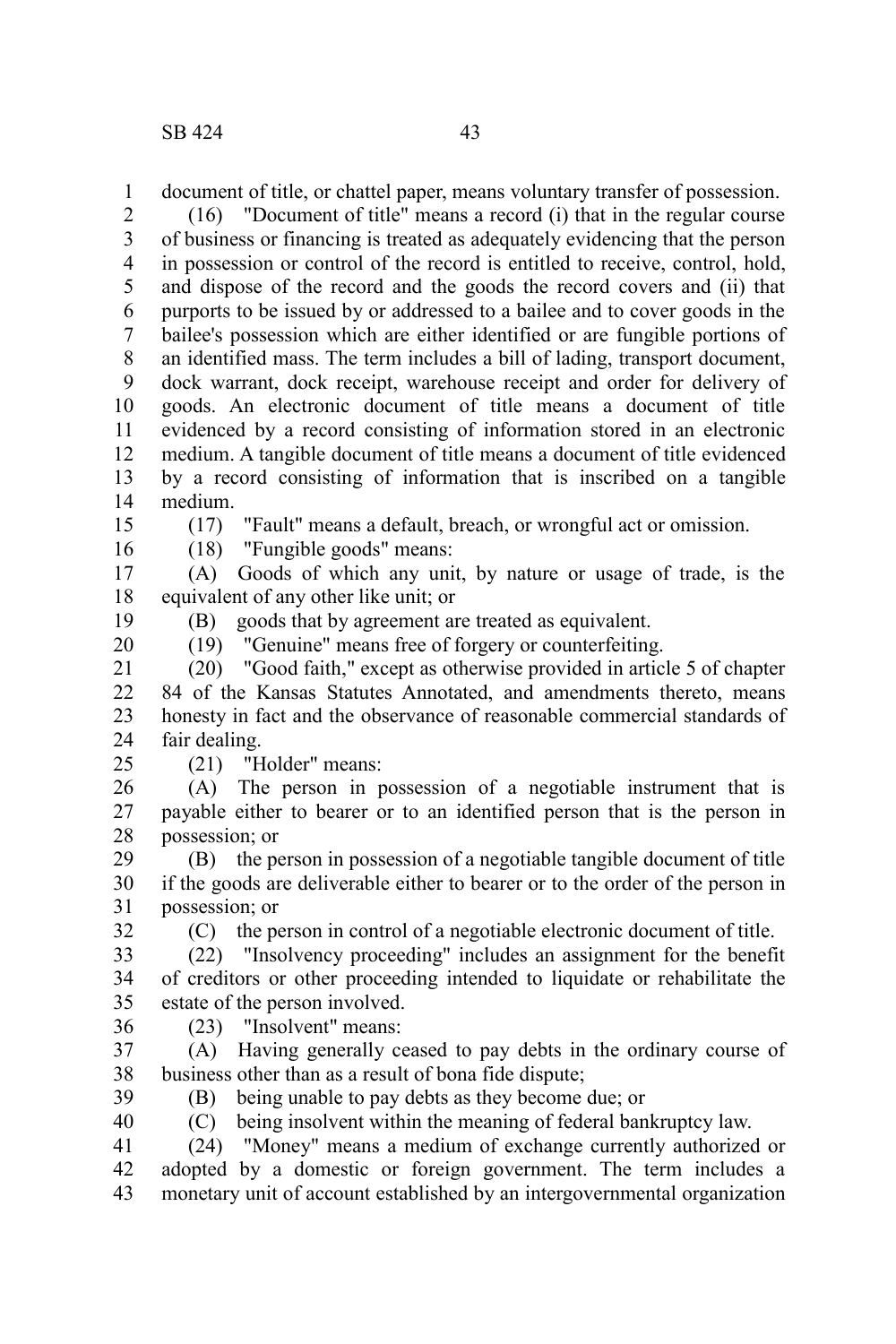or by agreement between two or more countries. 1

2

(25) "Organization" means a person other than an individual.

(26) "Party," as distinguished from "third party," means a person that has engaged in a transaction or made an agreement subject to the uniform commercial code. 3 4 5

(27) "Person" means an individual, corporation, business trust, estate, trust, partnership, limited liability company, association, joint venture, government, governmental subdivision, agency, or instrumentality, public corporation, or any other legal or commercial entity*, or any series of any of the foregoing*. 6 7 8 9 10

(28) "Present value" means the amount as of a date certain of one or more sums payable in the future, discounted to the date certain by use of either an interest rate specified by the parties if that rate is not manifestly unreasonable at the time the transaction is entered into or, if an interest rate is not so specified, a commercially reasonable rate that takes into account the facts and circumstances at the time the transaction is entered into. 11 12 13 14 15 16

(29) "Purchase" means taking by sale, lease, discount, negotiation, mortgage, pledge, lien, security interest, issue or reissue, gift, or any other voluntary transaction creating an interest in property. 17 18 19

20

(30) "Purchaser" means a person that takes by purchase.

(31) "Record" means information that is inscribed on a tangible medium or that is stored in an electronic or other medium and is retrievable in perceivable form. 21 22 23

(32) "Remedy" means any remedial right to which an aggrieved party is entitled with or without resort to a tribunal. 24 25

(33) "Representative" means a person empowered to act for another, including an agent, an officer of a corporation or association, and a trustee, executor, or administrator of an estate. 26 27 28

29

(34) "Right" includes remedy.

(35) "Security interest" means an interest in personal property or fixtures which secures payment or performance of an obligation. "Security interest" includes any interest of a consignor and a buyer of accounts, chattel paper, a payment intangible, or a promissory note in a transaction that is subject to article 9 of chapter 84 of the Kansas Statutes Annotated, and amendments thereto. "Security interest" does not include the special property interest of a buyer of goods on identification of those goods to a contract for sale under K.S.A. 84-2-401 and amendments thereto, but a buyer may also acquire a "security interest" by complying with article 9 of chapter 84 of the Kansas Statutes Annotated, and amendments thereto. Except as otherwise provided in K.S.A. 84-2-505, and amendments thereto, the right of a seller or lessor of goods under article 2 or 2a of chapter 84 of the Kansas Statutes Annotated, and amendments thereto, to retain or acquire possession of the goods is not a "security interest," but a 30 31 32 33 34 35 36 37 38 39 40 41 42 43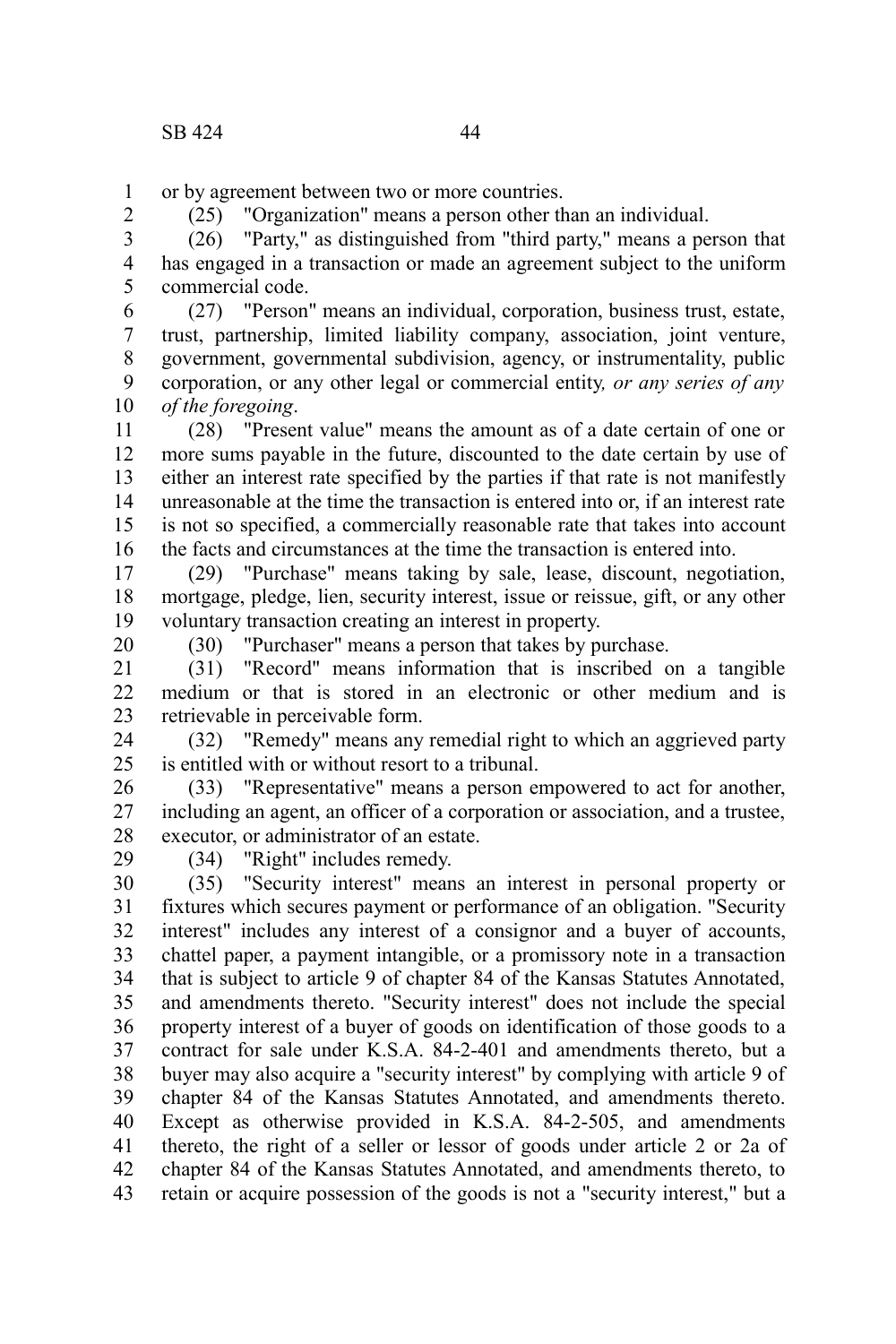seller or lessor may also acquire a "security interest" by complying with article 9 of chapter 84 of the Kansas Statutes Annotated, and amendments thereto. The retention or reservation of title by a seller of goods notwithstanding shipment or delivery to the buyer under K.S.A. 84-2-401, and amendments thereto, is limited in effect to a reservation of a "security interest." Whether a transaction in the form of a lease creates a "security interest" is determined pursuant to K.S.A. 2019 Supp. 84-1-203, and amendments thereto. 1 2 3 4 5 6 7 8

9

22

(36) "Send" in connection with a writing, record, or notice means:

(A) To deposit in the mail or deliver for transmission by any other usual means of communication with postage or cost of transmission provided for and properly addressed and, in the case of an instrument, to an address specified thereon or otherwise agreed, or if there be none to any address reasonable under the circumstances; or 10 11 12 13 14

(B) in any other way to cause to be received any record or notice within the time it would have arrived if properly sent. 15 16

(37) "Signed" includes using any symbol executed or adopted with present intention to adopt or accept a writing. 17 18

(38) "State" means a state of the United States, the District of Columbia, Puerto Rico, the United States Virgin Islands, or any territory or insular possession subject to the jurisdiction of the United States. 19 20 21

(39) "Surety" includes a guarantor or other secondary obligor.

(40) "Term" means a portion of an agreement that relates to a particular matter. 23 24

(41) "Unauthorized signature" means a signature made without actual, implied, or apparent authority. The term includes a forgery. 25 26

(42) "Warehouse receipt" means a document of title issued by a person engaged in the business of storing goods for hire. 27 28

(43) "Writing" includes printing, typewriting, or any other intentional reduction to tangible form. "Written" has a corresponding meaning. 29 30

Sec. 25. On and after July 1, 2022, K.S.A. 2019 Supp. 84-9-102 is hereby amended to read as follows: 84-9-102. (a) **Article 9 definitions.** In this article: 31 32 33

(1) "Accession" means goods that are physically united with other goods in such a manner that the identity of the original goods is not lost. 34 35

(2) "Account," except as used in "account for," means a right to payment of a monetary obligation, whether or not earned by performance, (A) for property that has been or is to be sold, leased, licensed, assigned, or otherwise disposed of, (B) for services rendered or to be rendered, (C) for a policy of insurance issued or to be issued, (D) for a secondary obligation incurred or to be incurred, (E) for energy provided or to be provided, (F) for the use or hire of a vessel under a charter or other contract, (G) arising out of the use of a credit or charge card or information 36 37 38 39 40 41 42 43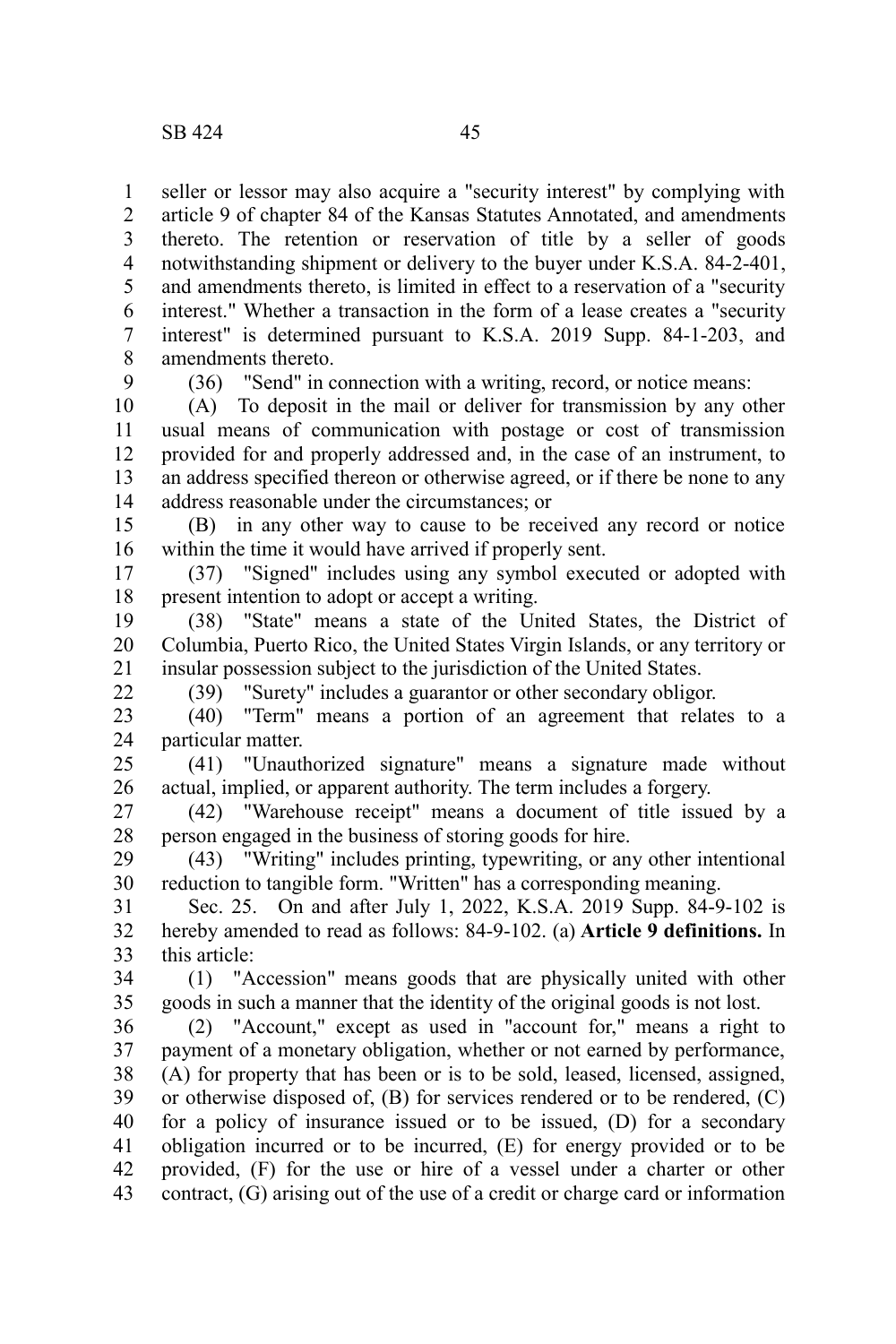contained on or for use with the card, or (H) as winnings in a lottery or other game of chance operated or sponsored by a state, governmental unit of a state, or person licensed or authorized to operate the game by a state or governmental unit of a state. The term includes health-care-insurance receivables. The term does not include: (A) Rights to payment evidenced by chattel paper or an instrument, (B) commercial tort claims, (C) deposit accounts, (D) investment property, (E) letter-of-credit rights or letters of credit, or (F) rights to payment for money or funds advanced or sold, other than rights arising out of the use of a credit or charge card or information contained on or for use with the card. 1 2 3 4 5 6 7 8 9 10

(3) "Account debtor" means a person obligated on an account, chattel paper, or general intangible. The term does not include persons obligated to pay a negotiable instrument, even if the instrument constitutes part of chattel paper. 11 12 13 14

15

(4) "Accounting," except as used in "accounting for," means a record:

16

20

(A) Authenticated by a secured party;

(B) indicating the aggregate unpaid secured obligations as of a date not more than 35 days earlier or 35 days later than the date of the record; and 17 18 19

(C) identifying the components of the obligations in reasonable detail.

(5) "Agricultural lien" means an interest, other than a security interest, in farm products: (A) Which secures payment or performance of an obligation for: 21 22 23

(i) Goods or services furnished in connection with a debtor's farming operation; or 24 25

(ii) rent on real property leased by a debtor in connection with its farming operation; 26 27

28

39

(B) which is created by statute in favor of a person that:

(i) In the ordinary course of its business furnished goods or services to a debtor in connection with a debtor's farming operation; or 29 30

(ii) leased real property to a debtor in connection with the debtor's farming operation; and 31 32

(C) whose effectiveness does not depend on the person's possession of the personal property. Agricultural liens shall not include statutory liens. 33 34

(6) "As-extracted collateral" means: (A) Oil, gas, or other minerals that are subject to a security interest that: 35 36

(i) Is created by a debtor having an interest in the minerals before extraction; and 37 38

(ii) attaches to the minerals as extracted; or

(B) accounts arising out of the sale at the wellhead or minehead of oil, gas, or other minerals in which the debtor had an interest before extraction. 40 41 42

(7) "Authenticate" means: 43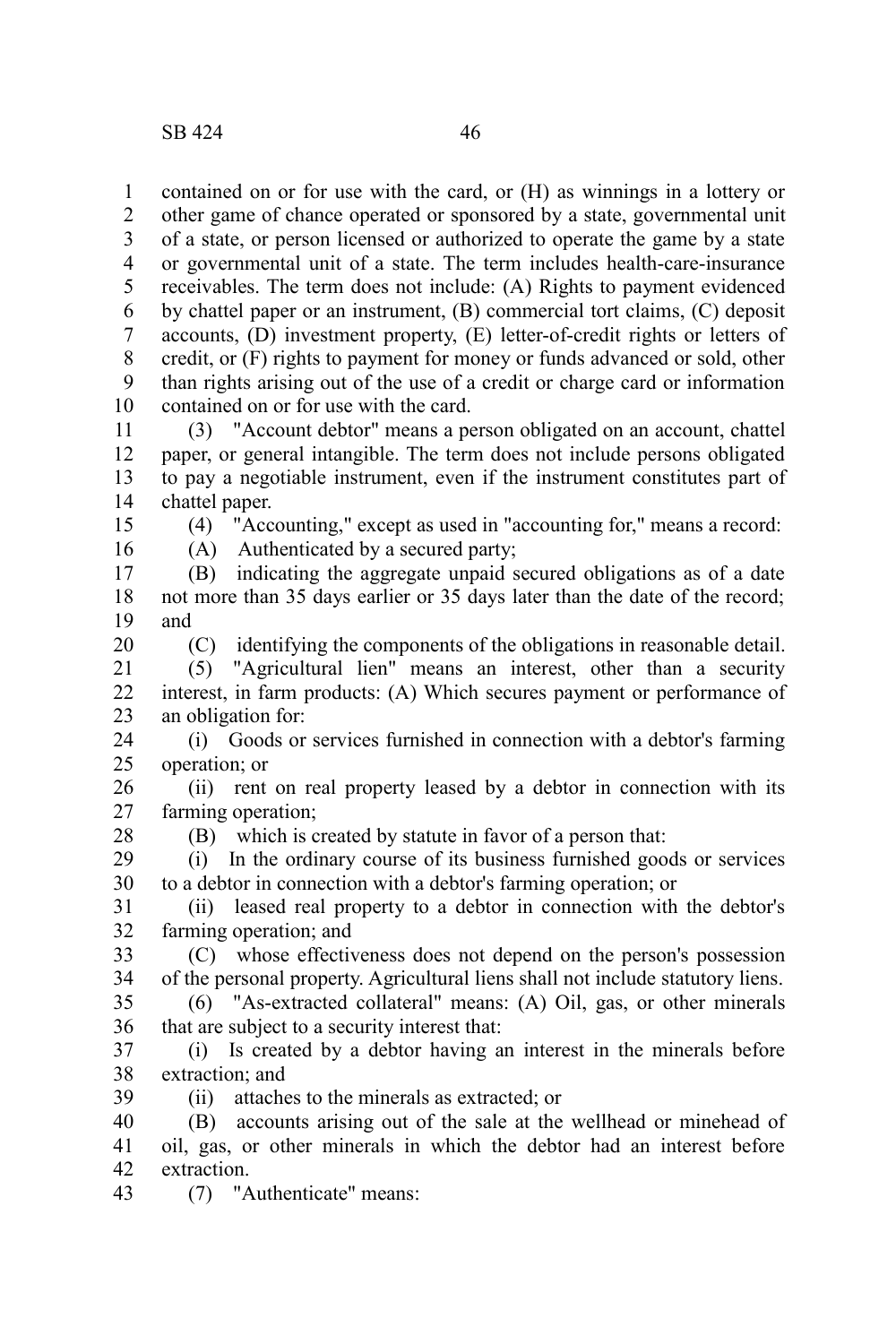1

(A) To sign; or

(B) with present intent to adopt or accept a record, to attach to or logically associate with the record an electronic sound, symbol or process. 2 3

(8) "Bank" means an organization that is engaged in the business of banking. The term includes savings banks, savings and loan associations, credit unions, and trust companies. 4 5 6

(9) "Cash proceeds" means proceeds that are money, checks, deposit accounts, or the like. 7 8

(10) "Certificate of title" means a certificate of title with respect to which a statute provides for the security interest in question to be indicated on the certificate as a condition or result of the security interest's obtaining priority over the rights of a lien creditor with respect to the collateral. The term includes another record maintained as an alternative to a certificate of title by the governmental unit that issues certificates of title if a statute permits the security interest in question to be indicated on the record as a condition or result of the security interest's obtaining priority over the rights of a lien creditor with respect to the collateral. 9 10 11 12 13 14 15 16 17

(11) "Chattel paper" means a record or records that evidence both a monetary obligation and a security interest in specific goods, a security interest in specific goods and software used in the goods, a security interest in specific goods and license of software used in the goods, a lease of specific goods, or a lease of specific goods and license of software used in the goods. In this subsection, "monetary obligation" means a monetary obligation secured by the goods or owed under a lease of the goods and includes a monetary obligation with respect to software used in the goods. The term does not include (i) charters or other contracts involving the use or hire of a vessel or (ii) records that evidence a right to payment arising out of the use of a credit or charge card or information contained on or for use with the card. If a transaction is evidenced by records that include an instrument or series of instruments, the group of records taken together constitutes chattel paper. 18 19 20 21 22 23 24 25 26 27 28 29 30 31

(12) "Collateral" means the property subject to a security interest or agricultural lien. The term includes: 32 33

34

42

(A) Proceeds to which a security interest attaches;

(B) accounts, chattel paper, payment intangibles, and promissory notes that have been sold; and 35 36 37

(C) goods that are the subject of a consignment.

(13) "Commercial tort claim" means a claim arising in tort with respect to which: 38 39

(A) The claimant is an organization; or 40

(B) the claimant is an individual and the claim: 41

(i) Arose in the course of the claimant's business or profession; and

(ii) does not include damages arising out of personal injury to or the 43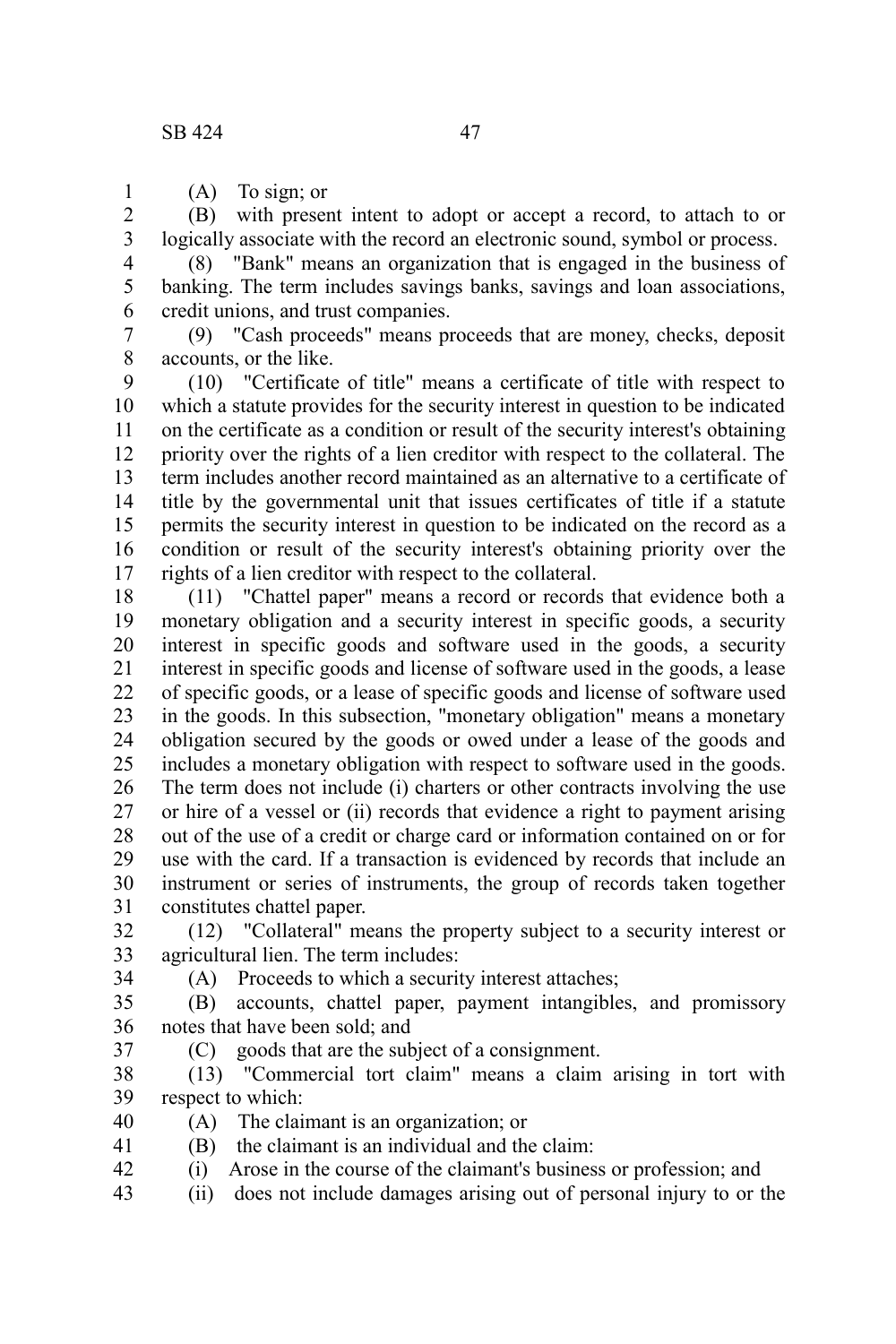death of an individual. 1

(14) "Commodity account" means an account maintained by a commodity intermediary in which a commodity contract is carried for a commodity customer. 2 3 4

(15) "Commodity contract" means a commodity futures contract, an option on a commodity futures contract, a commodity option, or another contract if the contract or option is: 5 6 7

(A) Traded on or subject to the rules of a board of trade that has been designated as a contract market for such a contract pursuant to federal commodities laws; or 8 9 10

(B) traded on a foreign commodity board of trade, exchange, or market, and is carried on the books of a commodity intermediary for a commodity customer. 11 12 13

(16) "Commodity customer" means a person for which a commodity intermediary carries a commodity contract on its books. 14 15

16

(17) "Commodity intermediary" means a person that:

(A) Is registered as a futures commission merchant under federal commodities law; or 17 18

(B) in the ordinary course of its business provides clearance or settlement services for a board of trade that has been designated as a contract market pursuant to federal commodities law. (18) "Communicate" means: 19 20 21

 $22$ 

23

(A) To send a written or other tangible record;

(B) to transmit a record by any means agreed upon by the persons sending and receiving the record; or 24 25

(C) in the case of transmission of a record to or by a filing office, to transmit a record by any means prescribed by filing-office rule. 26 27

(19) "Consignee" means a merchant to which goods are delivered in a consignment. 28 29

(20) "Consignment" means a transaction, regardless of its form, in which a person delivers goods to a merchant for the purpose of sale and: (A) The merchant: 30 31 32

(i) Deals in goods of that kind under a name other than the name of the person making delivery; 33 34

35

(ii) is not an auctioneer; and

(iii) is not generally known by its creditors to be substantially engaged in selling the goods of others; 36 37

(B) with respect to each delivery, the aggregate value of the goods is \$1,000 or more at the time of delivery; 38 39

(C) the goods are not consumer goods immediately before delivery; and 40 41

(D) the transaction does not create a security interest that secures an obligation. 42 43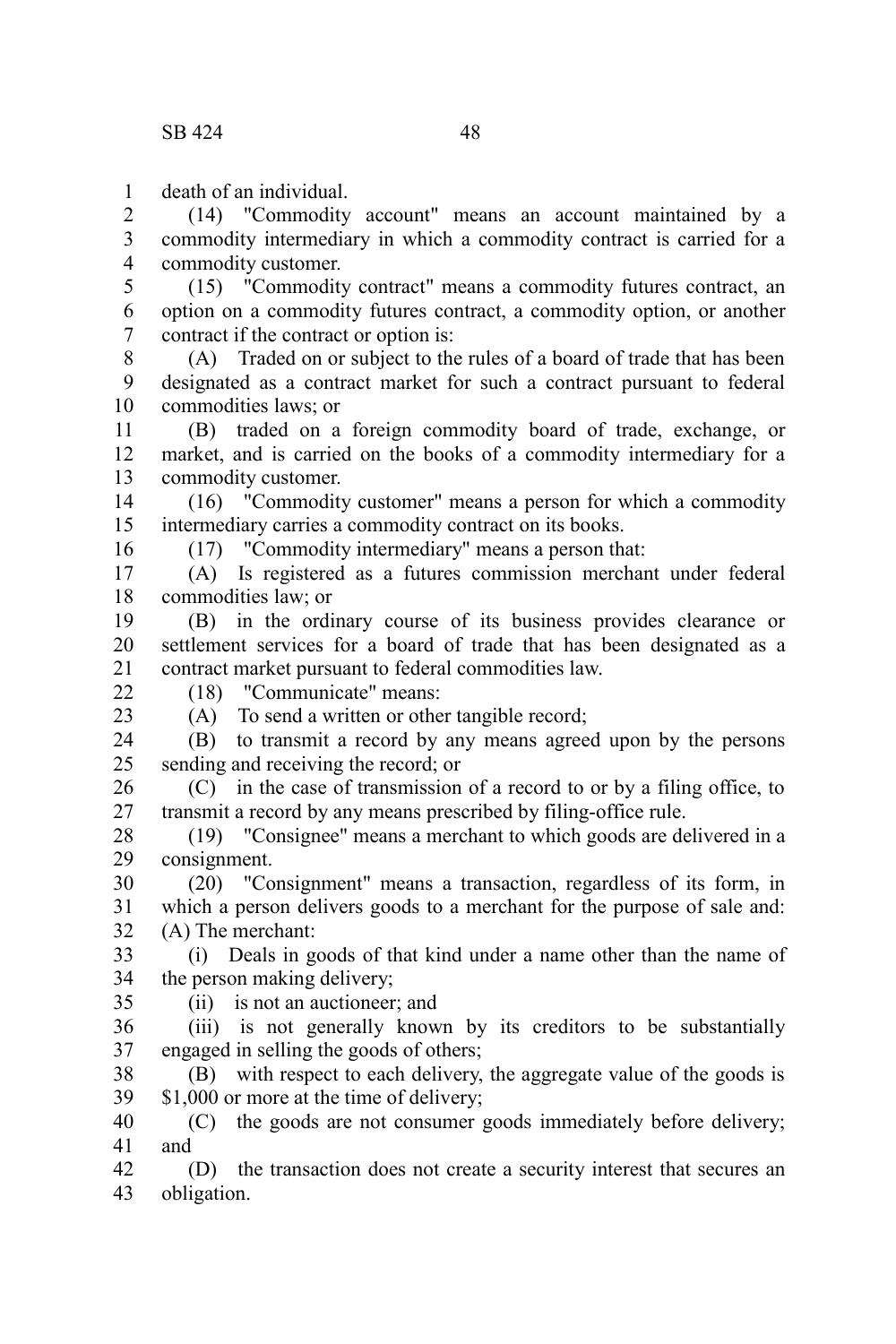# SB 424 49

in a consignment.

(22) "Consumer debtor" means a debtor in a consumer transaction. (23) "Consumer goods" means goods that are used or bought for use

(21) "Consignor" means a person that delivers goods to a consignee

primarily for personal, family, or household purposes. (24) "Consumer-goods transaction" means a consumer transaction in which: (A) An individual incurs an obligation primarily for personal, family, or household purposes; and (B) a security interest in consumer goods secures the obligation. (25) "Consumer obligor" means an obligor who is an individual and who incurred the obligation as part of a transaction entered into primarily for personal, family, or household purposes. (26) "Consumer transaction" means a transaction in which (i) an individual incurs an obligation primarily for personal, family, or household purposes, (ii) a security interest secures the obligation, and (iii) the collateral is held or acquired primarily for personal, family, or household purposes. The term includes consumer-goods transactions. (27) "Continuation statement" means an amendment of a financing statement which: (A) Identifies, by its file number, the initial financing statement to which it relates; and (B) indicates that it is a continuation statement for, or that it is filed to continue the effectiveness of, the identified financing statement. (28) "Debtor" means: (A) A person having an interest, other than a security interest or other lien, in the collateral, whether or not the person is an obligor; (B) a seller of accounts, chattel paper, payment intangibles, or promissory notes; or (C) a consignee. (29) "Deposit account" means a demand, time, savings, passbook, or similar account maintained with a bank. The term does not include investment property or accounts evidenced by an instrument. (30) "Document" means a document of title or a receipt of the type described in subsection (b) of K.S.A. 84-7-201(b), and amendments thereto. (31) "Electronic chattel paper" means chattel paper evidenced by a record or records consisting of information stored in an electronic medium. (32) "Encumbrance" means a right, other than an ownership interest, 6 7 8 9 10 11 12 13 14 15 16 17 18 19 20 21 22 23 24 25 26 27 28 29 30 31 32 33 34 35 36 37 38 39

in real property. The term includes mortgages and other liens on real property. 40 41

(33) "Equipment" means goods other than inventory, farm products, or consumer goods. 42 43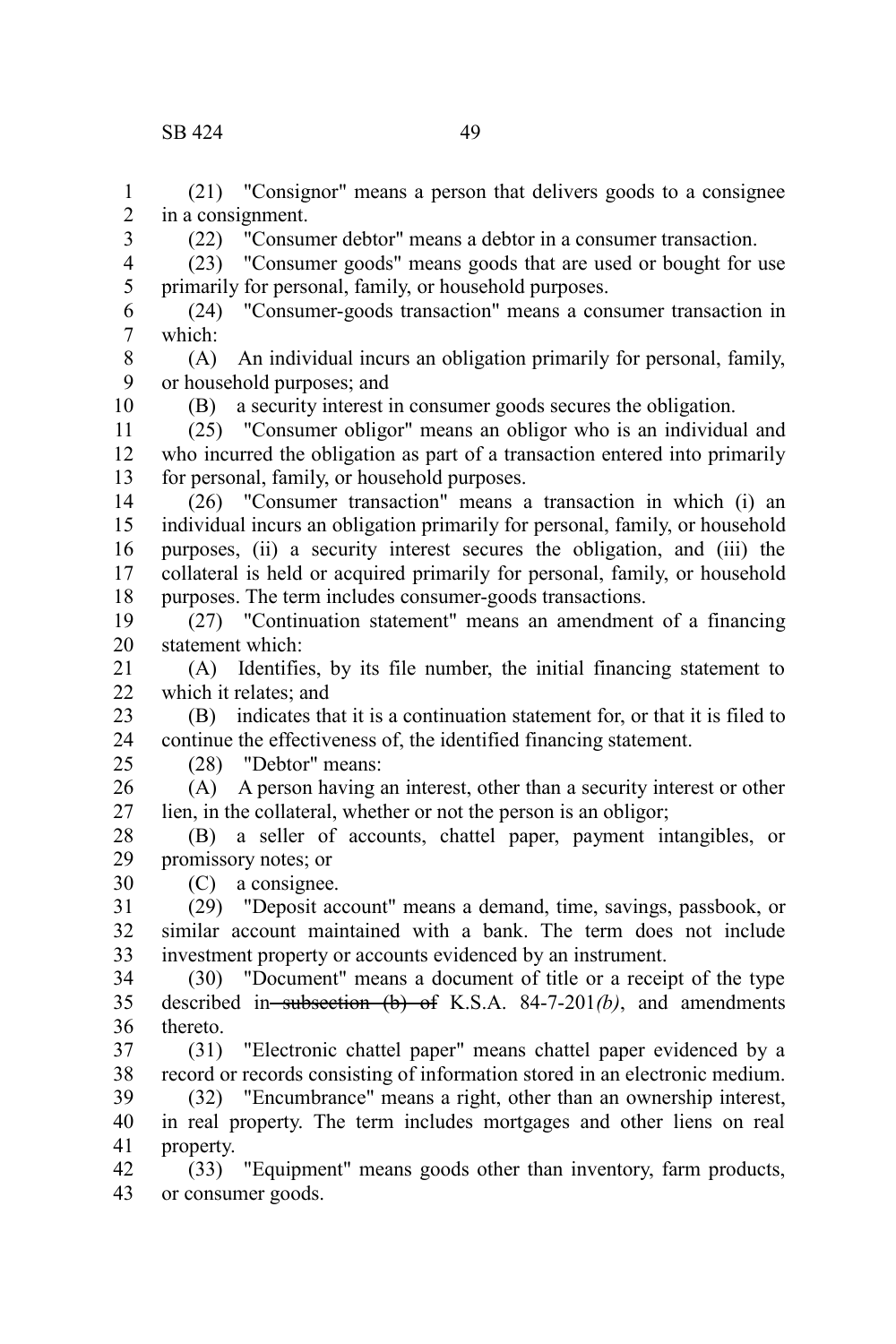# $SB$  424 50

(34) "Farm products" means goods, other than standing timber, with respect to which the debtor is engaged in a farming operation and which are: (A) Crops grown, growing, or to be grown, including: 1 2 3

4 5 (i) Crops produced on trees, vines, and bushes; and

(ii) aquatic goods produced in aquacultural operations;

(B) livestock, born or unborn, including aquatic goods produced in aquacultural operations; 6 7

8 9 (C) supplies used or produced in a farming operation; or

(D) products of crops or livestock in their unmanufactured states.

(35) "Farming operation" means raising, cultivating, propagating, fattening, grazing, or any other farming, livestock, or aquacultural operation. 10 11 12

(36) "File number" means the number assigned to an initial financing statement pursuant to subsection  $(a)$  of K.S.A. 2019 Supp. 84-9-519 $(a)$ , and amendments thereto. 13 14 15

(37) "Filing office" means an office designated in K.S.A. 2019 Supp. 84-9-501, and amendments thereto, as the place to file a financing statement. 16 17 18

(38) "Filing-office rule" means a rule adopted pursuant to K.S.A. 2019 Supp. 84-9-526, and amendments thereto. 19 20

(39) "Financing statement" means a record or records composed of an initial financing statement and any filed record relating to the initial financing statement. 21 22 23

(40) "Fixture filing" means the filing of a financing statement covering goods that are or are to become fixtures and satisfying subsections (a) and (b) of K.S.A. 2019 Supp. 84-9-502*(a) and (b)*, and amendments thereto. The term includes the filing of a financing statement covering goods of a transmitting utility which are or are to become fixtures. 24 25 26 27 28 29

(41) "Fixtures" means goods that have become so related to particular real property that an interest in them arises under real property law. 30 31

(42) "General intangible" means any personal property, including things in action, other than accounts, chattel paper, commercial tort claims, deposit accounts, documents, goods, instruments, investment property, letter-of-credit rights, letters of credit, money, and oil, gas, or other minerals before extraction. The term includes payment intangibles and software. 32 33 34 35 36 37

(43) Reserved. 38

(44) "Goods" means all things that are movable when a security interest attaches. The term includes (A) fixtures, (B) standing timber that is to be cut and removed under a conveyance or contract for sale, (C) the unborn young of animals, (D) crops grown, growing, or to be grown, even if the crops are produced on trees, vines, or bushes, and (E) manufactured 39 40 41 42 43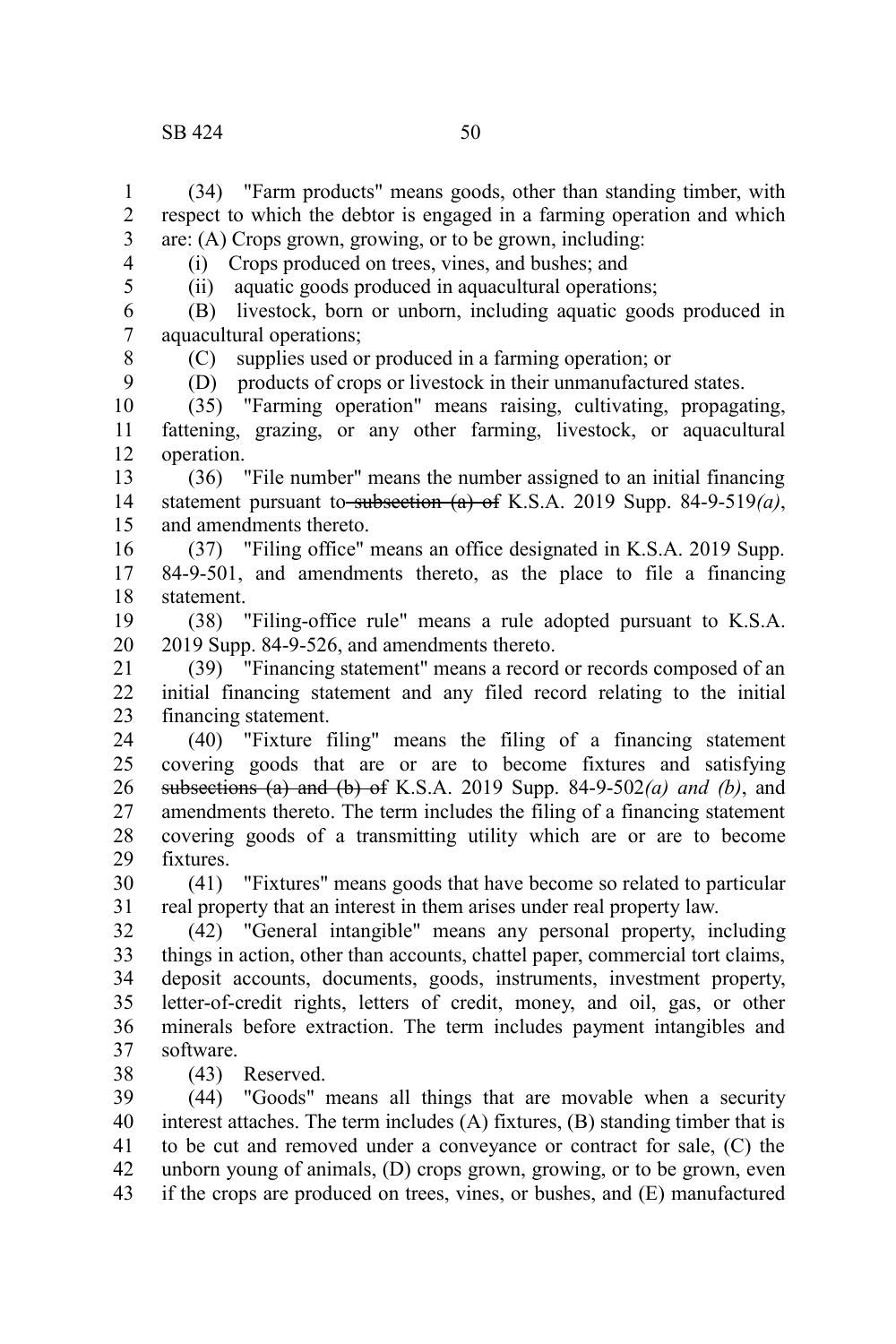homes. The term also includes a computer program embedded in goods and any supporting information provided in connection with a transaction relating to the program if (A) the program is associated with the goods in such a manner that it customarily is considered part of the goods, or (B) by becoming the owner of the goods, a person acquires a right to use the program in connection with the goods. The term does not include a computer program embedded in goods that consist solely of the medium in which the program is embedded. The term also does not include accounts, chattel paper, commercial tort claims, deposit accounts, documents, general intangibles, instruments, investment property, letter-of-credit rights, letters of credit, money, or oil, gas, or other minerals before extraction. 1 2 3 4 5 6 7 8 9 10 11 12

(45) "Governmental unit" means a subdivision, agency, department, county, parish, municipality, or other unit of the government of the United States, a state, or a foreign country. The term includes an organization having a separate corporate existence if the organization is eligible to issue debt on which interest is exempt from income taxation under the laws of the United States. 13 14 15 16 17 18

(46) "Health-care-insurance receivable" means an interest in or claim under a policy of insurance which is a right to payment of a monetary obligation for health-care goods or services provided. 19 20 21

(47) "Instrument" means a negotiable instrument, a writing that would otherwise qualify as a certificate of deposit as defined by K.S.A. 84-3-104(j), and amendments thereto, but for the fact that the writing contains a limitation on transfer, or any other writing that evidences a right to the payment of a monetary obligation, is not itself a security agreement or lease, and is of a type that in ordinary course of business is transferred by delivery with any necessary indorsement or assignment. The term does not include (i) investment property, (ii) letters of credit, or (iii) writings that evidence a right to payment arising out of the use of a credit or charge card or information contained on or for use with the card. 22 23 24 25 26 27 28 29 30 31

32 33

36

(48) "Inventory" means goods, other than farm products, which:

(A) Are leased by a person as lessor;

(B) are held by a person for sale or lease or to be furnished under a contract of service; 34 35

(C) are furnished by a person under a contract of service; or

(D) consist of raw materials, work in process, or materials used or consumed in a business. 37 38

(49) "Investment property" means a security, whether certificated or uncertificated, security entitlement, securities account, commodity contract, or commodity account. 39 40 41

(50) "Jurisdiction of organization," with respect to a registered organization, means the jurisdiction under whose law the organization is 42 43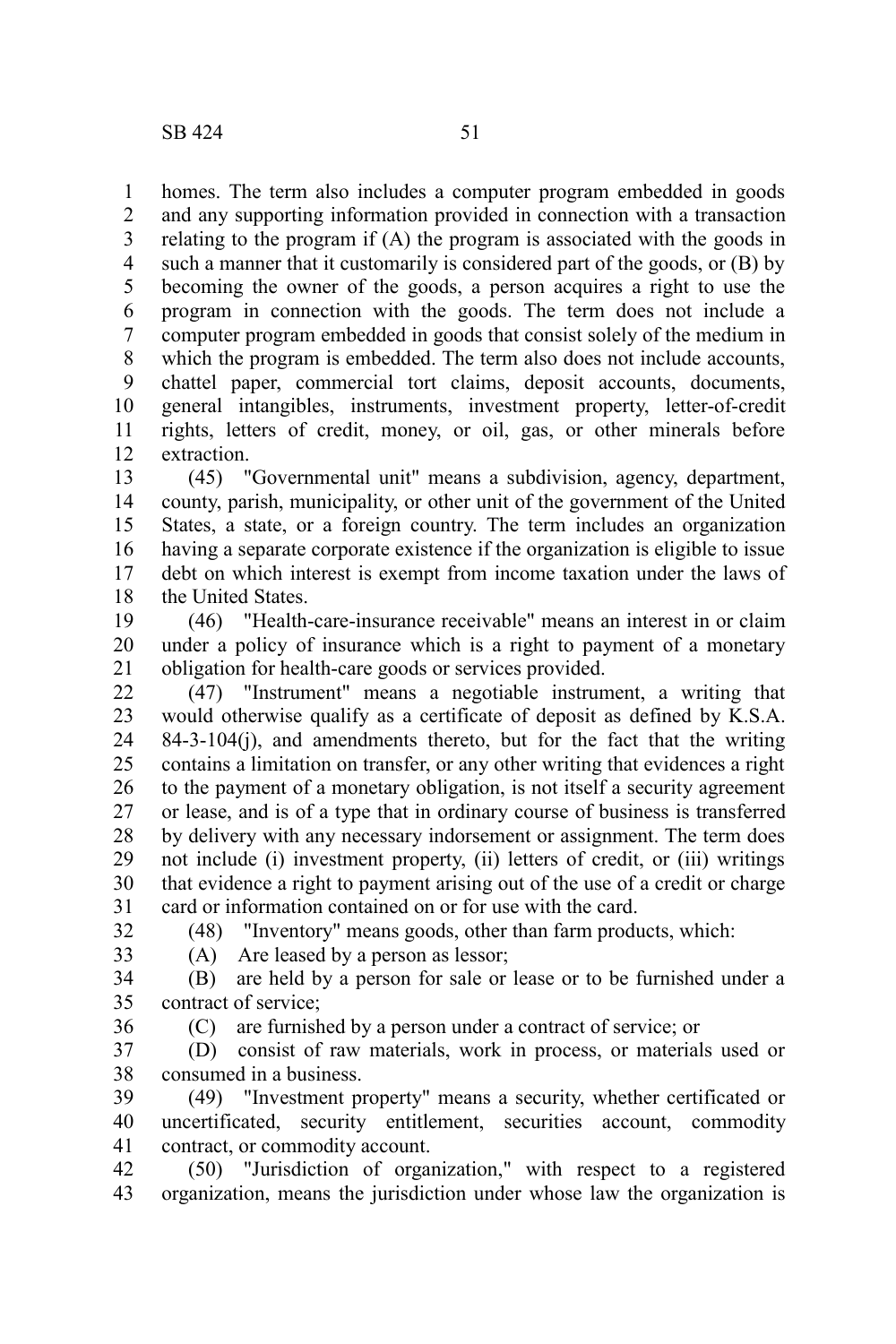formed or organized. 1

(51) "Letter-of-credit right" means a right to payment or performance under a letter of credit, whether or not the beneficiary has demanded or is at the time entitled to demand payment or performance. The term does not include the right of a beneficiary to demand payment or performance under a letter of credit. 2 3 4 5 6

7

(52) "Lien creditor" means:

(A) A creditor that has acquired a lien on the property involved by attachment, levy, or the like; 8 9

(B) an assignee for benefit of creditors from the time of assignment;

(C) a trustee in bankruptcy from the date of the filing of the petition; or 11 12

13

10

(D) a receiver in equity from the time of appointment.

(53) "Manufactured home" means a structure, transportable in one or more sections, which, in the traveling mode, is eight body feet or more in width or 40 body feet or more in length, or, when erected on site, is 320 or more square feet, and which is built on a permanent chassis and designed to be used as a dwelling with or without a permanent foundation when connected to the required utilities, and includes the plumbing, heating, air conditioning, and electrical systems contained therein. The term includes any structure that meets all of the requirements of this paragraph except the size requirements and with respect to which the manufacturer voluntarily files a certification required by the United States secretary of housing and urban development and complies with the standards established under title 42 of the United States code. 14 15 16 17 18 19 20 21 22 23 24 25

26

(54) "Manufactured-home transaction" means a secured transaction:

(A) That creates a purchase-money security interest in a manufactured home, other than a manufactured home held as inventory; or (B) in which a manufactured home, other than a manufactured home held as inventory, is the primary collateral. 27 28 29 30

(55) "Mortgage" means a consensual interest in real property, including fixtures, which secures payment or performance of an obligation. 31 32 33

(56) "New debtor" means a person that becomes bound as a debtor under K.S.A. 2019 Supp. 84-9-203(d), and amendments thereto, by a security agreement previously entered into by another person. 34 35 36

(57) "New value" means (A) money, (B) money's worth in property, services, or new credit, or (C) release by a transferee of an interest in property previously transferred to the transferee. The term does not include an obligation substituted for another obligation. 37 38 39 40

41

(58) "Noncash proceeds" means proceeds other than cash proceeds.

(59) "Obligor" means a person that, with respect to an obligation secured by a security interest in or an agricultural lien on the collateral, 42 43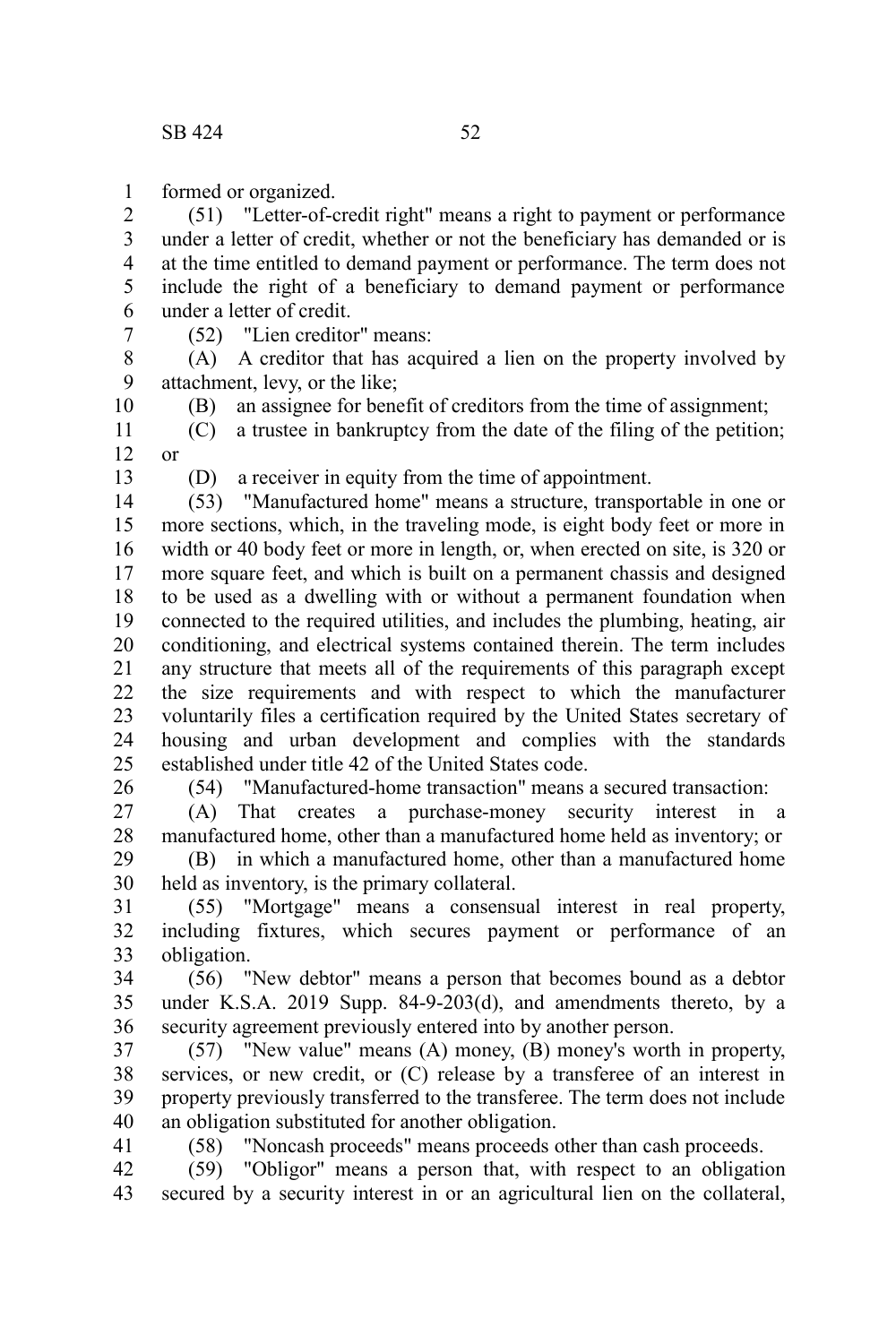(A) owes payment or other performance of the obligation, (B) has provided property other than the collateral to secure payment or other performance of the obligation, or (C) is otherwise accountable in whole or in part for payment or other performance of the obligation. The term does not include issuers or nominated persons under a letter of credit. 1 2 3 4 5

(60) "Original debtor" except as used in K.S.A. 2019 Supp. 84-9- 310(c), and amendments thereto, means a person that, as debtor, entered into a security agreement to which a new debtor has become bound under K.S.A. 2019 Supp. 84-9-203(d), and amendments thereto. 6 7 8 9

(61) "Payment intangible" means a general intangible under which the account debtor's principal obligation is a monetary obligation. 10 11

(62) "Person related to," with respect to an individual, means:

12 13 14

(A) The spouse of the individual;

(B) a brother, brother-in-law, sister or sister-in-law of the individual;

(C) an ancestor or lineal descendant of the individual or the individual's spouse; or 15 16

(D) any other relative, by blood or marriage, of the individual or the individual's spouse who shares the same home with the individual. 17 18

19

(63) "Person related to," with respect to an organization, means:

(A) A person directly or indirectly controlling, controlled by or under common control with the organization; 20 21

(B) an officer or director of, or a person performing similar functions with respect to, the organization: 22 23

(C) an officer or director of, or a person performing similar functions with respect to, a person described in subparagraph  $(A)$ ; 24 25

(D) the spouse of an individual described in subparagraph (A), (B) or  $(C)$ ; or 26 27

(E) an individual who is related by blood or marriage to an individual described in subparagraph  $(A)$ ,  $(B)$ ,  $(C)$  or  $(D)$  and shares the same home with the individual. 28 29 30

(64) "Proceeds" except as used in K.S.A. 2019 Supp. 84-9-609(b), and amendments thereto, means the following property: 31 32

(A) Whatever is acquired upon the sale, lease, license, exchange or other disposition of collateral; 33 34

35 36 (B) whatever is collected on, or distributed on account of, collateral; (C) rights arising out of collateral;

(D) to the extent of the value of collateral, claims arising out of the loss, nonconformity, or interference with the use of, defects or infringement of rights in, or damage to, the collateral; or 37 38 39

(E) to the extent of the value of collateral and to the extent payable to the debtor or the secured party, insurance payable by reason of the loss or nonconformity of, defects or infringement of rights in, or damage to, the collateral. 40 41 42 43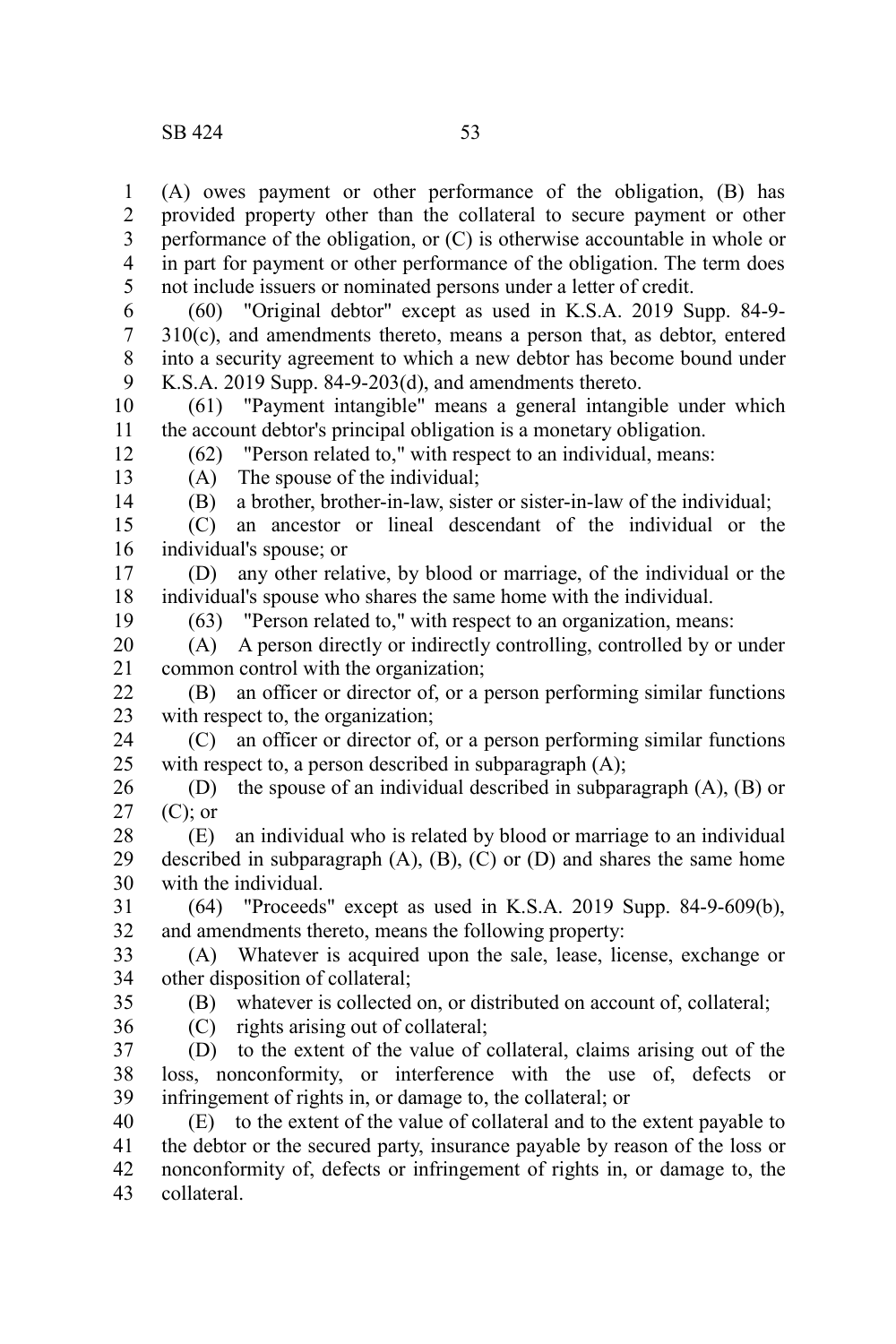(65) "Promissory note" means an instrument that evidences a promise to pay a monetary obligation, does not evidence an order to pay, and does not contain an acknowledgment by a bank that the bank has received for deposit a sum of money or funds. 1 2 3 4

(66) "Proposal" means a record authenticated by a secured party which includes the terms on which the secured party is willing to accept collateral in full or partial satisfaction of the obligation it secures pursuant to K.S.A. 2019 Supp. 84-9-620, 84-9-621 and 84-9-622, and amendments thereto. 5 6 7 8 9

(67) "Public organic record" means a record that is available to the public for inspection and is: 10 11

(A) A record consisting of the record initially filed with or issued by a state or the United States to form or organize an organization and any record filed with or issued by the state or the United States which amends or restates the initial record; 12 13 14 15

(B) an organic record of a business trust consisting of the record initially filed with a state and any record filed with the state which amends or restates the initial record, if a statute of the state governing business trusts requires that the record be filed with the state; or 16 17 18 19

(C) a record consisting of legislation enacted by the legislature of a state or the congress of the United States which forms or organizes an organization, any record amending the legislation and any record filed with or issued by the state or the United States which amends or restates the name of the organization. 20 21 22 23 24

(68) "Pursuant to commitment," with respect to an advance made or other value given by a secured party, means pursuant to the secured party's obligation, whether or not a subsequent event of default or other event not within the secured party's control has relieved or may relieve the secured party from its obligation. 25 26 27 28 29

(69) "Record," except as used in "for record," "of record," "record or legal title," and "record owner," means information that is inscribed on a tangible medium or which is stored in an electronic or other medium and is retrievable in perceivable form. 30 31 32 33

(70) "Registered organization" means an organization formed or organized solely under the law of a single state or the United States by the filing of a public organic record with, the issuance of a public organic record by, or the enactment of legislation by, the state or the United States. The term includes a business trust that is formed or organized under the law of a single state if a law of the state governing business trusts requires that the business trust's organic record be filed with the state. *The term also includes a series of a registered organization if the series is an organization formed or organized under the law of a single state and the statute of the state governing the series requires that the public organic* 34 35 36 37 38 39 40 41 42 43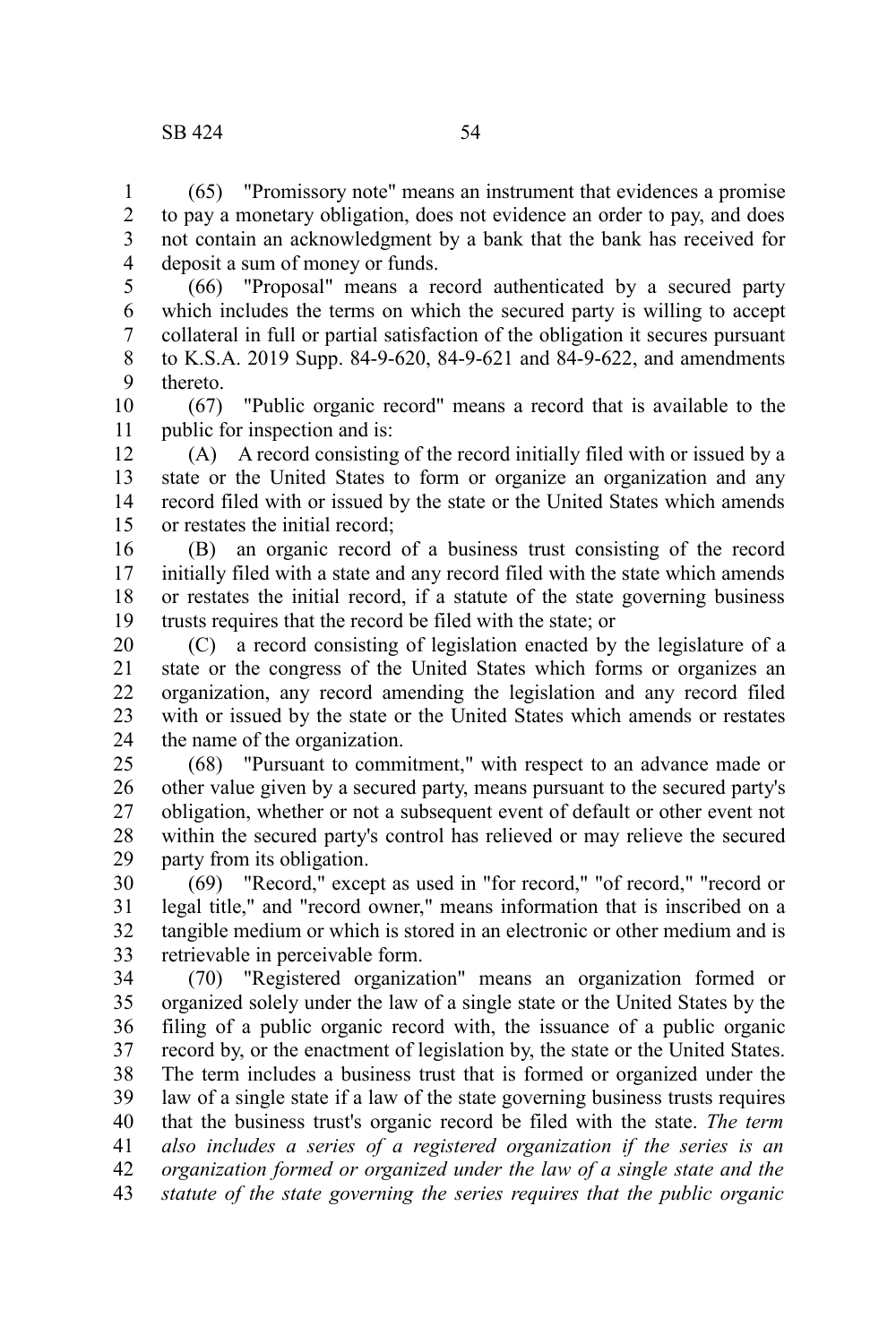2 3

11 12

*record of the series be filed with the state.* 1

(71) "Secondary obligor" means an obligor to the extent that:

(A) The obligor's obligation is secondary; or

(B) the obligor has a right of recourse with respect to an obligation secured by collateral against the debtor, another obligor, or property of either. 4 5 6 7

(72) "Secured party" means:

(A) A person in whose favor a security interest is created or provided for under a security agreement, whether or not any obligation to be secured is outstanding; 8 9 10

(B) a person that holds an agricultural lien;

(C) a consignor;

(D) a person to which accounts, chattel paper, payment intangibles, or promissory notes have been sold; 13 14

(E) a trustee, indenture trustee, agent, collateral agent, or other representative in whose favor a security interest or agricultural lien is created or provided for; or 15 16 17

(F) a person that holds a security interest arising under K.S.A. 84-2- 401, 84-2-505, 84-2-711(3), 84-2a-508(5), 84-4-210 and 84-5-118, and amendments thereto. 18 19 20

(73) "Security agreement" means an agreement that creates or provides for a security interest. 21 22

23

(74) "Send," in connection with a record or notification, means:

(A) To deposit in the mail, deliver for transmission, or transmit by any other usual means of communication, with postage or cost of transmission provided for, addressed to any address reasonable under the circumstances; or 24 25 26 27

(B) to cause the record or notification to be received within the time that it would have been received if properly sent under subparagraph (A). 28 29

(75) "Software" means a computer program and any supporting information provided in connection with a transaction relating to the program. The term does not include a computer program that is included in the definition of goods. 30 31 32 33

(76) "State" means a state of the United States, the District of Columbia, Puerto Rico, the United States Virgin Islands or any territory or insular possession subject to the jurisdiction of the United States. 34 35 36

(77) "Statutory lien" means liens created by K.S.A. 2-1319, 2-2608, 2-3007, 34-239, 47-836, 58-201, 58-203, 58-204, 58-207, 58-218, 58-220, 58-221, 58-241, 58-242, 58-2524, 58-2525, 58-2526, 58-2527 and 58- 2528, and K.S.A. 2019 Supp. 84-7-209, and amendments thereto. 37 38 39 40

(78) "Supporting obligation" means a letter-of-credit right or secondary obligation that supports the payment or performance of an account, chattel paper, a document, a general intangible, an instrument, or 41 42 43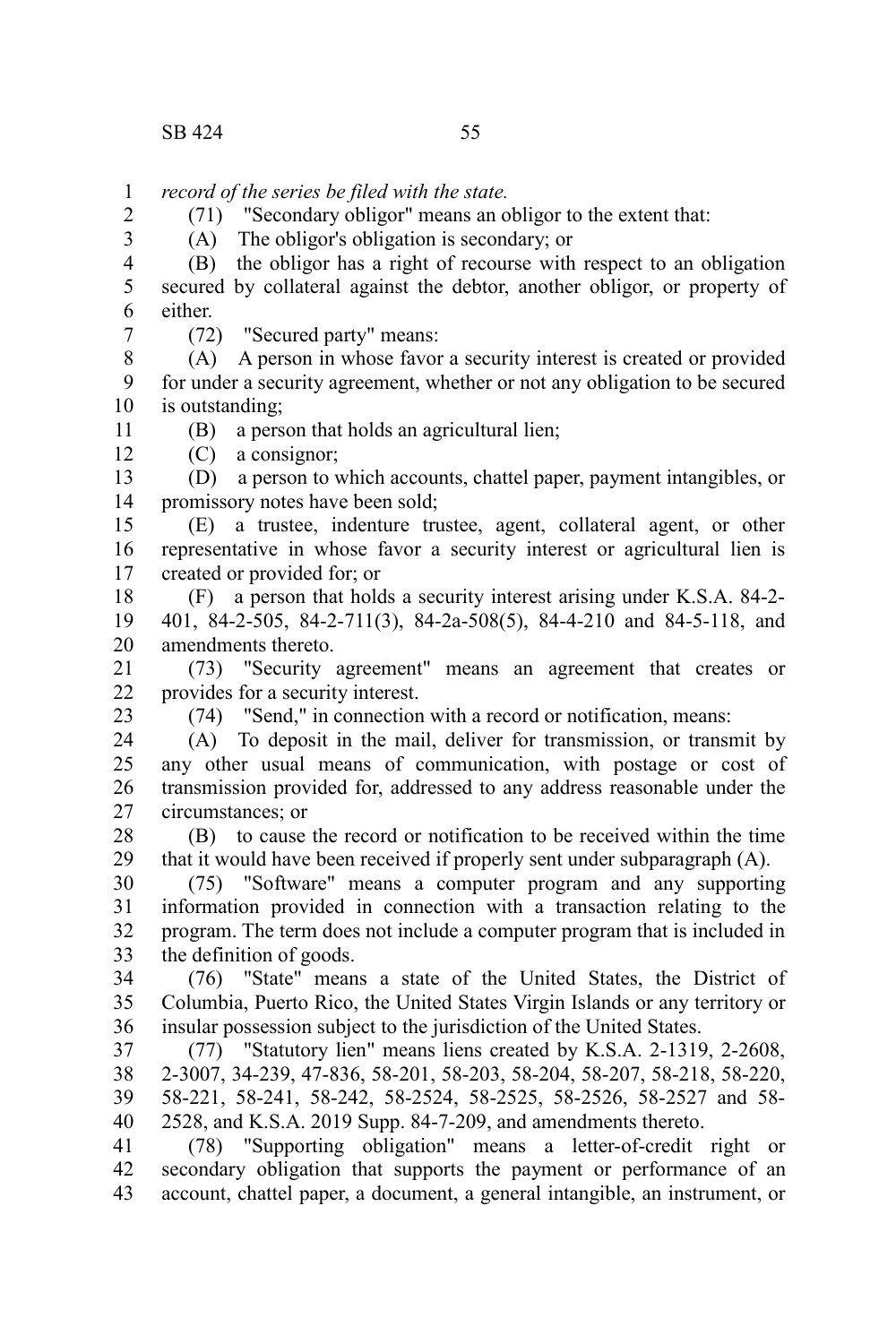investment property. (79) "Tangible chattel paper" means chattel paper evidenced by a record or records consisting of information that is inscribed on a tangible medium. (80) "Termination statement" means an amendment of a financing statement which: (A) Identifies, by its file number, the initial financing statement to which it relates; and (B) indicates either that it is a termination statement or that the identified financing statement is no longer effective. (81) "Transmitting utility" means a person primarily engaged in the business of: (A) Operating a railroad, subway, street railway, or trolley bus; (B) transmitting communications electrically, electromagnetically, or by light; (C) transmitting goods by pipeline or sewer; or (D) transmitting or producing and transmitting electricity, steam, gas, or water. (b) **Definitions in other articles.** The following definitions in other articles apply to this article:  $K.S.A. 84-5-102$ and amendments thereto "Beneficiary" K.S.A. 84-5-102, and amendments thereto "Broker" K.S.A. 84-8-102, and amendments thereto "Certificated security" K.S.A. 84-8-102, and amendments thereto "Check" K.S.A. 84-3-104, and amendments thereto "Clearing corporation" K.S.A. 84-8-102, and amendments thereto "Contract for sale" K.S.A. 84-2-106, and amendments thereto "Customer" K.S.A. 84-4-104, and amendments thereto "Entitlement holder" K.S.A. 84-8-102, and amendments thereto "Financial asset" K.S.A. 84-8-102, and amendments thereto "Holder in due course" K.S.A. 84-3-302, and amendments thereto "Issuer" (with respect to a letter 1 2 3 4 5 6 7 8 9 10 11 12 13 14 15 16 17 18 19 20 21 22 23 24 25 26 27 28 29 30 31 32 33 34 35 36 37 38 39 40 41 42 43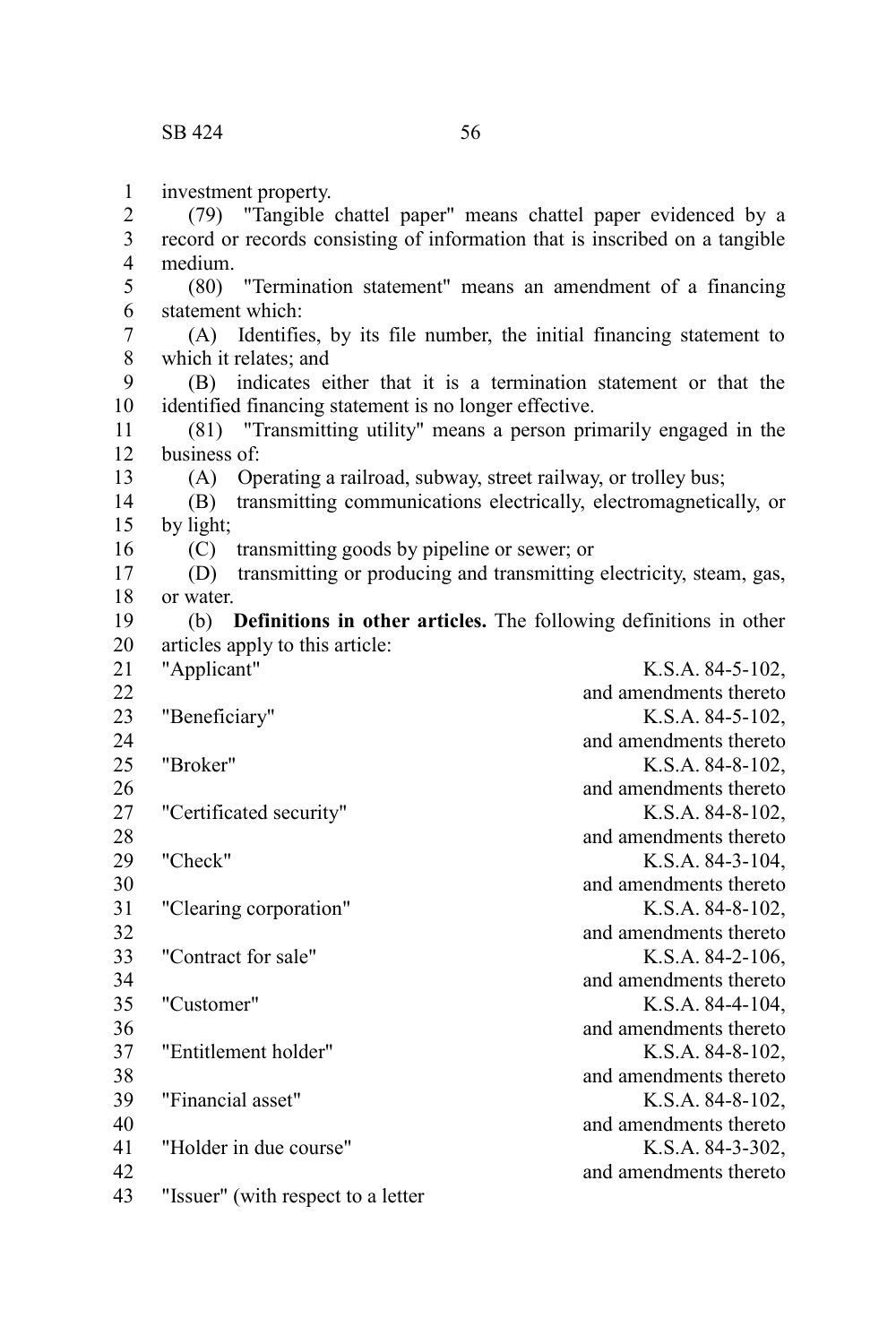| $\mathbf{1}$            | of credit or letter-of-credit    |                             |
|-------------------------|----------------------------------|-----------------------------|
| $\overline{c}$          | right)                           | K.S.A. 84-5-102,            |
| 3                       |                                  | and amendments thereto      |
| $\overline{\mathbf{4}}$ | "Issuer" (with respect to        |                             |
| 5                       | a security)                      | K.S.A. 84-8-102,            |
| 6                       |                                  | and amendments thereto      |
| $\tau$                  | "Issuer" (with respect to        |                             |
| $8\,$                   | documents of title)              | K.S.A. 2019 Supp. 84-7-102, |
| 9                       |                                  | and amendments thereto      |
| 10                      | "Lease"                          | K.S.A. 84-2a-103,           |
| 11                      |                                  | and amendments thereto      |
| 12                      | "Lease agreement"                | K.S.A. 84-2a-103,           |
| 13                      |                                  | and amendments thereto      |
| 14                      | "Lease contract"                 | K.S.A. 84-2a-103,           |
| 15                      |                                  | and amendments thereto      |
| 16                      | "Leasehold interest"             | K.S.A. 84-2a-103,           |
| 17                      |                                  | and amendments thereto      |
| 18                      | "Lessee"                         | K.S.A. 84-2a-103,           |
| 19                      |                                  | and amendments thereto      |
| 20                      | "Lessee in ordinary              |                             |
| 21                      | course of business"              | K.S.A. 84-2a-103,           |
| 22                      |                                  | and amendments thereto      |
| 23                      | "Lessor"                         | K.S.A. 84-2a-103,           |
| 24                      |                                  | and amendments thereto      |
| 25                      | "Lessor's residual interest"     | K.S.A. 84-2a-103,           |
| 26                      |                                  | and amendments thereto      |
| 27                      | "Letter of credit"               | K.S.A. 84-5-102,            |
| 28                      |                                  | and amendments thereto      |
| 29                      | "Merchant"                       | K.S.A. 84-2-104,            |
| 30                      |                                  | and amendments thereto      |
| 31                      | "Negotiable instrument"          | K.S.A. 84-3-104,            |
| 32                      |                                  | and amendments thereto      |
| 33                      | "Nominated person"               | K.S.A. 84-5-102,            |
| 34                      |                                  | and amendments thereto      |
| 35                      | "Note"                           | K.S.A. 84-3-104,            |
| 36                      |                                  | and amendments thereto      |
| 37                      | "Proceeds of a letter of credit" | K.S.A. 84-5-114,            |
| 38                      |                                  | and amendments thereto      |
| 39                      | "Prove"                          | K.S.A. 84-3-103,            |
| 40                      |                                  | and amendments thereto      |
| 41                      | "Sale"                           | K.S.A. 84-2-106,            |
| 42                      |                                  | and amendments thereto      |
| 43                      | "Securities account"             | K.S.A. 84-8-501,            |
|                         |                                  |                             |